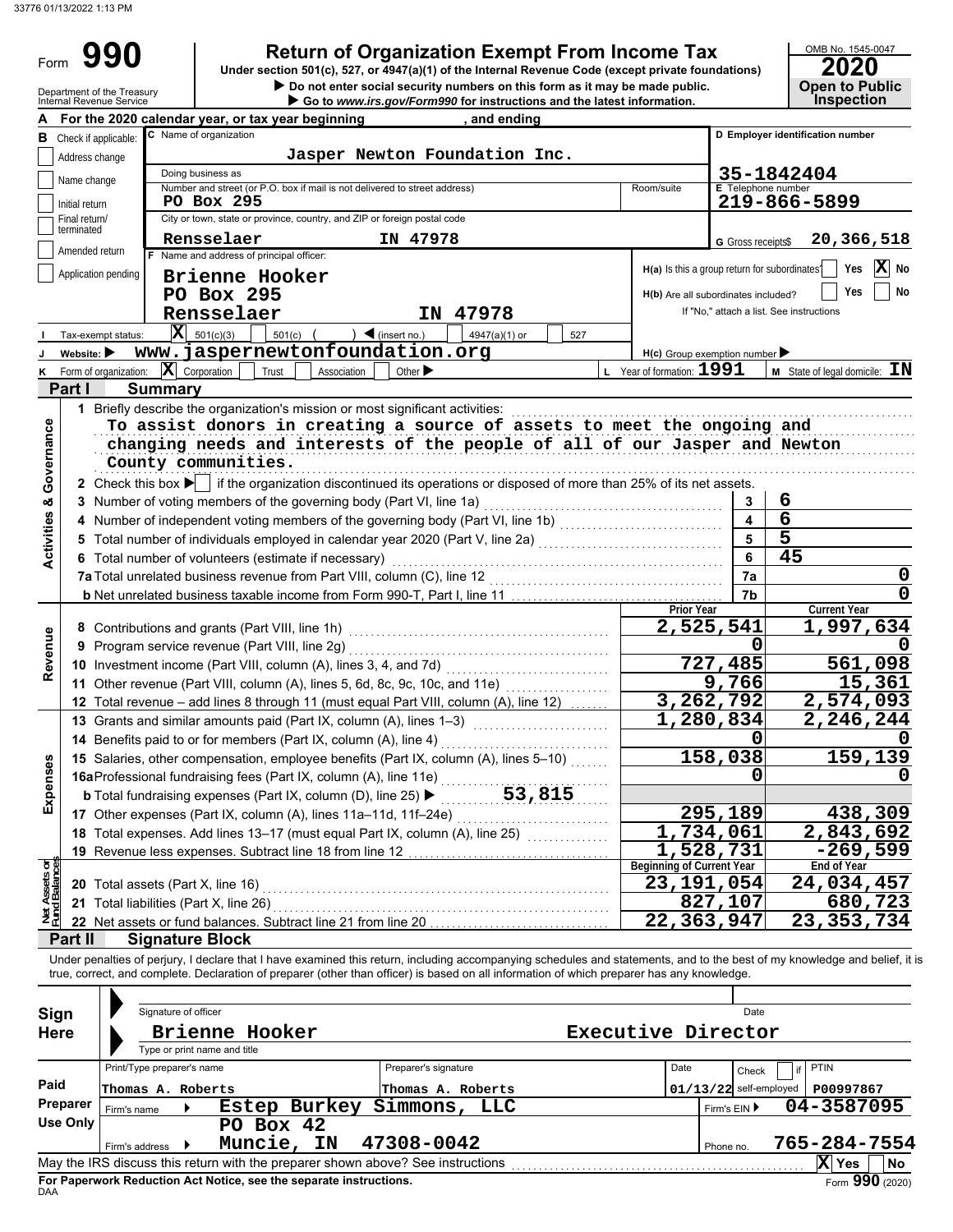| <b>Statement of Program Service Accomplishments</b><br>Part III<br>1 Briefly describe the organization's mission:<br>To assist donors in creating a source of assets to meet the ongoing and<br>changing needs and interests of the people of all of our Jasper and Newton<br>County communities.<br>2 Did the organization undertake any significant program services during the year which were not listed on the<br>prior Form 990 or 990-EZ?<br>If "Yes," describe these new services on Schedule O.<br>Did the organization cease conducting, or make significant changes in how it conducts, any program<br>3<br>services?<br>If "Yes," describe these changes on Schedule O.<br>Describe the organization's program service accomplishments for each of its three largest program services, as measured by<br>4 | $\Box$ Yes $\overline{\textbf{X}}$ No<br>Yes $\overline{X}$ No |
|------------------------------------------------------------------------------------------------------------------------------------------------------------------------------------------------------------------------------------------------------------------------------------------------------------------------------------------------------------------------------------------------------------------------------------------------------------------------------------------------------------------------------------------------------------------------------------------------------------------------------------------------------------------------------------------------------------------------------------------------------------------------------------------------------------------------|----------------------------------------------------------------|
|                                                                                                                                                                                                                                                                                                                                                                                                                                                                                                                                                                                                                                                                                                                                                                                                                        |                                                                |
|                                                                                                                                                                                                                                                                                                                                                                                                                                                                                                                                                                                                                                                                                                                                                                                                                        |                                                                |
|                                                                                                                                                                                                                                                                                                                                                                                                                                                                                                                                                                                                                                                                                                                                                                                                                        |                                                                |
|                                                                                                                                                                                                                                                                                                                                                                                                                                                                                                                                                                                                                                                                                                                                                                                                                        |                                                                |
|                                                                                                                                                                                                                                                                                                                                                                                                                                                                                                                                                                                                                                                                                                                                                                                                                        |                                                                |
|                                                                                                                                                                                                                                                                                                                                                                                                                                                                                                                                                                                                                                                                                                                                                                                                                        |                                                                |
|                                                                                                                                                                                                                                                                                                                                                                                                                                                                                                                                                                                                                                                                                                                                                                                                                        |                                                                |
|                                                                                                                                                                                                                                                                                                                                                                                                                                                                                                                                                                                                                                                                                                                                                                                                                        |                                                                |
|                                                                                                                                                                                                                                                                                                                                                                                                                                                                                                                                                                                                                                                                                                                                                                                                                        |                                                                |
|                                                                                                                                                                                                                                                                                                                                                                                                                                                                                                                                                                                                                                                                                                                                                                                                                        |                                                                |
|                                                                                                                                                                                                                                                                                                                                                                                                                                                                                                                                                                                                                                                                                                                                                                                                                        |                                                                |
|                                                                                                                                                                                                                                                                                                                                                                                                                                                                                                                                                                                                                                                                                                                                                                                                                        |                                                                |
|                                                                                                                                                                                                                                                                                                                                                                                                                                                                                                                                                                                                                                                                                                                                                                                                                        |                                                                |
|                                                                                                                                                                                                                                                                                                                                                                                                                                                                                                                                                                                                                                                                                                                                                                                                                        |                                                                |
| expenses. Section 501(c)(3) and 501(c)(4) organizations are required to report the amount of grants and allocations to others,                                                                                                                                                                                                                                                                                                                                                                                                                                                                                                                                                                                                                                                                                         |                                                                |
| the total expenses, and revenue, if any, for each program service reported.                                                                                                                                                                                                                                                                                                                                                                                                                                                                                                                                                                                                                                                                                                                                            |                                                                |
|                                                                                                                                                                                                                                                                                                                                                                                                                                                                                                                                                                                                                                                                                                                                                                                                                        |                                                                |
| ) (Expenses \$2,367,787 including grants of \$2,246,244) (Revenue \$<br>4a (Code:                                                                                                                                                                                                                                                                                                                                                                                                                                                                                                                                                                                                                                                                                                                                      | 3,189                                                          |
| Soliciting, receiving, managing, and distributing gifts to meet the needs                                                                                                                                                                                                                                                                                                                                                                                                                                                                                                                                                                                                                                                                                                                                              |                                                                |
| of Jasper and Newton County citizens and organizations.                                                                                                                                                                                                                                                                                                                                                                                                                                                                                                                                                                                                                                                                                                                                                                |                                                                |
|                                                                                                                                                                                                                                                                                                                                                                                                                                                                                                                                                                                                                                                                                                                                                                                                                        |                                                                |
|                                                                                                                                                                                                                                                                                                                                                                                                                                                                                                                                                                                                                                                                                                                                                                                                                        |                                                                |
|                                                                                                                                                                                                                                                                                                                                                                                                                                                                                                                                                                                                                                                                                                                                                                                                                        |                                                                |
|                                                                                                                                                                                                                                                                                                                                                                                                                                                                                                                                                                                                                                                                                                                                                                                                                        |                                                                |
|                                                                                                                                                                                                                                                                                                                                                                                                                                                                                                                                                                                                                                                                                                                                                                                                                        |                                                                |
|                                                                                                                                                                                                                                                                                                                                                                                                                                                                                                                                                                                                                                                                                                                                                                                                                        |                                                                |
|                                                                                                                                                                                                                                                                                                                                                                                                                                                                                                                                                                                                                                                                                                                                                                                                                        |                                                                |
|                                                                                                                                                                                                                                                                                                                                                                                                                                                                                                                                                                                                                                                                                                                                                                                                                        |                                                                |
|                                                                                                                                                                                                                                                                                                                                                                                                                                                                                                                                                                                                                                                                                                                                                                                                                        |                                                                |
|                                                                                                                                                                                                                                                                                                                                                                                                                                                                                                                                                                                                                                                                                                                                                                                                                        |                                                                |
| 4b (Code: William Code: The Code: The Superson Stephane Stephane Stephane Stephane Stephane Stephane Stephane Stephane Stephane Stephane Stephane Stephane Stephane Stephane Stephane Stephane Stephane Stephane Stephane Step                                                                                                                                                                                                                                                                                                                                                                                                                                                                                                                                                                                         |                                                                |
| N/A                                                                                                                                                                                                                                                                                                                                                                                                                                                                                                                                                                                                                                                                                                                                                                                                                    |                                                                |
|                                                                                                                                                                                                                                                                                                                                                                                                                                                                                                                                                                                                                                                                                                                                                                                                                        |                                                                |
|                                                                                                                                                                                                                                                                                                                                                                                                                                                                                                                                                                                                                                                                                                                                                                                                                        |                                                                |
|                                                                                                                                                                                                                                                                                                                                                                                                                                                                                                                                                                                                                                                                                                                                                                                                                        |                                                                |
|                                                                                                                                                                                                                                                                                                                                                                                                                                                                                                                                                                                                                                                                                                                                                                                                                        |                                                                |
|                                                                                                                                                                                                                                                                                                                                                                                                                                                                                                                                                                                                                                                                                                                                                                                                                        |                                                                |
|                                                                                                                                                                                                                                                                                                                                                                                                                                                                                                                                                                                                                                                                                                                                                                                                                        |                                                                |
|                                                                                                                                                                                                                                                                                                                                                                                                                                                                                                                                                                                                                                                                                                                                                                                                                        |                                                                |
|                                                                                                                                                                                                                                                                                                                                                                                                                                                                                                                                                                                                                                                                                                                                                                                                                        |                                                                |
|                                                                                                                                                                                                                                                                                                                                                                                                                                                                                                                                                                                                                                                                                                                                                                                                                        |                                                                |
|                                                                                                                                                                                                                                                                                                                                                                                                                                                                                                                                                                                                                                                                                                                                                                                                                        |                                                                |
|                                                                                                                                                                                                                                                                                                                                                                                                                                                                                                                                                                                                                                                                                                                                                                                                                        |                                                                |
|                                                                                                                                                                                                                                                                                                                                                                                                                                                                                                                                                                                                                                                                                                                                                                                                                        |                                                                |
|                                                                                                                                                                                                                                                                                                                                                                                                                                                                                                                                                                                                                                                                                                                                                                                                                        |                                                                |
| including grants of\$<br>$(1, 1, 1, 1)$ (Expenses \$<br>) (Revenue \$                                                                                                                                                                                                                                                                                                                                                                                                                                                                                                                                                                                                                                                                                                                                                  |                                                                |
| N/A                                                                                                                                                                                                                                                                                                                                                                                                                                                                                                                                                                                                                                                                                                                                                                                                                    |                                                                |
|                                                                                                                                                                                                                                                                                                                                                                                                                                                                                                                                                                                                                                                                                                                                                                                                                        |                                                                |
|                                                                                                                                                                                                                                                                                                                                                                                                                                                                                                                                                                                                                                                                                                                                                                                                                        |                                                                |
|                                                                                                                                                                                                                                                                                                                                                                                                                                                                                                                                                                                                                                                                                                                                                                                                                        |                                                                |
|                                                                                                                                                                                                                                                                                                                                                                                                                                                                                                                                                                                                                                                                                                                                                                                                                        |                                                                |
|                                                                                                                                                                                                                                                                                                                                                                                                                                                                                                                                                                                                                                                                                                                                                                                                                        |                                                                |
|                                                                                                                                                                                                                                                                                                                                                                                                                                                                                                                                                                                                                                                                                                                                                                                                                        |                                                                |
|                                                                                                                                                                                                                                                                                                                                                                                                                                                                                                                                                                                                                                                                                                                                                                                                                        |                                                                |
|                                                                                                                                                                                                                                                                                                                                                                                                                                                                                                                                                                                                                                                                                                                                                                                                                        |                                                                |
|                                                                                                                                                                                                                                                                                                                                                                                                                                                                                                                                                                                                                                                                                                                                                                                                                        |                                                                |
|                                                                                                                                                                                                                                                                                                                                                                                                                                                                                                                                                                                                                                                                                                                                                                                                                        |                                                                |
|                                                                                                                                                                                                                                                                                                                                                                                                                                                                                                                                                                                                                                                                                                                                                                                                                        |                                                                |
| 4d Other program services (Describe on Schedule O.)                                                                                                                                                                                                                                                                                                                                                                                                                                                                                                                                                                                                                                                                                                                                                                    |                                                                |
| 4c (Code:<br>(Expenses \$<br>including grants of\$<br>(Revenue \$<br>2,367,787<br>4e Total program service expenses ▶                                                                                                                                                                                                                                                                                                                                                                                                                                                                                                                                                                                                                                                                                                  |                                                                |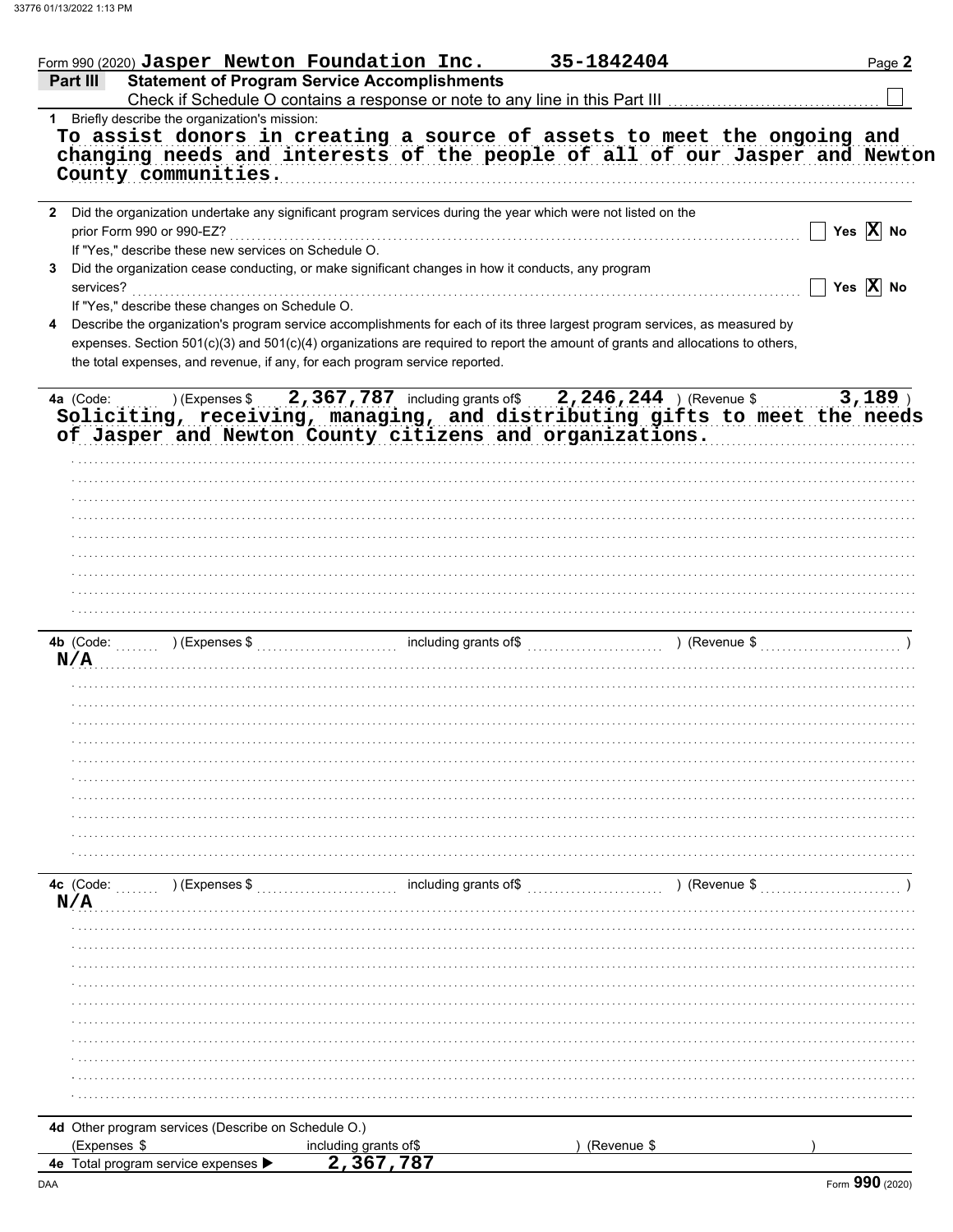## **Part IV Checklist of Required Schedules** Form 990 (2020) Jasper Newton Foundation Inc. 35-1842404 Page 3

|     |                                                                                                                                                                                   |                               | Yes         | No               |
|-----|-----------------------------------------------------------------------------------------------------------------------------------------------------------------------------------|-------------------------------|-------------|------------------|
| 1.  | Is the organization described in section $501(c)(3)$ or $4947(a)(1)$ (other than a private foundation)? If "Yes,"                                                                 |                               |             |                  |
|     | complete Schedule A                                                                                                                                                               | 1                             | X           |                  |
| 2   | Is the organization required to complete Schedule B, Schedule of Contributors (see instructions)?                                                                                 | $\overline{2}$                | $\mathbf x$ |                  |
| 3   | Did the organization engage in direct or indirect political campaign activities on behalf of or in opposition to                                                                  |                               |             |                  |
|     | candidates for public office? If "Yes," complete Schedule C, Part I                                                                                                               | 3                             |             | X                |
| 4   | Section 501(c)(3) organizations. Did the organization engage in lobbying activities, or have a section 501(h)                                                                     |                               |             |                  |
|     | election in effect during the tax year? If "Yes," complete Schedule C, Part II                                                                                                    | 4                             |             | X                |
| 5   | Is the organization a section $501(c)(4)$ , $501(c)(5)$ , or $501(c)(6)$ organization that receives membership dues,                                                              |                               |             |                  |
|     | assessments, or similar amounts as defined in Revenue Procedure 98-19? If "Yes," complete Schedule C, Part III                                                                    | 5                             |             | X                |
| 6   | Did the organization maintain any donor advised funds or any similar funds or accounts for which donors                                                                           |                               |             |                  |
|     | have the right to provide advice on the distribution or investment of amounts in such funds or accounts? If                                                                       |                               |             |                  |
|     | "Yes," complete Schedule D, Part I                                                                                                                                                | 6                             | $\mathbf x$ |                  |
| 7   | Did the organization receive or hold a conservation easement, including easements to preserve open space,                                                                         |                               |             |                  |
|     | the environment, historic land areas, or historic structures? If "Yes," complete Schedule D, Part II                                                                              | 7                             |             | X                |
| 8   | Did the organization maintain collections of works of art, historical treasures, or other similar assets? If "Yes,"                                                               |                               |             |                  |
|     | complete Schedule D, Part III                                                                                                                                                     | 8                             |             | X                |
| 9   | Did the organization report an amount in Part X, line 21, for escrow or custodial account liability, serve as a                                                                   |                               |             |                  |
|     | custodian for amounts not listed in Part X; or provide credit counseling, debt management, credit repair, or<br>debt negotiation services? If "Yes," complete Schedule D, Part IV |                               |             | X                |
| 10  | Did the organization, directly or through a related organization, hold assets in donor-restricted endowments                                                                      | 9                             |             |                  |
|     | or in quasi endowments? If "Yes," complete Schedule D, Part V                                                                                                                     | 10                            | X           |                  |
| 11  | If the organization's answer to any of the following questions is "Yes," then complete Schedule D, Parts VI,                                                                      |                               |             |                  |
|     | VII, VIII, IX, or X as applicable.                                                                                                                                                |                               |             |                  |
|     | a Did the organization report an amount for land, buildings, and equipment in Part X, line 10? If "Yes,"                                                                          |                               |             |                  |
|     | complete Schedule D, Part VI                                                                                                                                                      | 11a                           | $\mathbf X$ |                  |
|     | <b>b</b> Did the organization report an amount for investments—other securities in Part X, line 12, that is 5% or more                                                            |                               |             |                  |
|     | of its total assets reported in Part X, line 16? If "Yes," complete Schedule D, Part VII                                                                                          | 11b                           |             | X                |
|     | c Did the organization report an amount for investments—program related in Part X, line 13, that is 5% or more                                                                    |                               |             |                  |
|     | of its total assets reported in Part X, line 16? If "Yes," complete Schedule D, Part VIII                                                                                         | 11c                           |             | X                |
|     | d Did the organization report an amount for other assets in Part X, line 15, that is 5% or more of its total assets                                                               |                               |             |                  |
|     | reported in Part X, line 16? If "Yes," complete Schedule D, Part IX                                                                                                               | 11d                           |             | $\mathbf X$      |
|     | e Did the organization report an amount for other liabilities in Part X, line 25? If "Yes," complete Schedule D, Part X                                                           | 11e                           | X           |                  |
| f   | Did the organization's separate or consolidated financial statements for the tax year include a footnote that addresses                                                           |                               |             |                  |
|     | the organization's liability for uncertain tax positions under FIN 48 (ASC 740)? If "Yes," complete Schedule D, Part X                                                            | 11f                           | X           |                  |
|     | 12a Did the organization obtain separate, independent audited financial statements for the tax year? If "Yes," complete                                                           |                               |             |                  |
|     |                                                                                                                                                                                   | 12a                           | X           |                  |
| b   | Was the organization included in consolidated, independent audited financial statements for the tax year? If                                                                      |                               |             |                  |
|     | "Yes," and if the organization answered "No" to line 12a, then completing Schedule D, Parts XI and XII is optional                                                                | 12 <sub>b</sub>               |             | X                |
| 13  | Is the organization a school described in section 170(b)(1)(A)(ii)? If "Yes," complete Schedule E                                                                                 | 13                            |             | $\mathbf x$      |
| 14a |                                                                                                                                                                                   | 14a                           |             | $\mathbf x$      |
| b   | Did the organization have aggregate revenues or expenses of more than \$10,000 from grantmaking,                                                                                  |                               |             |                  |
|     | fundraising, business, investment, and program service activities outside the United States, or aggregate                                                                         |                               |             |                  |
|     | foreign investments valued at \$100,000 or more? If "Yes," complete Schedule F, Parts I and IV                                                                                    | 14b                           |             | X                |
| 15  | Did the organization report on Part IX, column (A), line 3, more than \$5,000 of grants or other assistance to or                                                                 |                               |             |                  |
|     | for any foreign organization? If "Yes," complete Schedule F, Parts II and IV                                                                                                      | 15                            |             | X                |
| 16  | Did the organization report on Part IX, column (A), line 3, more than \$5,000 of aggregate grants or other                                                                        |                               |             |                  |
|     | assistance to or for foreign individuals? If "Yes," complete Schedule F, Parts III and IV                                                                                         | 16                            |             | X                |
| 17  | Did the organization report a total of more than \$15,000 of expenses for professional fundraising services on                                                                    |                               |             |                  |
|     |                                                                                                                                                                                   | 17                            |             | X                |
| 18  | Did the organization report more than \$15,000 total of fundraising event gross income and contributions on                                                                       |                               |             |                  |
|     | Part VIII, lines 1c and 8a? If "Yes," complete Schedule G, Part II                                                                                                                | 18                            |             | x                |
| 19  | Did the organization report more than \$15,000 of gross income from gaming activities on Part VIII, line 9a?                                                                      |                               |             |                  |
|     |                                                                                                                                                                                   | 19                            |             | X<br>$\mathbf X$ |
| 20a | Did the organization operate one or more hospital facilities? If "Yes," complete Schedule H                                                                                       | <b>20a</b><br>20 <sub>b</sub> |             |                  |
| b   | Did the organization report more than \$5,000 of grants or other assistance to any domestic organization or                                                                       |                               |             |                  |
| 21  |                                                                                                                                                                                   | 21                            | X           |                  |
|     |                                                                                                                                                                                   |                               |             |                  |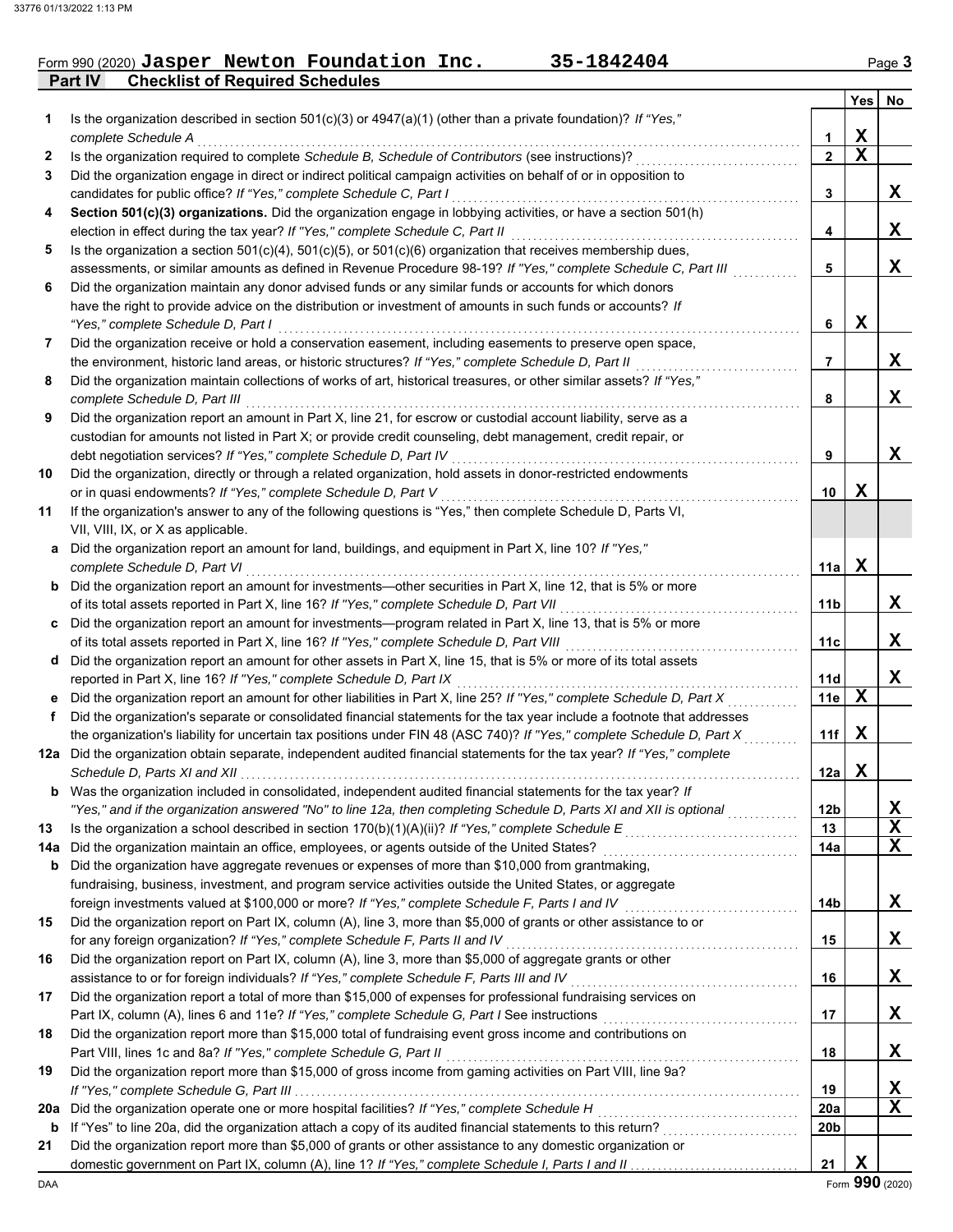|  | Form 990 (2020) Jasper Newton Foundation Inc.              | 35-1842404 | Page 4 |
|--|------------------------------------------------------------|------------|--------|
|  | <b>Part IV</b> Checklist of Required Schedules (continued) |            |        |

|                   |                                                                                                                                                                                                                          |                |   |                 | Yes        | No              |
|-------------------|--------------------------------------------------------------------------------------------------------------------------------------------------------------------------------------------------------------------------|----------------|---|-----------------|------------|-----------------|
| 22                | Did the organization report more than \$5,000 of grants or other assistance to or for domestic individuals on                                                                                                            |                |   |                 |            |                 |
|                   | Part IX, column (A), line 2? If "Yes," complete Schedule I, Parts I and III                                                                                                                                              |                |   | 22              | X          |                 |
| 23                | Did the organization answer "Yes" to Part VII, Section A, line 3, 4, or 5 about compensation of the                                                                                                                      |                |   |                 |            |                 |
|                   | organization's current and former officers, directors, trustees, key employees, and highest compensated                                                                                                                  |                |   |                 |            |                 |
|                   | employees? If "Yes," complete Schedule J                                                                                                                                                                                 |                |   | 23              |            | X               |
|                   | 24a Did the organization have a tax-exempt bond issue with an outstanding principal amount of more than<br>\$100,000 as of the last day of the year, that was issued after December 31, 2002? If "Yes," answer lines 24b |                |   |                 |            |                 |
|                   | through 24d and complete Schedule K. If "No," go to line 25a                                                                                                                                                             |                |   | 24a             |            | X               |
| b                 | Did the organization invest any proceeds of tax-exempt bonds beyond a temporary period exception?                                                                                                                        |                |   | 24 <sub>b</sub> |            |                 |
| c                 | Did the organization maintain an escrow account other than a refunding escrow at any time during the year                                                                                                                |                |   |                 |            |                 |
|                   | to defease any tax-exempt bonds?                                                                                                                                                                                         |                |   | 24c             |            |                 |
| d                 | Did the organization act as an "on behalf of" issuer for bonds outstanding at any time during the year?                                                                                                                  |                |   | 24d             |            |                 |
|                   | 25a Section 501(c)(3), 501(c)(4), and 501(c)(29) organizations. Did the organization engage in an excess benefit                                                                                                         |                |   |                 |            |                 |
|                   | transaction with a disqualified person during the year? If "Yes," complete Schedule L, Part I                                                                                                                            |                |   | 25a             |            | X               |
| b                 | Is the organization aware that it engaged in an excess benefit transaction with a disqualified person in a prior                                                                                                         |                |   |                 |            |                 |
|                   | year, and that the transaction has not been reported on any of the organization's prior Forms 990 or 990-EZ?                                                                                                             |                |   |                 |            |                 |
|                   | If "Yes," complete Schedule L, Part I                                                                                                                                                                                    |                |   | 25b             |            | X               |
| 26                | Did the organization report any amount on Part X, line 5 or 22, for receivables from or payables to any current                                                                                                          |                |   |                 |            |                 |
|                   | or former officer, director, trustee, key employee, creator or founder, substantial contributor, or 35%<br>controlled entity or family member of any of these persons? If "Yes," complete Schedule L, Part II            |                |   | 26              |            | X               |
| 27                | Did the organization provide a grant or other assistance to any current or former officer, director, trustee, key                                                                                                        |                |   |                 |            |                 |
|                   | employee, creator or founder, substantial contributor or employee thereof, a grant selection committee                                                                                                                   |                |   |                 |            |                 |
|                   | member, or to a 35% controlled entity (including an employee thereof) or family member of any of these                                                                                                                   |                |   |                 |            |                 |
|                   | persons? If "Yes," complete Schedule L, Part III                                                                                                                                                                         |                |   | 27              |            | x               |
| 28                | Was the organization a party to a business transaction with one of the following parties (see Schedule L, Part                                                                                                           |                |   |                 |            |                 |
|                   | IV instructions, for applicable filing thresholds, conditions, and exceptions):                                                                                                                                          |                |   |                 |            |                 |
| a                 | A current or former officer, director, trustee, key employee, creator or founder, or substantial contributor? If                                                                                                         |                |   |                 |            |                 |
|                   | "Yes," complete Schedule L, Part IV                                                                                                                                                                                      |                |   | 28a             |            | x               |
| b                 | A family member of any individual described in line 28a? If "Yes," complete Schedule L, Part IV                                                                                                                          |                |   | 28b             |            | $\mathbf x$     |
| c                 | A 35% controlled entity of one or more individuals and/or organizations described in lines 28a or 28b? If<br>"Yes," complete Schedule L, Part IV                                                                         |                |   | 28c             |            | X               |
| 29                | Did the organization receive more than \$25,000 in non-cash contributions? If "Yes," complete Schedule M                                                                                                                 |                |   | 29              | X          |                 |
| 30                | Did the organization receive contributions of art, historical treasures, or other similar assets, or qualified                                                                                                           |                |   |                 |            |                 |
|                   | conservation contributions? If "Yes," complete Schedule M                                                                                                                                                                |                |   | 30              |            | X               |
| 31                | Did the organization liquidate, terminate, or dissolve and cease operations? If "Yes," complete Schedule N, Part I                                                                                                       |                |   | 31              |            | $\mathbf x$     |
| 32                | Did the organization sell, exchange, dispose of, or transfer more than 25% of its net assets? If "Yes,"                                                                                                                  |                |   |                 |            |                 |
|                   | complete Schedule N, Part II                                                                                                                                                                                             |                |   | 32              |            | X               |
| 33                | Did the organization own 100% of an entity disregarded as separate from the organization under Regulations                                                                                                               |                |   |                 |            |                 |
|                   | sections 301.7701-2 and 301.7701-3? If "Yes," complete Schedule R, Part I                                                                                                                                                |                |   | 33              |            | X               |
| 34                | Was the organization related to any tax-exempt or taxable entity? If "Yes," complete Schedule R, Part II, III,                                                                                                           |                |   |                 |            |                 |
|                   | or IV, and Part V, line 1                                                                                                                                                                                                |                |   | 34              |            | X<br>X          |
| 35a<br>b          | Did the organization have a controlled entity within the meaning of section 512(b)(13)?<br>If "Yes" to line 35a, did the organization receive any payment from or engage in any transaction with a                       |                |   | 35a             |            |                 |
|                   | controlled entity within the meaning of section 512(b)(13)? If "Yes," complete Schedule R, Part V, line 2                                                                                                                |                |   | 35 <sub>b</sub> |            |                 |
| 36                | Section 501(c)(3) organizations. Did the organization make any transfers to an exempt non-charitable                                                                                                                     |                |   |                 |            |                 |
|                   | related organization? If "Yes," complete Schedule R, Part V, line 2                                                                                                                                                      |                |   | 36              |            | X               |
| 37                | Did the organization conduct more than 5% of its activities through an entity that is not a related organization                                                                                                         |                |   |                 |            |                 |
|                   | and that is treated as a partnership for federal income tax purposes? If "Yes," complete Schedule R, Part VI                                                                                                             |                |   | 37              |            | x               |
| 38                | Did the organization complete Schedule O and provide explanations in Schedule O for Part VI, lines 11b and                                                                                                               |                |   |                 |            |                 |
|                   | 19? Note: All Form 990 filers are required to complete Schedule O.                                                                                                                                                       |                |   | 38              | X          |                 |
|                   | <b>Statements Regarding Other IRS Filings and Tax Compliance</b><br>Part V                                                                                                                                               |                |   |                 |            |                 |
|                   | Check if Schedule O contains a response or note to any line in this Part V                                                                                                                                               |                |   |                 |            |                 |
|                   | Enter the number reported in Box 3 of Form 1096. Enter -0- if not applicable                                                                                                                                             | 1a             | 5 |                 | <b>Yes</b> | No              |
| 1а<br>$\mathbf b$ | Enter the number of Forms W-2G included in line 1a. Enter -0- if not applicable                                                                                                                                          | 1 <sub>b</sub> | 0 |                 |            |                 |
| c                 | Did the organization comply with backup withholding rules for reportable payments to vendors and                                                                                                                         |                |   |                 |            |                 |
|                   |                                                                                                                                                                                                                          |                |   | 1c              |            | X               |
| DAA               |                                                                                                                                                                                                                          |                |   |                 |            | Form 990 (2020) |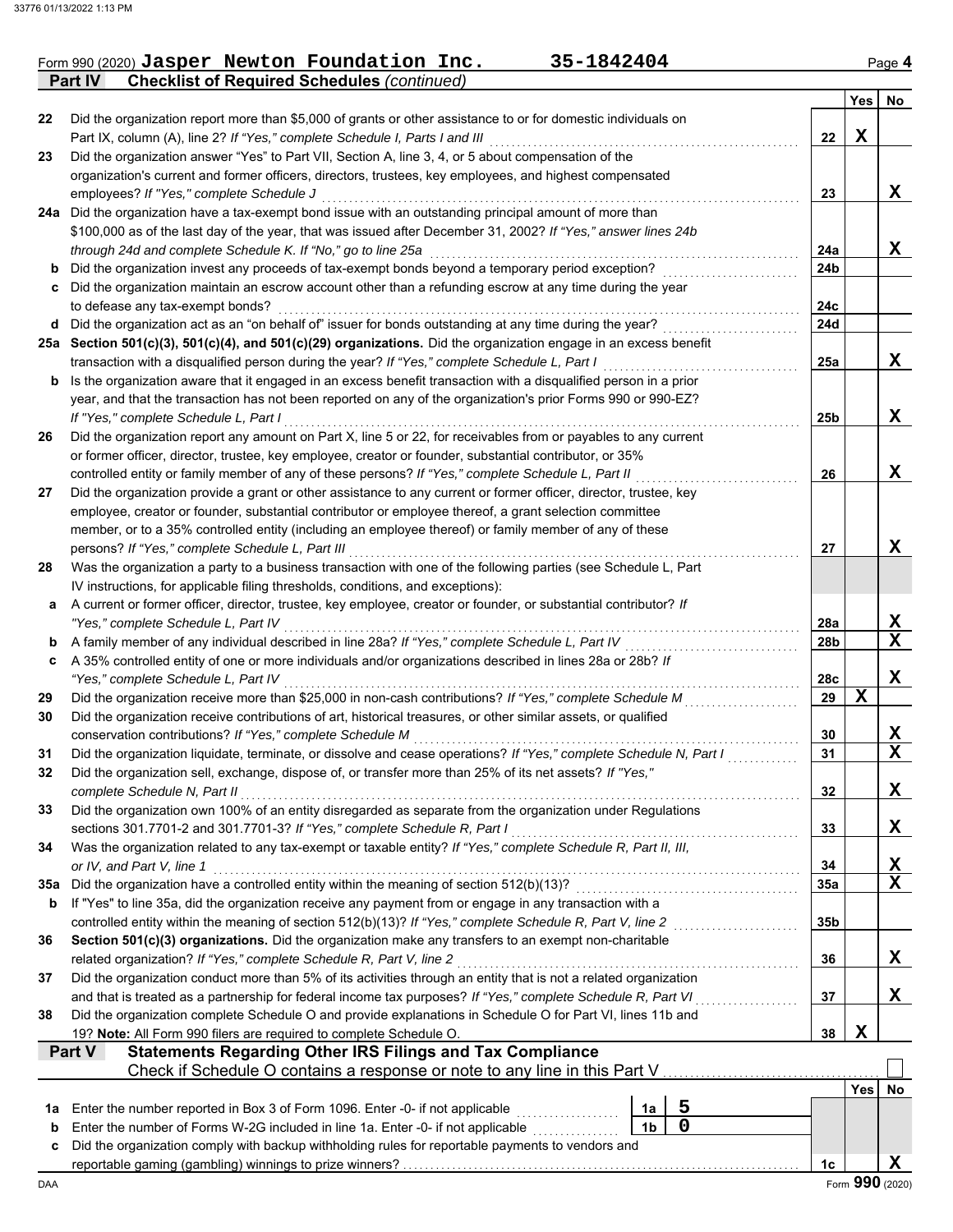|     | 35-1842404<br>Form 990 (2020) Jasper Newton Foundation Inc.                                                                        |                 |                |             | Page 5      |
|-----|------------------------------------------------------------------------------------------------------------------------------------|-----------------|----------------|-------------|-------------|
|     | Statements Regarding Other IRS Filings and Tax Compliance (continued)<br><b>Part V</b>                                             |                 |                |             |             |
|     |                                                                                                                                    |                 |                |             | Yes No      |
|     | 2a Enter the number of employees reported on Form W-3, Transmittal of Wage and Tax                                                 |                 |                |             |             |
|     | Statements, filed for the calendar year ending with or within the year covered by this return                                      | 5<br>2a         |                |             |             |
| b   | If at least one is reported on line 2a, did the organization file all required federal employment tax returns?                     |                 | 2 <sub>b</sub> | $\mathbf X$ |             |
|     | Note: If the sum of lines 1a and 2a is greater than 250, you may be required to e-file (see instructions)                          |                 |                |             |             |
| За  | Did the organization have unrelated business gross income of \$1,000 or more during the year?                                      |                 | За             |             | X           |
| b   | If "Yes," has it filed a Form 990-T for this year? If "No" to line 3b, provide an explanation on Schedule O                        |                 | 3 <sub>b</sub> |             |             |
|     | 4a At any time during the calendar year, did the organization have an interest in, or a signature or other authority over,         |                 |                |             |             |
|     | a financial account in a foreign country (such as a bank account, securities account, or other financial account)?                 |                 | 4a             |             | X           |
| b   | If "Yes," enter the name of the foreign country ▶                                                                                  |                 |                |             |             |
|     | See instructions for filing requirements for FinCEN Form 114, Report of Foreign Bank and Financial Accounts (FBAR).                |                 |                |             |             |
| 5a  | Was the organization a party to a prohibited tax shelter transaction at any time during the tax year?                              |                 | 5a             |             | X           |
| b   | Did any taxable party notify the organization that it was or is a party to a prohibited tax shelter transaction?                   |                 | <b>5b</b>      |             | $\mathbf x$ |
| c   | If "Yes" to line 5a or 5b, did the organization file Form 8886-T?                                                                  |                 | 5c             |             |             |
| 6a  | Does the organization have annual gross receipts that are normally greater than \$100,000, and did the                             |                 |                |             |             |
|     | organization solicit any contributions that were not tax deductible as charitable contributions?                                   |                 | 6a             |             | X           |
| b   | If "Yes," did the organization include with every solicitation an express statement that such contributions or                     |                 |                |             |             |
|     | gifts were not tax deductible?                                                                                                     |                 | 6b             |             |             |
| 7   | Organizations that may receive deductible contributions under section 170(c).                                                      |                 |                |             |             |
| а   | Did the organization receive a payment in excess of \$75 made partly as a contribution and partly for goods                        |                 |                |             |             |
|     | and services provided to the payor?                                                                                                |                 | 7a             | X           |             |
| b   | If "Yes," did the organization notify the donor of the value of the goods or services provided?                                    |                 | 7b             | $\mathbf X$ |             |
| c   | Did the organization sell, exchange, or otherwise dispose of tangible personal property for which it was                           |                 |                |             |             |
|     | required to file Form 8282?                                                                                                        |                 | 7c             |             | X           |
| d   | If "Yes," indicate the number of Forms 8282 filed during the year                                                                  | 7d              |                |             |             |
| е   | Did the organization receive any funds, directly or indirectly, to pay premiums on a personal benefit contract?                    |                 | 7e             |             | X           |
| f.  | Did the organization, during the year, pay premiums, directly or indirectly, on a personal benefit contract?                       |                 | 7f             |             | $\mathbf x$ |
| g   | If the organization received a contribution of qualified intellectual property, did the organization file Form 8899 as required?   |                 | 7g             |             |             |
| h   | If the organization received a contribution of cars, boats, airplanes, or other vehicles, did the organization file a Form 1098-C? |                 | 7h             |             |             |
| 8   | Sponsoring organizations maintaining donor advised funds. Did a donor advised fund maintained by the                               |                 |                |             |             |
|     | sponsoring organization have excess business holdings at any time during the year?                                                 |                 | 8              |             |             |
| 9   | Sponsoring organizations maintaining donor advised funds.                                                                          |                 |                |             |             |
| a   | Did the sponsoring organization make any taxable distributions under section 4966?                                                 |                 | 9a             |             |             |
| b   | Did the sponsoring organization make a distribution to a donor, donor advisor, or related person?                                  |                 | 9b             |             |             |
| 10  | Section 501(c)(7) organizations. Enter:                                                                                            |                 |                |             |             |
|     | Initiation fees and capital contributions included on Part VIII, line 12                                                           | 10a             |                |             |             |
| b   | Gross receipts, included on Form 990, Part VIII, line 12, for public use of club facilities                                        | 10 <sub>b</sub> |                |             |             |
| 11  | Section 501(c)(12) organizations. Enter:                                                                                           |                 |                |             |             |
| a   | Gross income from members or shareholders                                                                                          | 11a             |                |             |             |
| b   | Gross income from other sources (Do not net amounts due or paid to other sources                                                   |                 |                |             |             |
|     | against amounts due or received from them.)                                                                                        | 11 <sub>b</sub> |                |             |             |
| 12a | Section 4947(a)(1) non-exempt charitable trusts. Is the organization filing Form 990 in lieu of Form 1041?                         |                 | 12a            |             |             |
| b   | If "Yes," enter the amount of tax-exempt interest received or accrued during the year                                              | 12 <sub>b</sub> |                |             |             |
| 13  | Section 501(c)(29) qualified nonprofit health insurance issuers.                                                                   |                 |                |             |             |
| а   | Is the organization licensed to issue qualified health plans in more than one state?                                               |                 | 13а            |             |             |
|     | Note: See the instructions for additional information the organization must report on Schedule O.                                  |                 |                |             |             |
| b   | Enter the amount of reserves the organization is required to maintain by the states in which                                       |                 |                |             |             |
|     | the organization is licensed to issue qualified health plans                                                                       | 13 <sub>b</sub> |                |             |             |
| c   | Enter the amount of reserves on hand                                                                                               | 13 <sub>c</sub> |                |             |             |
| 14a | Did the organization receive any payments for indoor tanning services during the tax year?                                         |                 | 14a            |             | X           |
| b   | If "Yes," has it filed a Form 720 to report these payments? If "No," provide an explanation on Schedule O                          |                 | 14b            |             |             |
| 15  | Is the organization subject to the section 4960 tax on payment(s) of more than \$1,000,000 in remuneration or                      |                 |                |             |             |
|     | excess parachute payment(s) during the year?                                                                                       |                 | 15             |             | x           |
|     | If "Yes," see instructions and file Form 4720, Schedule N.                                                                         |                 |                |             |             |
| 16  | Is the organization an educational institution subject to the section 4968 excise tax on net investment income?                    |                 | 16             |             | X           |
|     | If "Yes," complete Form 4720, Schedule O.                                                                                          |                 |                |             |             |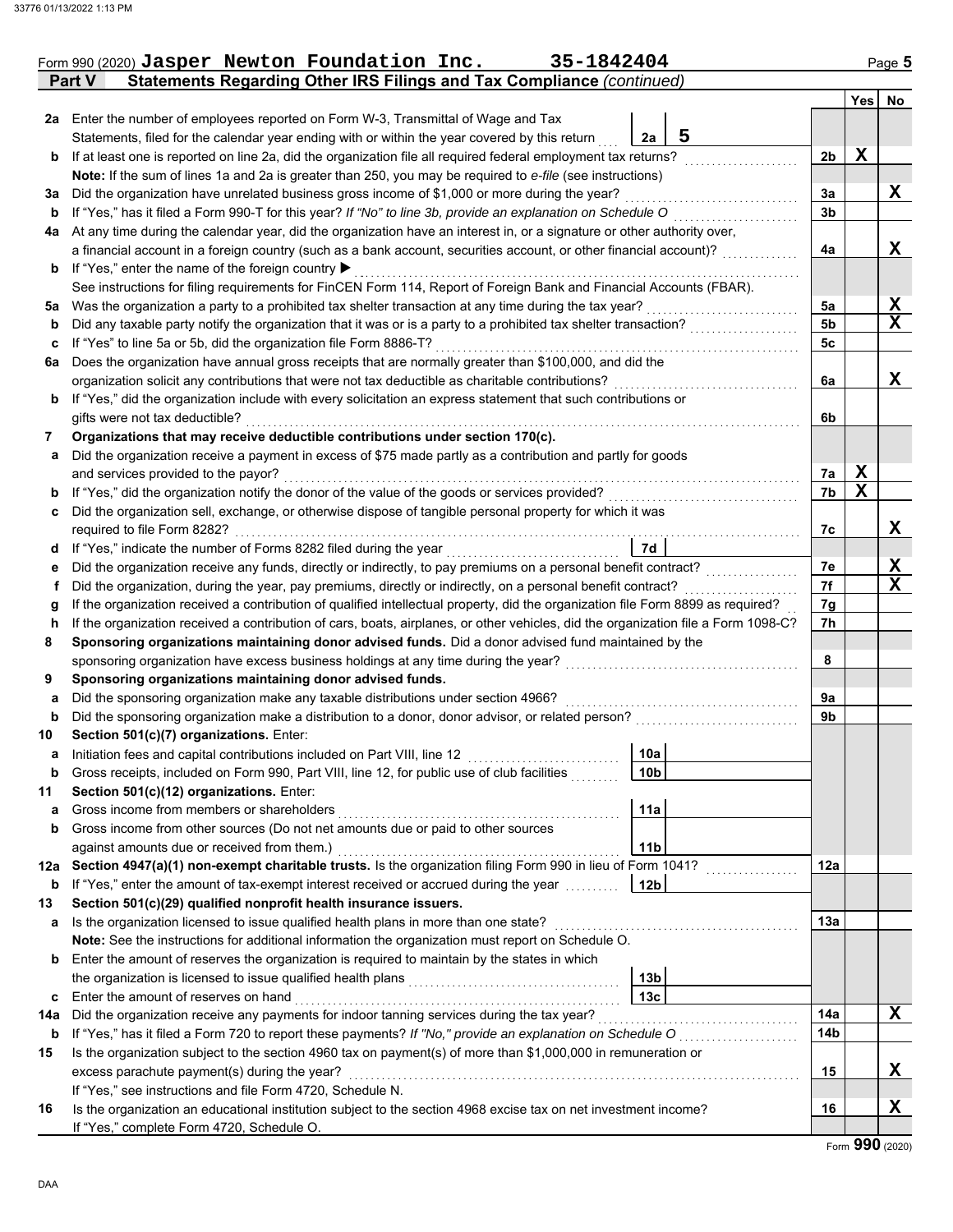|                |  | Form 990 (2020) Jasper Newton Foundation Inc. | 35-1842404                                                                                                        | Page 6 |
|----------------|--|-----------------------------------------------|-------------------------------------------------------------------------------------------------------------------|--------|
| <b>Part VI</b> |  |                                               | <b>Governance, Management, and Disclosure</b> For each "Yes" response to lines 2 through 7b below, and for a "No" |        |

Check if Schedule O contains a response or note to any line in this Part VI

*response to line 8a, 8b, or 10b below, describe the circumstances, processes, or changes on Schedule O. See instructions.*

**X**

|              | <b>Section A. Governing Body and Management</b>                                                                                                                                                                             |    |   |                 |             |                 |
|--------------|-----------------------------------------------------------------------------------------------------------------------------------------------------------------------------------------------------------------------------|----|---|-----------------|-------------|-----------------|
|              |                                                                                                                                                                                                                             |    |   |                 | Yes         | No.             |
| 1а           | Enter the number of voting members of the governing body at the end of the tax year                                                                                                                                         | 1a | 6 |                 |             |                 |
|              | If there are material differences in voting rights among members of the governing body, or                                                                                                                                  |    |   |                 |             |                 |
|              | if the governing body delegated broad authority to an executive committee or similar                                                                                                                                        |    |   |                 |             |                 |
|              | committee, explain on Schedule O.                                                                                                                                                                                           |    |   |                 |             |                 |
| b            | Enter the number of voting members included on line 1a, above, who are independent                                                                                                                                          | 1b | 6 |                 |             |                 |
| $\mathbf{2}$ | Did any officer, director, trustee, or key employee have a family relationship or a business relationship with                                                                                                              |    |   |                 |             |                 |
|              | any other officer, director, trustee, or key employee?<br>Did the organization delegate control over management duties customarily performed by or under the direct                                                         |    |   | 2               |             | X               |
| 3            |                                                                                                                                                                                                                             |    |   | 3               |             | X               |
|              | supervision of officers, directors, trustees, or key employees to a management company or other person?<br>Did the organization make any significant changes to its governing documents since the prior Form 990 was filed? |    |   | 4               |             | $\mathbf x$     |
| 4<br>5       |                                                                                                                                                                                                                             |    |   | 5               |             | X               |
| 6            | Did the organization become aware during the year of a significant diversion of the organization's assets?<br>Did the organization have members or stockholders?                                                            |    |   | 6               |             | $\mathbf x$     |
| 7а           | Did the organization have members, stockholders, or other persons who had the power to elect or appoint                                                                                                                     |    |   |                 |             |                 |
|              | one or more members of the governing body?                                                                                                                                                                                  |    |   | 7a              |             | X               |
| b            | Are any governance decisions of the organization reserved to (or subject to approval by) members,                                                                                                                           |    |   |                 |             |                 |
|              | stockholders, or persons other than the governing body?                                                                                                                                                                     |    |   | 7b              |             | x               |
| 8            | Did the organization contemporaneously document the meetings held or written actions undertaken during the year by the following:                                                                                           |    |   |                 |             |                 |
| а            | The governing body?                                                                                                                                                                                                         |    |   | 8a              | X           |                 |
| b            | Each committee with authority to act on behalf of the governing body?                                                                                                                                                       |    |   | 8b              | $\mathbf x$ |                 |
| 9            | Is there any officer, director, trustee, or key employee listed in Part VII, Section A, who cannot be reached at                                                                                                            |    |   |                 |             |                 |
|              | the organization's mailing address? If "Yes," provide the names and addresses on Schedule O                                                                                                                                 |    |   | 9               |             | X               |
|              | Section B. Policies (This Section B requests information about policies not required by the Internal Revenue Code.                                                                                                          |    |   |                 |             |                 |
|              |                                                                                                                                                                                                                             |    |   |                 | Yes         | No              |
| 10a          | Did the organization have local chapters, branches, or affiliates?                                                                                                                                                          |    |   | 10a             |             | X               |
| b            | If "Yes," did the organization have written policies and procedures governing the activities of such chapters,                                                                                                              |    |   |                 |             |                 |
|              | affiliates, and branches to ensure their operations are consistent with the organization's exempt purposes?                                                                                                                 |    |   | 10 <sub>b</sub> |             |                 |
| 11a          | Has the organization provided a complete copy of this Form 990 to all members of its governing body before filing the form?                                                                                                 |    |   | 11a             | X           |                 |
| b            | Describe in Schedule O the process, if any, used by the organization to review this Form 990.                                                                                                                               |    |   |                 |             |                 |
| 12a          | Did the organization have a written conflict of interest policy? If "No," go to line 13                                                                                                                                     |    |   | 12a             | X           |                 |
| b            | Were officers, directors, or trustees, and key employees required to disclose annually interests that could give rise to conflicts?                                                                                         |    |   | 12b             | X           |                 |
| c            | Did the organization regularly and consistently monitor and enforce compliance with the policy? If "Yes,"                                                                                                                   |    |   |                 |             |                 |
|              | describe in Schedule O how this was done                                                                                                                                                                                    |    |   | 12c             | X           |                 |
| 13           | Did the organization have a written whistleblower policy?                                                                                                                                                                   |    |   | 13              | $\mathbf x$ |                 |
| 14           | Did the organization have a written document retention and destruction policy?                                                                                                                                              |    |   | 14              | $\mathbf x$ |                 |
| 15           | Did the process for determining compensation of the following persons include a review and approval by                                                                                                                      |    |   |                 |             |                 |
|              | independent persons, comparability data, and contemporaneous substantiation of the deliberation and decision?                                                                                                               |    |   |                 |             |                 |
| a            | The organization's CEO, Executive Director, or top management official                                                                                                                                                      |    |   | 15a             | X           |                 |
| b            | Other officers or key employees of the organization                                                                                                                                                                         |    |   | 15b             |             | X               |
|              | If "Yes" to line 15a or 15b, describe the process in Schedule O (see instructions).                                                                                                                                         |    |   |                 |             |                 |
|              | 16a Did the organization invest in, contribute assets to, or participate in a joint venture or similar arrangement                                                                                                          |    |   |                 |             |                 |
|              | with a taxable entity during the year?                                                                                                                                                                                      |    |   | 16a             |             | X               |
| b            | If "Yes," did the organization follow a written policy or procedure requiring the organization to evaluate its                                                                                                              |    |   |                 |             |                 |
|              | participation in joint venture arrangements under applicable federal tax law, and take steps to safeguard the                                                                                                               |    |   |                 |             |                 |
|              |                                                                                                                                                                                                                             |    |   | 16b             |             |                 |
|              | <b>Section C. Disclosure</b>                                                                                                                                                                                                |    |   |                 |             |                 |
| 17           | List the states with which a copy of this Form 990 is required to be filed $\blacktriangleright$ IN                                                                                                                         |    |   |                 |             |                 |
| 18           | Section 6104 requires an organization to make its Forms 1023 (1024 or 1024-A, if applicable), 990, and 990-T (Section 501(c)                                                                                                |    |   |                 |             |                 |
|              | (3)s only) available for public inspection. Indicate how you made these available. Check all that apply.                                                                                                                    |    |   |                 |             |                 |
|              | Own website $\ \cdot\ $ Another's website $ \mathbf{X} $ Upon request $\ \cdot\ $<br>Other (explain on Schedule O)                                                                                                          |    |   |                 |             |                 |
| 19           | Describe on Schedule O whether (and if so, how) the organization made its governing documents, conflict of interest policy, and                                                                                             |    |   |                 |             |                 |
|              | financial statements available to the public during the tax year.                                                                                                                                                           |    |   |                 |             |                 |
| 20           | State the name, address, and telephone number of the person who possesses the organization's books and records ▶                                                                                                            |    |   |                 |             |                 |
|              | 301 N Van Rensselaer St<br>Jana Drone                                                                                                                                                                                       |    |   |                 |             |                 |
|              | Rensselaer<br>IN 47978                                                                                                                                                                                                      |    |   | 219-866-5899    |             |                 |
| DAA          |                                                                                                                                                                                                                             |    |   |                 |             | Form 990 (2020) |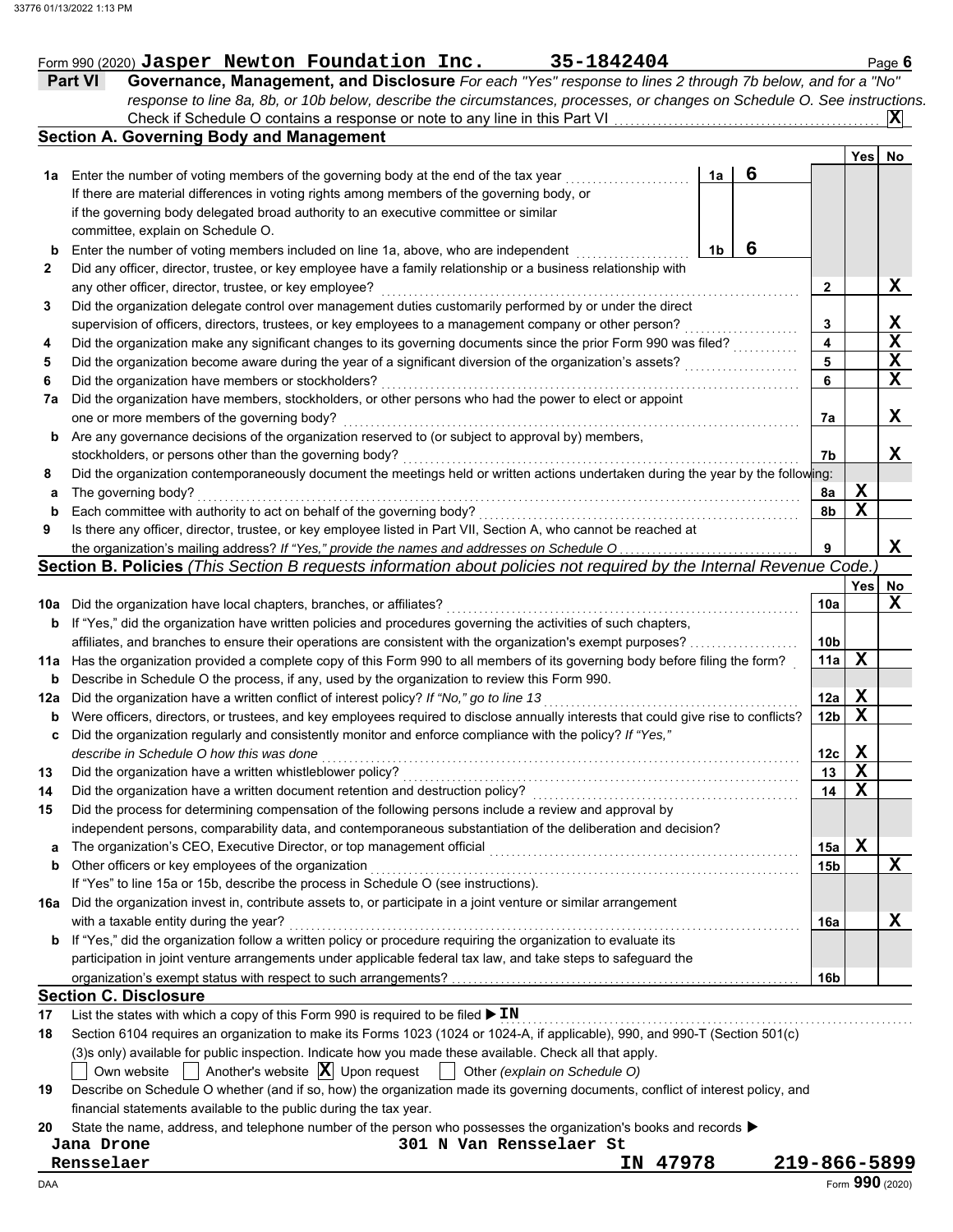# Form 990 (2020) Jasper Newton Foundation Inc. 35-1842404 Page 7

| 35-1842404 |  |  |  |  |  |  |  |
|------------|--|--|--|--|--|--|--|
|------------|--|--|--|--|--|--|--|

| Part VII Compensation of Officers, Directors, Trustees, Key Employees, Highest Compensated Employees, and |  |  |
|-----------------------------------------------------------------------------------------------------------|--|--|
| <b>Independent Contractors</b>                                                                            |  |  |
|                                                                                                           |  |  |

Check if Schedule O contains a response or note to any line in this Part VII

#### **Section A. Officers, Directors, Trustees, Key Employees, and Highest Compensated Employees**

**1a** Complete this table for all persons required to be listed. Report compensation for the calendar year ending with or within the organization's tax year.

■ List all of the organization's **current** officers, directors, trustees (whether individuals or organizations), regardless of amount of compensation. Enter -0- in columns (D), (E), and (F) if no compensation was paid.

List all of the organization's **current** key employees, if any. See instructions for definition of "key employee."

■ List all of the organization's **current** key employees, if any. See instructions for definition of "key employee."<br>■ List the organization's five **current** highest compensated employees (other than an officer, director,

who received reportable compensation (Box 5 of Form W-2 and/or Box 7 of Form 1099-MISC) of more than \$100,000 from the organization and any related organizations.

• List all of the organization's **former** officers, key employees, and highest compensated employees who received more than<br>00,000 of reportable compensation from the organization and any related erganizations. \$100,000 of reportable compensation from the organization and any related organizations.

• List all of the organization's **former directors or trustees** that received, in the capacity as a former director or trustee of the anization more than \$10,000 of reportable compensation from the organization and any rel organization, more than \$10,000 of reportable compensation from the organization and any related organizations. See instructions for the order in which to list the persons above.

Check this box if neither the organization nor any related organization compensated any current officer, director, or trustee.

| (A)<br>Name and title  | (B)<br>Average<br>hours<br>per week<br>(list any               |                                   |                       | (C)<br>Position<br>(do not check more than one<br>box, unless person is both an<br>officer and a director/trustee) |              | (D)<br>Reportable<br>compensation<br>from the<br>organization<br>(W-2/1099-MISC) | (E)<br>Reportable<br>compensation<br>from related<br>organizations<br>(W-2/1099-MISC) | (F)<br>Estimated amount<br>of other<br>compensation<br>from the<br>organization and |   |                       |
|------------------------|----------------------------------------------------------------|-----------------------------------|-----------------------|--------------------------------------------------------------------------------------------------------------------|--------------|----------------------------------------------------------------------------------|---------------------------------------------------------------------------------------|-------------------------------------------------------------------------------------|---|-----------------------|
|                        | hours for<br>related<br>organizations<br>below<br>dotted line) | Individual trustee<br>or director | Institutional trustee | <b>Officer</b>                                                                                                     | Key employee | Highest compensated<br>employee                                                  | Former                                                                                |                                                                                     |   | related organizations |
| (1) Brienne Hooker     | 40.00                                                          |                                   |                       |                                                                                                                    |              |                                                                                  |                                                                                       |                                                                                     |   |                       |
| Executive Director     | 0.00                                                           |                                   |                       | $\mathbf X$                                                                                                        |              |                                                                                  |                                                                                       | 68,750                                                                              | 0 | 0                     |
| (2) Alan Washburn      |                                                                |                                   |                       |                                                                                                                    |              |                                                                                  |                                                                                       |                                                                                     |   |                       |
|                        | 1.00                                                           |                                   |                       |                                                                                                                    |              |                                                                                  |                                                                                       |                                                                                     |   |                       |
| Chairman               | 0.00                                                           | $\mathbf X$                       |                       | $\mathbf x$                                                                                                        |              |                                                                                  |                                                                                       | 0                                                                                   | 0 | $\mathbf 0$           |
| (3) Ashley Hopp        |                                                                |                                   |                       |                                                                                                                    |              |                                                                                  |                                                                                       |                                                                                     |   |                       |
| Vice Chairman          | 1.00<br>0.00                                                   | $\mathbf X$                       |                       | $\mathbf x$                                                                                                        |              |                                                                                  |                                                                                       | 0                                                                                   | 0 | $\mathbf 0$           |
| (4) Candace Armstrong  |                                                                |                                   |                       |                                                                                                                    |              |                                                                                  |                                                                                       |                                                                                     |   |                       |
|                        | 1.00                                                           |                                   |                       |                                                                                                                    |              |                                                                                  |                                                                                       |                                                                                     |   |                       |
| Corp Secretary         | 0.00                                                           | $\mathbf X$                       |                       | $\mathbf x$                                                                                                        |              |                                                                                  |                                                                                       | $\mathbf 0$                                                                         | 0 | $\mathbf 0$           |
| (5) Dave Schrum        |                                                                |                                   |                       |                                                                                                                    |              |                                                                                  |                                                                                       |                                                                                     |   |                       |
|                        | 1.00                                                           |                                   |                       |                                                                                                                    |              |                                                                                  |                                                                                       |                                                                                     |   |                       |
| Corp Treasurer         | 0.00                                                           | $\mathbf X$                       |                       | $\mathbf x$                                                                                                        |              |                                                                                  |                                                                                       | 0                                                                                   | 0 | $\mathbf 0$           |
| (6) Bethany Busboom    | 1.00                                                           |                                   |                       |                                                                                                                    |              |                                                                                  |                                                                                       |                                                                                     |   |                       |
| Director               | 0.00                                                           | $\mathbf x$                       |                       | $\mathbf x$                                                                                                        |              |                                                                                  |                                                                                       | 0                                                                                   | 0 | $\mathbf 0$           |
| (7) Patty Stringfellow |                                                                |                                   |                       |                                                                                                                    |              |                                                                                  |                                                                                       |                                                                                     |   |                       |
|                        | 1.00                                                           |                                   |                       |                                                                                                                    |              |                                                                                  |                                                                                       |                                                                                     |   |                       |
| Director               | 0.00                                                           | $\mathbf x$                       |                       | $\mathbf x$                                                                                                        |              |                                                                                  |                                                                                       | $\mathbf 0$                                                                         | 0 | 0                     |
| (8)                    |                                                                |                                   |                       |                                                                                                                    |              |                                                                                  |                                                                                       |                                                                                     |   |                       |
|                        |                                                                |                                   |                       |                                                                                                                    |              |                                                                                  |                                                                                       |                                                                                     |   |                       |
| (9)                    |                                                                |                                   |                       |                                                                                                                    |              |                                                                                  |                                                                                       |                                                                                     |   |                       |
|                        |                                                                |                                   |                       |                                                                                                                    |              |                                                                                  |                                                                                       |                                                                                     |   |                       |
| (10)                   |                                                                |                                   |                       |                                                                                                                    |              |                                                                                  |                                                                                       |                                                                                     |   |                       |
|                        |                                                                |                                   |                       |                                                                                                                    |              |                                                                                  |                                                                                       |                                                                                     |   |                       |
|                        |                                                                |                                   |                       |                                                                                                                    |              |                                                                                  |                                                                                       |                                                                                     |   |                       |
| (11)                   |                                                                |                                   |                       |                                                                                                                    |              |                                                                                  |                                                                                       |                                                                                     |   |                       |
|                        |                                                                |                                   |                       |                                                                                                                    |              |                                                                                  |                                                                                       |                                                                                     |   |                       |
|                        |                                                                |                                   |                       |                                                                                                                    |              |                                                                                  |                                                                                       |                                                                                     |   |                       |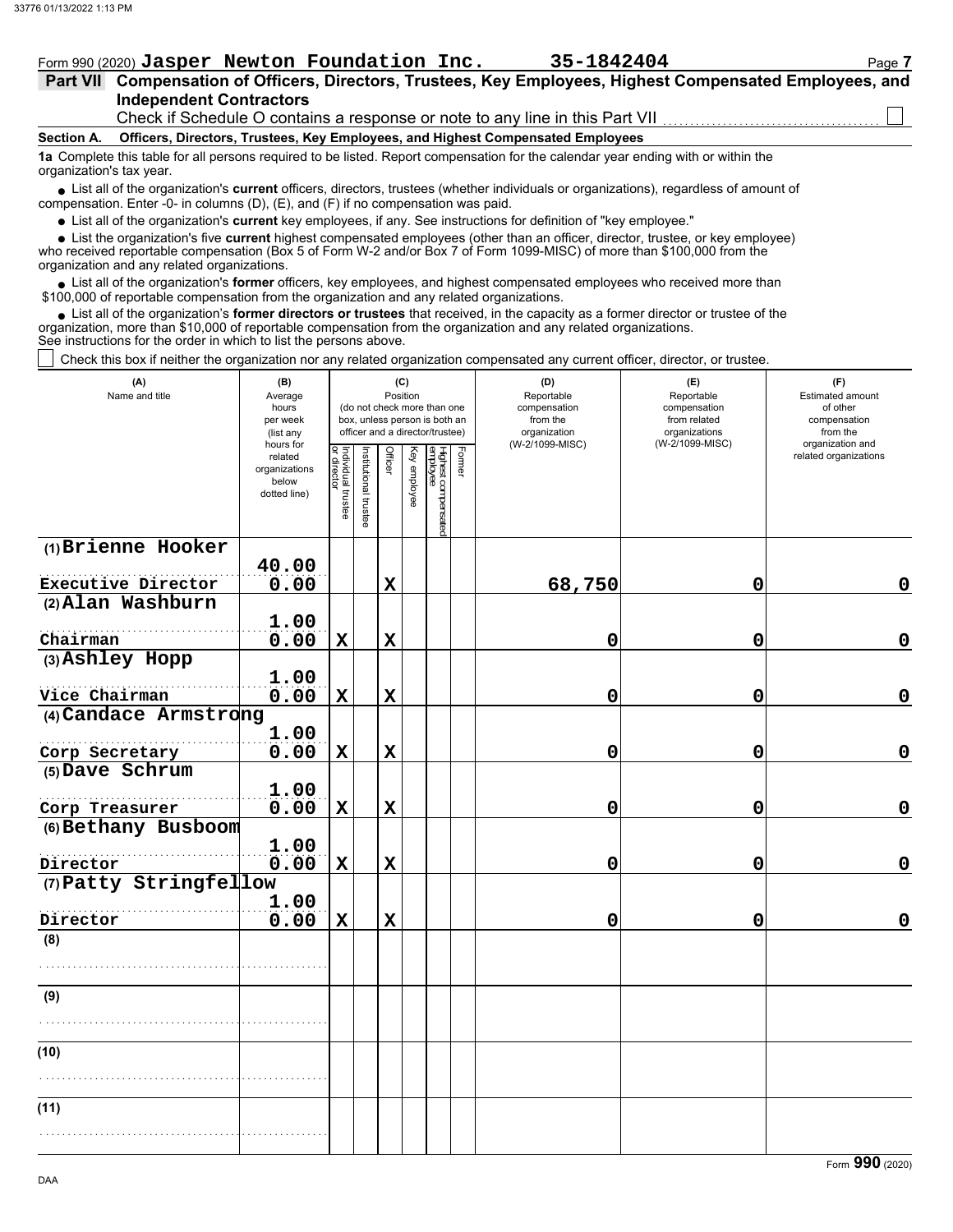|                 | Form 990 (2020) Jasper Newton Foundation Inc.                                                                                                                                                                                                                                                                                                                                                           |                                                                |                                   |                       |         |                 |                                                                                                 |        | 35-1842404                                                                                             |                                                                    | Page 8                                                          |
|-----------------|---------------------------------------------------------------------------------------------------------------------------------------------------------------------------------------------------------------------------------------------------------------------------------------------------------------------------------------------------------------------------------------------------------|----------------------------------------------------------------|-----------------------------------|-----------------------|---------|-----------------|-------------------------------------------------------------------------------------------------|--------|--------------------------------------------------------------------------------------------------------|--------------------------------------------------------------------|-----------------------------------------------------------------|
| <b>Part VII</b> |                                                                                                                                                                                                                                                                                                                                                                                                         |                                                                |                                   |                       |         |                 |                                                                                                 |        | Section A. Officers, Directors, Trustees, Key Employees, and Highest Compensated Employees (continued) |                                                                    |                                                                 |
|                 | (A)<br>Name and title                                                                                                                                                                                                                                                                                                                                                                                   | (B)<br>Average<br>hours<br>per week<br>(list any               |                                   |                       |         | (C)<br>Position | (do not check more than one<br>box, unless person is both an<br>officer and a director/trustee) |        | (D)<br>Reportable<br>compensation<br>from the<br>organization                                          | (E)<br>Reportable<br>compensation<br>from related<br>organizations | (F)<br>Estimated amount<br>of other<br>compensation<br>from the |
|                 |                                                                                                                                                                                                                                                                                                                                                                                                         | hours for<br>related<br>organizations<br>below<br>dotted line) | Individual trustee<br>or director | Institutional trustee | Officer | Key employee    | Highest compensatec<br>employee                                                                 | Former | (W-2/1099-MISC)                                                                                        | (W-2/1099-MISC)                                                    | organization and<br>related organizations                       |
|                 |                                                                                                                                                                                                                                                                                                                                                                                                         |                                                                |                                   |                       |         |                 |                                                                                                 |        |                                                                                                        |                                                                    |                                                                 |
|                 |                                                                                                                                                                                                                                                                                                                                                                                                         |                                                                |                                   |                       |         |                 |                                                                                                 |        |                                                                                                        |                                                                    |                                                                 |
|                 |                                                                                                                                                                                                                                                                                                                                                                                                         |                                                                |                                   |                       |         |                 |                                                                                                 |        |                                                                                                        |                                                                    |                                                                 |
|                 |                                                                                                                                                                                                                                                                                                                                                                                                         |                                                                |                                   |                       |         |                 |                                                                                                 |        |                                                                                                        |                                                                    |                                                                 |
|                 |                                                                                                                                                                                                                                                                                                                                                                                                         |                                                                |                                   |                       |         |                 |                                                                                                 |        |                                                                                                        |                                                                    |                                                                 |
|                 |                                                                                                                                                                                                                                                                                                                                                                                                         |                                                                |                                   |                       |         |                 |                                                                                                 |        |                                                                                                        |                                                                    |                                                                 |
|                 |                                                                                                                                                                                                                                                                                                                                                                                                         |                                                                |                                   |                       |         |                 |                                                                                                 |        |                                                                                                        |                                                                    |                                                                 |
|                 |                                                                                                                                                                                                                                                                                                                                                                                                         |                                                                |                                   |                       |         |                 |                                                                                                 |        |                                                                                                        |                                                                    |                                                                 |
|                 | 1b Subtotal                                                                                                                                                                                                                                                                                                                                                                                             |                                                                |                                   |                       |         |                 |                                                                                                 |        | 68,750                                                                                                 |                                                                    |                                                                 |
|                 | <b>Total from continuation sheets to Part VII, Section A. Conservation</b>                                                                                                                                                                                                                                                                                                                              |                                                                |                                   |                       |         |                 |                                                                                                 |        | 68,750                                                                                                 |                                                                    |                                                                 |
| $\mathbf{2}$    | Total number of individuals (including but not limited to those listed above) who received more than \$100,000 of<br>reportable compensation from the organization $\bigtriangledown 0$                                                                                                                                                                                                                 |                                                                |                                   |                       |         |                 |                                                                                                 |        |                                                                                                        |                                                                    |                                                                 |
| 3<br>4          | Did the organization list any former officer, director, trustee, key employee, or highest compensated<br>employee on line 1a? If "Yes," complete Schedule J for such individual<br>For any individual listed on line 1a, is the sum of reportable compensation and other compensation from the<br>organization and related organizations greater than \$150,000? If "Yes," complete Schedule J for such |                                                                |                                   |                       |         |                 |                                                                                                 |        |                                                                                                        |                                                                    | No<br>Yes<br>X<br>3                                             |
| 5               | individual<br>marvidual<br>Did any person listed on line 1a receive or accrue compensation from any unrelated organization or individual<br>for services rendered to the organization? If "Yes," complete Schedule J for such person                                                                                                                                                                    |                                                                |                                   |                       |         |                 |                                                                                                 |        |                                                                                                        |                                                                    | X<br>4<br>X<br>5                                                |
| 1               | <b>Section B. Independent Contractors</b><br>Complete this table for your five highest compensated independent contractors that received more than \$100,000 of                                                                                                                                                                                                                                         |                                                                |                                   |                       |         |                 |                                                                                                 |        |                                                                                                        |                                                                    |                                                                 |
|                 | compensation from the organization. Report compensation for the calendar year ending with or within the organization's tax year.                                                                                                                                                                                                                                                                        |                                                                |                                   |                       |         |                 |                                                                                                 |        |                                                                                                        |                                                                    |                                                                 |
|                 |                                                                                                                                                                                                                                                                                                                                                                                                         | (A)<br>Name and business address                               |                                   |                       |         |                 |                                                                                                 |        |                                                                                                        | (B)<br>Description of services                                     | (C)<br>Compensation                                             |
|                 |                                                                                                                                                                                                                                                                                                                                                                                                         |                                                                |                                   |                       |         |                 |                                                                                                 |        |                                                                                                        |                                                                    |                                                                 |
|                 |                                                                                                                                                                                                                                                                                                                                                                                                         |                                                                |                                   |                       |         |                 |                                                                                                 |        |                                                                                                        |                                                                    |                                                                 |
|                 |                                                                                                                                                                                                                                                                                                                                                                                                         |                                                                |                                   |                       |         |                 |                                                                                                 |        |                                                                                                        |                                                                    |                                                                 |
| 2               | Total number of independent contractors (including but not limited to those listed above) who<br>received more than \$100,000 of compensation from the organization ▶                                                                                                                                                                                                                                   |                                                                |                                   |                       |         |                 |                                                                                                 |        |                                                                                                        | 0                                                                  |                                                                 |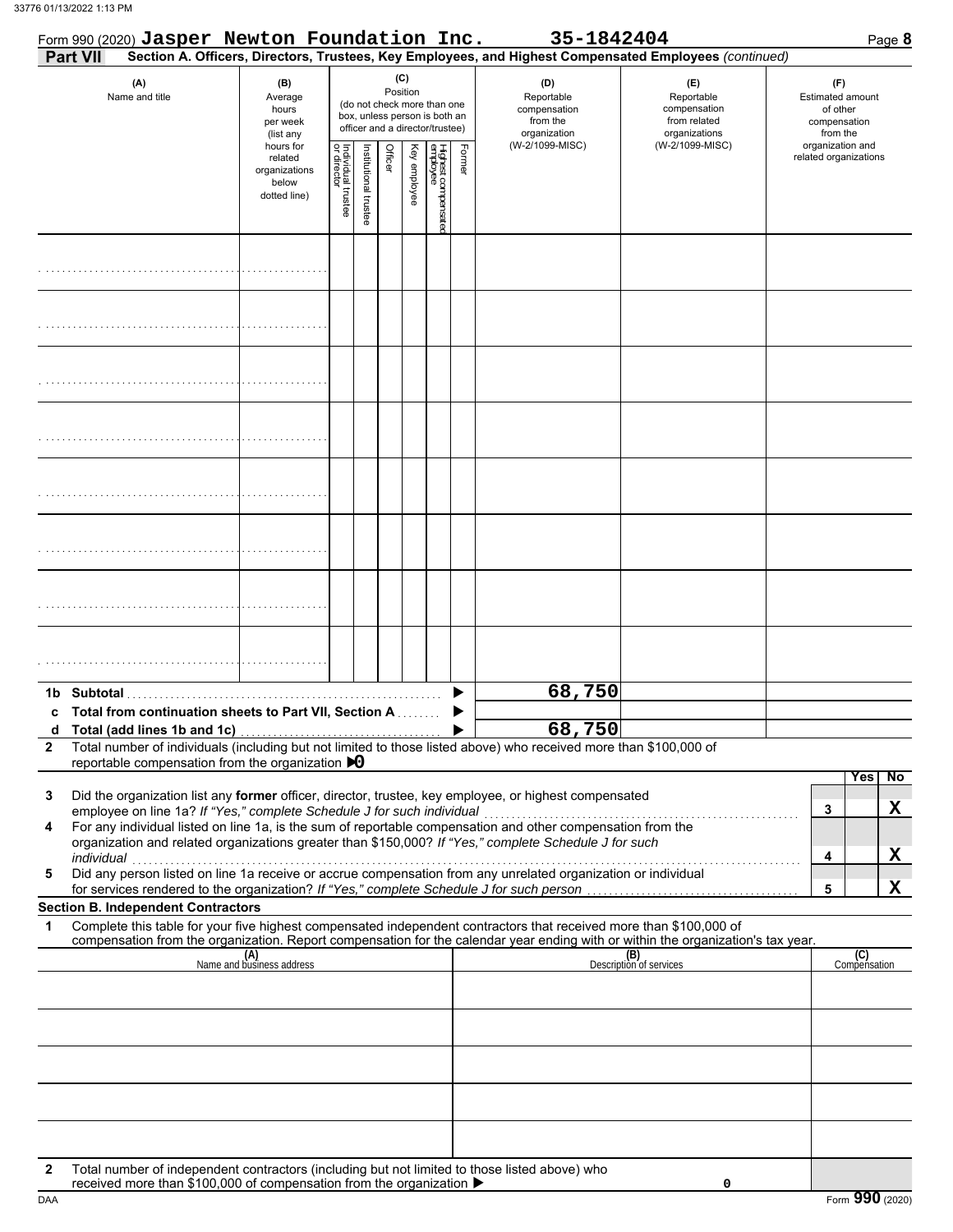|                                                                  |     |                                                                                     |    |                |                 |   |                      | Check if Schedule O contains a response or note to any line in this Part VIII |                                              |                                      |                                                               |
|------------------------------------------------------------------|-----|-------------------------------------------------------------------------------------|----|----------------|-----------------|---|----------------------|-------------------------------------------------------------------------------|----------------------------------------------|--------------------------------------|---------------------------------------------------------------|
|                                                                  |     |                                                                                     |    |                |                 |   |                      | (A)<br>Total revenue                                                          | (B)<br>Related or exempt<br>function revenue | (C)<br>Unrelated<br>business revenue | (D)<br>Revenue excluded<br>from tax under<br>sections 512-514 |
|                                                                  |     | 1a Federated campaigns                                                              |    |                | 1a              |   |                      |                                                                               |                                              |                                      |                                                               |
|                                                                  |     | <b>b</b> Membership dues <i>manufacturers</i> of <i>Membership</i> dues             |    |                | 1 <sub>b</sub>  |   |                      |                                                                               |                                              |                                      |                                                               |
|                                                                  |     |                                                                                     |    |                | 1 <sub>c</sub>  |   |                      |                                                                               |                                              |                                      |                                                               |
|                                                                  |     | c Fundraising events                                                                |    |                | 1 <sub>d</sub>  |   |                      |                                                                               |                                              |                                      |                                                               |
|                                                                  |     | d Related organizations                                                             |    |                |                 |   |                      |                                                                               |                                              |                                      |                                                               |
|                                                                  |     | e Government grants (contributions)                                                 |    |                | 1e              |   |                      |                                                                               |                                              |                                      |                                                               |
|                                                                  |     | f All other contributions, gifts, grants,<br>and similar amounts not included above |    |                |                 |   |                      |                                                                               |                                              |                                      |                                                               |
|                                                                  |     |                                                                                     |    |                | 1f              |   | 1,997,634            |                                                                               |                                              |                                      |                                                               |
| <b>Contributions, Gifts, Grants</b><br>and Other Similar Amounts |     | g Noncash contributions included in lines 1a-1f.                                    |    |                | $1g$ \$         |   | 177,661              |                                                                               |                                              |                                      |                                                               |
|                                                                  |     |                                                                                     |    |                |                 |   | ▶                    | 1,997,634                                                                     |                                              |                                      |                                                               |
|                                                                  |     |                                                                                     |    |                |                 |   | <b>Business Code</b> |                                                                               |                                              |                                      |                                                               |
|                                                                  | 2a  |                                                                                     |    |                |                 |   |                      |                                                                               |                                              |                                      |                                                               |
|                                                                  | b   |                                                                                     |    |                |                 |   |                      |                                                                               |                                              |                                      |                                                               |
| Program Service<br>Revenue                                       |     |                                                                                     |    |                |                 |   |                      |                                                                               |                                              |                                      |                                                               |
|                                                                  | d   |                                                                                     |    |                |                 |   |                      |                                                                               |                                              |                                      |                                                               |
|                                                                  |     |                                                                                     |    |                |                 |   |                      |                                                                               |                                              |                                      |                                                               |
|                                                                  |     | f All other program service revenue                                                 |    |                |                 |   |                      |                                                                               |                                              |                                      |                                                               |
|                                                                  |     |                                                                                     |    |                |                 |   | ▶                    |                                                                               |                                              |                                      |                                                               |
|                                                                  | 3   | Investment income (including dividends, interest, and                               |    |                |                 |   |                      |                                                                               |                                              |                                      |                                                               |
|                                                                  |     | other similar amounts)                                                              |    |                |                 |   |                      | 284,933                                                                       |                                              |                                      | 284,933                                                       |
|                                                                  | 4   | Income from investment of tax-exempt bond proceeds                                  |    |                |                 |   |                      |                                                                               |                                              |                                      |                                                               |
|                                                                  | 5   |                                                                                     |    |                |                 |   |                      |                                                                               |                                              |                                      |                                                               |
|                                                                  |     |                                                                                     |    | (i) Real       |                 |   | (ii) Personal        |                                                                               |                                              |                                      |                                                               |
|                                                                  |     | <b>6a</b> Gross rents                                                               | 6a |                | 3,950           |   |                      |                                                                               |                                              |                                      |                                                               |
|                                                                  |     | <b>b</b> Less: rental expenses                                                      | 6b |                |                 |   |                      |                                                                               |                                              |                                      |                                                               |
|                                                                  |     | <b>c</b> Rental inc. or (loss)                                                      | 6c |                | 3,950           |   |                      |                                                                               |                                              |                                      |                                                               |
|                                                                  |     |                                                                                     |    |                |                 |   |                      | 3,950                                                                         |                                              |                                      | 3,950                                                         |
|                                                                  |     | <b>7a</b> Gross amount from                                                         |    | (i) Securities |                 |   | (ii) Other           |                                                                               |                                              |                                      |                                                               |
|                                                                  |     | sales of assets                                                                     | 7а | 18,068,590     |                 |   |                      |                                                                               |                                              |                                      |                                                               |
|                                                                  |     | other than inventory<br><b>b</b> Less: cost or other                                |    |                |                 |   |                      |                                                                               |                                              |                                      |                                                               |
|                                                                  |     | basis and sales exps.                                                               | 7b | 17,792,425     |                 |   |                      |                                                                               |                                              |                                      |                                                               |
| Other Revenue                                                    |     | c Gain or (loss)                                                                    | 7c | 276,165        |                 |   |                      |                                                                               |                                              |                                      |                                                               |
|                                                                  |     |                                                                                     |    |                |                 |   |                      | 276,165                                                                       |                                              |                                      | 276,165                                                       |
|                                                                  |     |                                                                                     |    |                |                 |   |                      |                                                                               |                                              |                                      |                                                               |
|                                                                  |     | 8a Gross income from fundraising events                                             |    |                |                 |   |                      |                                                                               |                                              |                                      |                                                               |
|                                                                  |     | (not including \$                                                                   |    |                |                 |   |                      |                                                                               |                                              |                                      |                                                               |
|                                                                  |     | of contributions reported on line 1c).                                              |    |                |                 |   |                      |                                                                               |                                              |                                      |                                                               |
|                                                                  |     | See Part IV, line 18                                                                |    |                | 8a              |   |                      |                                                                               |                                              |                                      |                                                               |
|                                                                  |     | <b>b</b> Less: direct expenses                                                      |    |                | 8b              |   |                      |                                                                               |                                              |                                      |                                                               |
|                                                                  |     | c Net income or (loss) from fundraising events                                      |    |                |                 |   |                      |                                                                               |                                              |                                      |                                                               |
|                                                                  |     | 9a Gross income from gaming activities.                                             |    |                |                 |   |                      |                                                                               |                                              |                                      |                                                               |
|                                                                  |     | See Part IV, line 19                                                                |    |                | 9a              |   |                      |                                                                               |                                              |                                      |                                                               |
|                                                                  |     | <b>b</b> Less: direct expenses                                                      |    |                | 9 <sub>b</sub>  |   |                      |                                                                               |                                              |                                      |                                                               |
|                                                                  |     | c Net income or (loss) from gaming activities                                       |    |                |                 | . |                      |                                                                               |                                              |                                      |                                                               |
|                                                                  |     | 10a Gross sales of inventory, less                                                  |    |                |                 |   |                      |                                                                               |                                              |                                      |                                                               |
|                                                                  |     | returns and allowances                                                              |    | .              | 10a             |   |                      |                                                                               |                                              |                                      |                                                               |
|                                                                  |     | <b>b</b> Less: cost of goods sold                                                   |    |                | 10 <sub>b</sub> |   |                      |                                                                               |                                              |                                      |                                                               |
|                                                                  |     | c Net income or (loss) from sales of inventory                                      |    |                |                 |   |                      |                                                                               |                                              |                                      |                                                               |
|                                                                  |     |                                                                                     |    |                |                 |   | <b>Business Code</b> |                                                                               |                                              |                                      |                                                               |
| Miscellaneous<br>Revenue                                         | 11a | Other income                                                                        |    |                |                 |   |                      | 11,411                                                                        | 11,411                                       |                                      |                                                               |
|                                                                  | b   |                                                                                     |    |                |                 |   |                      |                                                                               |                                              |                                      |                                                               |
|                                                                  |     |                                                                                     |    |                |                 |   |                      |                                                                               |                                              |                                      |                                                               |
|                                                                  |     |                                                                                     |    |                |                 |   |                      |                                                                               |                                              |                                      |                                                               |
|                                                                  |     |                                                                                     |    |                |                 |   | ▶                    | 11,411                                                                        |                                              |                                      |                                                               |
|                                                                  |     |                                                                                     |    |                |                 |   |                      | 2,574,093                                                                     | 11,411                                       | 0                                    | 565,048                                                       |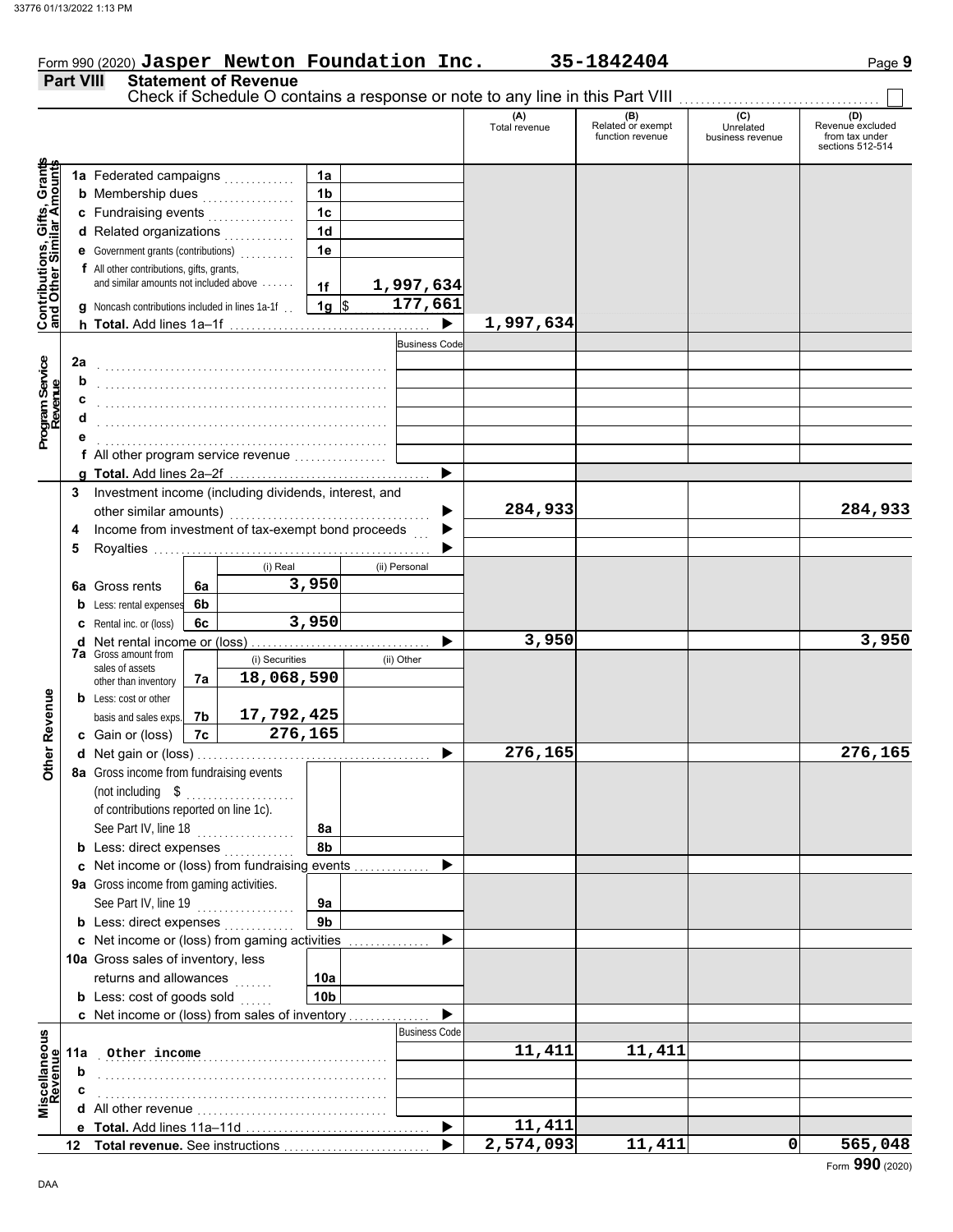## Form 990 (2020) Jasper Newton Foundation Inc. 35-1842404 Page 10

**Part IX Statement of Functional Expenses** *Section 501(c)(3) and 501(c)(4) organizations must complete all columns. All other organizations must complete column (A).* Check if Schedule O contains a response or note to any line in this Part IX

|              | on our plans our plans our plans and the material plans of the common research or gamzations material complete o<br>Check if Schedule O contains a response or note to any line in this Part IX |                         |                             |                                    |                         |
|--------------|-------------------------------------------------------------------------------------------------------------------------------------------------------------------------------------------------|-------------------------|-----------------------------|------------------------------------|-------------------------|
|              | Do not include amounts reported on lines 6b,                                                                                                                                                    | (A)                     | (B)                         | (C)                                | (D)                     |
|              | 7b, 8b, 9b, and 10b of Part VIII.                                                                                                                                                               | Total expenses          | Program service<br>expenses | Management and<br>general expenses | Fundraising<br>expenses |
| $\mathbf 1$  | Grants and other assistance to domestic organizations                                                                                                                                           |                         |                             |                                    |                         |
|              | and domestic governments. See Part IV, line 21                                                                                                                                                  | 1,912,691               | 1,912,691                   |                                    |                         |
| $\mathbf{2}$ | Grants and other assistance to domestic                                                                                                                                                         |                         |                             |                                    |                         |
|              | individuals. See Part IV, line 22                                                                                                                                                               | 333,553                 | 333,553                     |                                    |                         |
| 3            | Grants and other assistance to foreign                                                                                                                                                          |                         |                             |                                    |                         |
|              | organizations, foreign governments, and foreign                                                                                                                                                 |                         |                             |                                    |                         |
|              | individuals. See Part IV, lines 15 and 16                                                                                                                                                       |                         |                             |                                    |                         |
| 4            | Benefits paid to or for members                                                                                                                                                                 |                         |                             |                                    |                         |
| 5            | Compensation of current officers, directors,                                                                                                                                                    |                         |                             |                                    |                         |
|              | trustees, and key employees                                                                                                                                                                     | 68,750                  | 26,273                      | 29,688                             | 12,789                  |
| 6            | Compensation not included above to disqualified                                                                                                                                                 |                         |                             |                                    |                         |
|              | persons (as defined under section 4958(f)(1)) and                                                                                                                                               |                         |                             |                                    |                         |
|              | persons described in section 4958(c)(3)(B)                                                                                                                                                      |                         |                             |                                    |                         |
| 7            | Other salaries and wages                                                                                                                                                                        | 79,080                  | 30,221                      | 34,148                             | 14,711                  |
| 8            | Pension plan accruals and contributions (include                                                                                                                                                |                         |                             |                                    |                         |
|              | section 401(k) and 403(b) employer contributions)                                                                                                                                               |                         |                             |                                    |                         |
| 9            |                                                                                                                                                                                                 |                         |                             |                                    |                         |
| 10           | Payroll taxes                                                                                                                                                                                   | 11,309                  | 4,322                       | 4,883                              | $\overline{2,104}$      |
| 11           | Fees for services (nonemployees):                                                                                                                                                               |                         |                             |                                    |                         |
|              | a Management                                                                                                                                                                                    |                         |                             |                                    |                         |
| b            |                                                                                                                                                                                                 | $\frac{1,003}{183,264}$ |                             | $\frac{1,003}{183,264}$            |                         |
|              |                                                                                                                                                                                                 | 100,059                 |                             | 100,059                            |                         |
|              | d Lobbying                                                                                                                                                                                      |                         |                             |                                    |                         |
|              | e Professional fundraising services. See Part IV, line 1                                                                                                                                        |                         |                             |                                    |                         |
| f            | Investment management fees                                                                                                                                                                      | 43,696                  | 43,696                      |                                    |                         |
| g            | Other. (If line 11g amount exceeds 10% of line 25, column                                                                                                                                       |                         |                             |                                    |                         |
|              | (A) amount, list line 11g expenses on Schedule O.)                                                                                                                                              |                         |                             |                                    |                         |
| 12           |                                                                                                                                                                                                 | 23,303                  |                             |                                    | 23,303                  |
| 13           |                                                                                                                                                                                                 | 7,098                   |                             | 7,098                              |                         |
| 14           |                                                                                                                                                                                                 | 16,923                  | 2,500                       | 14,423                             |                         |
| 15           |                                                                                                                                                                                                 |                         |                             |                                    |                         |
| 16           |                                                                                                                                                                                                 | 11,918                  |                             | 11,918                             |                         |
| 17           | Travel                                                                                                                                                                                          | 2,533                   |                             | 1,625                              | 908                     |
| 18           | Payments of travel or entertainment expenses                                                                                                                                                    |                         |                             |                                    |                         |
|              | for any federal, state, or local public officials                                                                                                                                               |                         |                             |                                    |                         |
| 19           | Conferences, conventions, and meetings                                                                                                                                                          |                         |                             |                                    |                         |
| 20           | Interest                                                                                                                                                                                        |                         |                             |                                    |                         |
| 21           | Payments to affiliates                                                                                                                                                                          |                         |                             |                                    |                         |
| 22           | Depreciation, depletion, and amortization                                                                                                                                                       | 14,000                  |                             | 14,000                             |                         |
| 23           | Insurance                                                                                                                                                                                       | 4,633                   |                             | 4,633                              |                         |
| 24           | Other expenses. Itemize expenses not covered                                                                                                                                                    |                         |                             |                                    |                         |
|              | above (List miscellaneous expenses on line 24e. If                                                                                                                                              |                         |                             |                                    |                         |
|              | line 24e amount exceeds 10% of line 25, column                                                                                                                                                  |                         |                             |                                    |                         |
|              | (A) amount, list line 24e expenses on Schedule O.)                                                                                                                                              |                         |                             |                                    |                         |
| a            | Community education                                                                                                                                                                             | 14,531                  | 14,531                      |                                    |                         |
| b            | Repairs and maintenance<br>Dues and subscriptions                                                                                                                                               | 8,777                   |                             | 8,777                              |                         |
| C            | Office training                                                                                                                                                                                 | 2,722<br>2,513          |                             | 2,722<br>2,513                     |                         |
| d            |                                                                                                                                                                                                 | 1,336                   |                             |                                    |                         |
| е            | All other expenses                                                                                                                                                                              | 2,843,692               | 2,367,787                   | 1,336<br>422,090                   | 53,815                  |
| 25<br>26     | Total functional expenses. Add lines 1 through 24e<br>Joint costs. Complete this line only if the                                                                                               |                         |                             |                                    |                         |
|              | organization reported in column (B) joint costs                                                                                                                                                 |                         |                             |                                    |                         |
|              | from a combined educational campaign and                                                                                                                                                        |                         |                             |                                    |                         |
|              | fundraising solicitation. Check here ▶<br>following SOP 98-2 (ASC 958-720)                                                                                                                      |                         |                             |                                    |                         |
| DAA          |                                                                                                                                                                                                 |                         |                             |                                    | Form 990 (2020)         |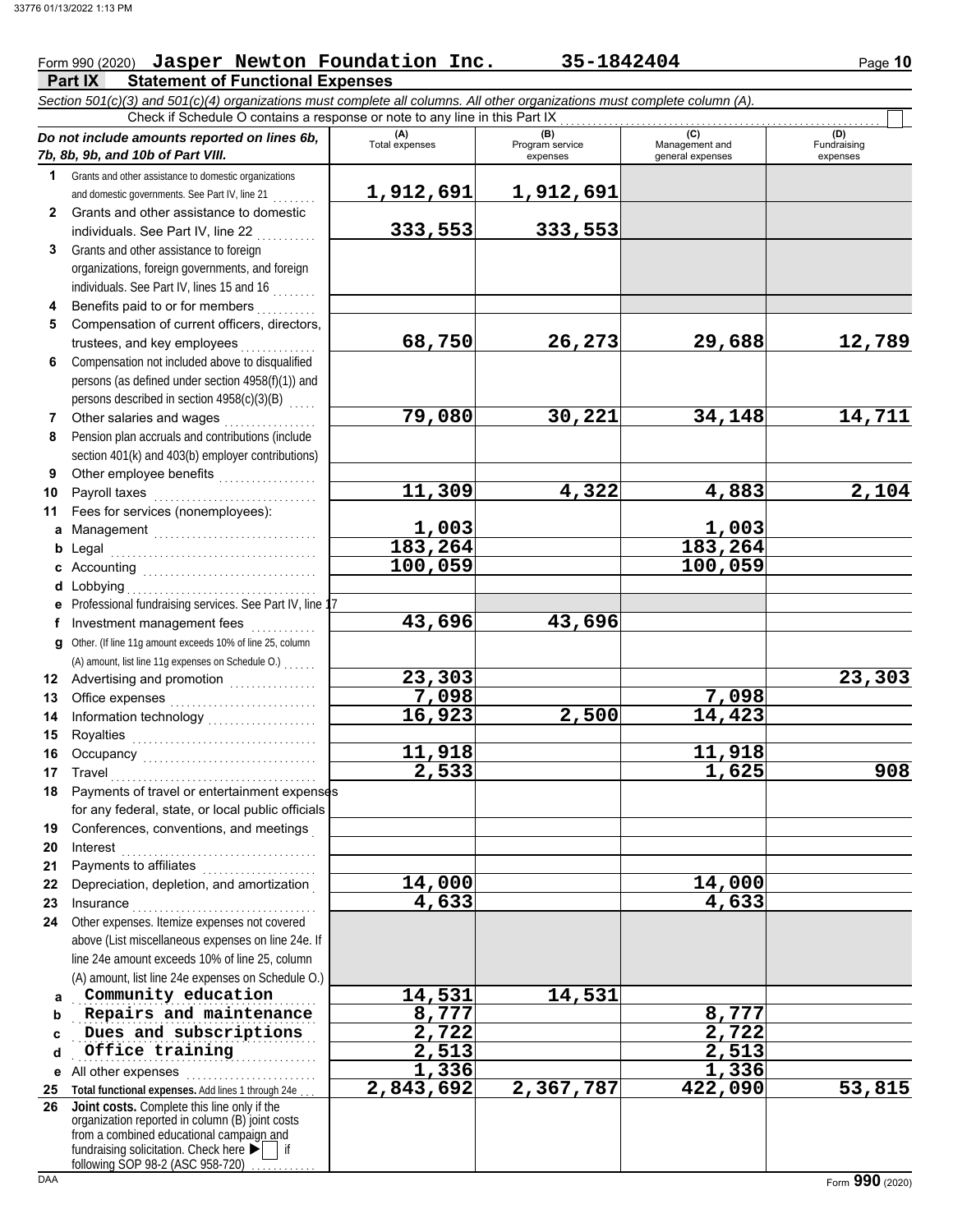**Part X Balance Sheet**

#### Form 990 (2020) Jasper Newton Foundation Inc. 35-1842404 Page 11 **Jasper Newton Foundation Inc. 35-1842404**

|                             |    | Check if Schedule O contains a response or note to any line in this Part X                                                                                                                                                     |                                   |                           |                      |                           |                    |
|-----------------------------|----|--------------------------------------------------------------------------------------------------------------------------------------------------------------------------------------------------------------------------------|-----------------------------------|---------------------------|----------------------|---------------------------|--------------------|
|                             |    |                                                                                                                                                                                                                                |                                   |                           | (A)                  |                           | (B)                |
|                             |    |                                                                                                                                                                                                                                |                                   |                           | Beginning of year    |                           | End of year        |
|                             | 1. | Cash-non-interest-bearing                                                                                                                                                                                                      |                                   |                           | 410,065              | 1                         | 189,004            |
|                             | 2  |                                                                                                                                                                                                                                |                                   |                           | 6,520,540            | $\mathbf{2}$              | 4,990,885          |
|                             | 3  |                                                                                                                                                                                                                                |                                   |                           | 361,467              | 3                         | 289,075            |
|                             | 4  | Accounts receivable, net                                                                                                                                                                                                       |                                   |                           |                      | 4                         |                    |
|                             | 5  | Loans and other receivables from any current or former officer, director,                                                                                                                                                      |                                   |                           |                      |                           |                    |
|                             |    | trustee, key employee, creator or founder, substantial contributor, or 35%                                                                                                                                                     |                                   |                           |                      |                           |                    |
|                             |    | controlled entity or family member of any of these persons                                                                                                                                                                     |                                   | 5                         |                      |                           |                    |
|                             | 6  | Loans and other receivables from other disqualified persons (as defined                                                                                                                                                        |                                   |                           |                      |                           |                    |
|                             |    | under section $4958(f)(1)$ , and persons described in section $4958(c)(3)(B)$                                                                                                                                                  |                                   |                           |                      | 6                         |                    |
| Assets                      | 7  | Notes and loans receivable, net                                                                                                                                                                                                |                                   |                           |                      | $\overline{7}$            |                    |
|                             | 8  | Inventories for sale or use                                                                                                                                                                                                    |                                   |                           |                      | 8                         |                    |
|                             | 9  | Prepaid expenses and deferred charges                                                                                                                                                                                          |                                   |                           |                      | 9                         |                    |
|                             |    | 10a Land, buildings, and equipment: cost or other                                                                                                                                                                              |                                   |                           |                      |                           |                    |
|                             |    | basis. Complete Part VI of Schedule D                                                                                                                                                                                          | 10a                               | $\frac{557,333}{208,292}$ |                      |                           |                    |
|                             |    | <b>b</b> Less: accumulated depreciation                                                                                                                                                                                        | 10 <sub>b</sub>                   |                           | 247,808 10c          |                           | 349,041            |
|                             | 11 | Investments-publicly traded securities                                                                                                                                                                                         |                                   |                           | 15,481,837           | 11                        | 18,056,325         |
|                             | 12 | Investments-other securities. See Part IV, line 11                                                                                                                                                                             |                                   |                           |                      | 12                        |                    |
|                             | 13 | Investments-program-related. See Part IV, line 11                                                                                                                                                                              |                                   |                           |                      | 13                        |                    |
|                             | 14 | Intangible assets                                                                                                                                                                                                              |                                   |                           |                      | 14                        |                    |
|                             | 15 | Other assets. See Part IV, line 11                                                                                                                                                                                             |                                   |                           | 169,337              | 15                        | 160,127            |
|                             | 16 | Total assets. Add lines 1 through 15 (must equal line 33)                                                                                                                                                                      |                                   |                           | 23, 191, 054         | 16                        | 24,034,457         |
|                             | 17 | Accounts payable and accrued expenses [[11] [11] Accounts payable and accrued expenses [[11] [11] Accounts are not accredit a contract and accrued a contract a contract a contract a contract a contract a contract a contrac |                                   |                           | 6,026                | 17                        | $\overline{5,501}$ |
|                             | 18 | Grants payable                                                                                                                                                                                                                 |                                   |                           |                      | 18                        |                    |
|                             | 19 | Deferred revenue                                                                                                                                                                                                               |                                   |                           | 433,350              | 19                        | 322,488            |
|                             | 20 | Tax-exempt bond liabilities                                                                                                                                                                                                    |                                   |                           |                      | 20                        |                    |
|                             | 21 | Escrow or custodial account liability. Complete Part IV of Schedule D                                                                                                                                                          |                                   |                           | 21                   |                           |                    |
|                             | 22 | Loans and other payables to any current or former officer, director,                                                                                                                                                           |                                   |                           |                      |                           |                    |
| Liabilities                 |    | trustee, key employee, creator or founder, substantial contributor, or 35%                                                                                                                                                     |                                   |                           |                      |                           |                    |
|                             |    | controlled entity or family member of any of these persons                                                                                                                                                                     |                                   |                           |                      | 22                        |                    |
|                             | 23 | Secured mortgages and notes payable to unrelated third parties                                                                                                                                                                 |                                   |                           |                      | 23                        |                    |
|                             | 24 | Unsecured notes and loans payable to unrelated third parties                                                                                                                                                                   |                                   |                           |                      | 24                        |                    |
|                             | 25 | Other liabilities (including federal income tax, payables to related third                                                                                                                                                     |                                   |                           |                      |                           |                    |
|                             |    | parties, and other liabilities not included on lines 17-24). Complete Part X                                                                                                                                                   |                                   |                           |                      |                           |                    |
|                             |    | of Schedule D                                                                                                                                                                                                                  |                                   |                           | 387,731 25           |                           | 352,734            |
|                             | 26 |                                                                                                                                                                                                                                |                                   |                           | $\overline{827,107}$ | 26                        | 680,723            |
|                             |    | Organizations that follow FASB ASC 958, check here X                                                                                                                                                                           |                                   |                           |                      |                           |                    |
|                             |    | and complete lines 27, 28, 32, and 33.                                                                                                                                                                                         |                                   |                           |                      |                           |                    |
|                             | 27 | Net assets without donor restrictions                                                                                                                                                                                          |                                   |                           | 267,140              | 27                        | 410,414            |
|                             | 28 | Net assets with donor restrictions                                                                                                                                                                                             |                                   | 22,096,807                | 28                   | $\overline{22,943}$ , 320 |                    |
|                             |    | Organizations that do not follow FASB ASC 958, check here                                                                                                                                                                      |                                   |                           |                      |                           |                    |
|                             |    | and complete lines 29 through 33.                                                                                                                                                                                              |                                   |                           |                      |                           |                    |
|                             | 29 | Capital stock or trust principal, or current funds                                                                                                                                                                             |                                   |                           |                      | 29                        |                    |
|                             | 30 | Paid-in or capital surplus, or land, building, or equipment fund                                                                                                                                                               |                                   |                           |                      | 30                        |                    |
| Net Assets or Fund Balances | 31 | Retained earnings, endowment, accumulated income, or other funds                                                                                                                                                               |                                   |                           | 22, 363, 947         | 31<br>32                  |                    |
|                             | 32 |                                                                                                                                                                                                                                | Total net assets or fund balances |                           |                      |                           | 23, 353, 734       |
|                             | 33 |                                                                                                                                                                                                                                |                                   |                           | 23, 191, 054         | 33                        | 24,034,457         |

Form **990** (2020)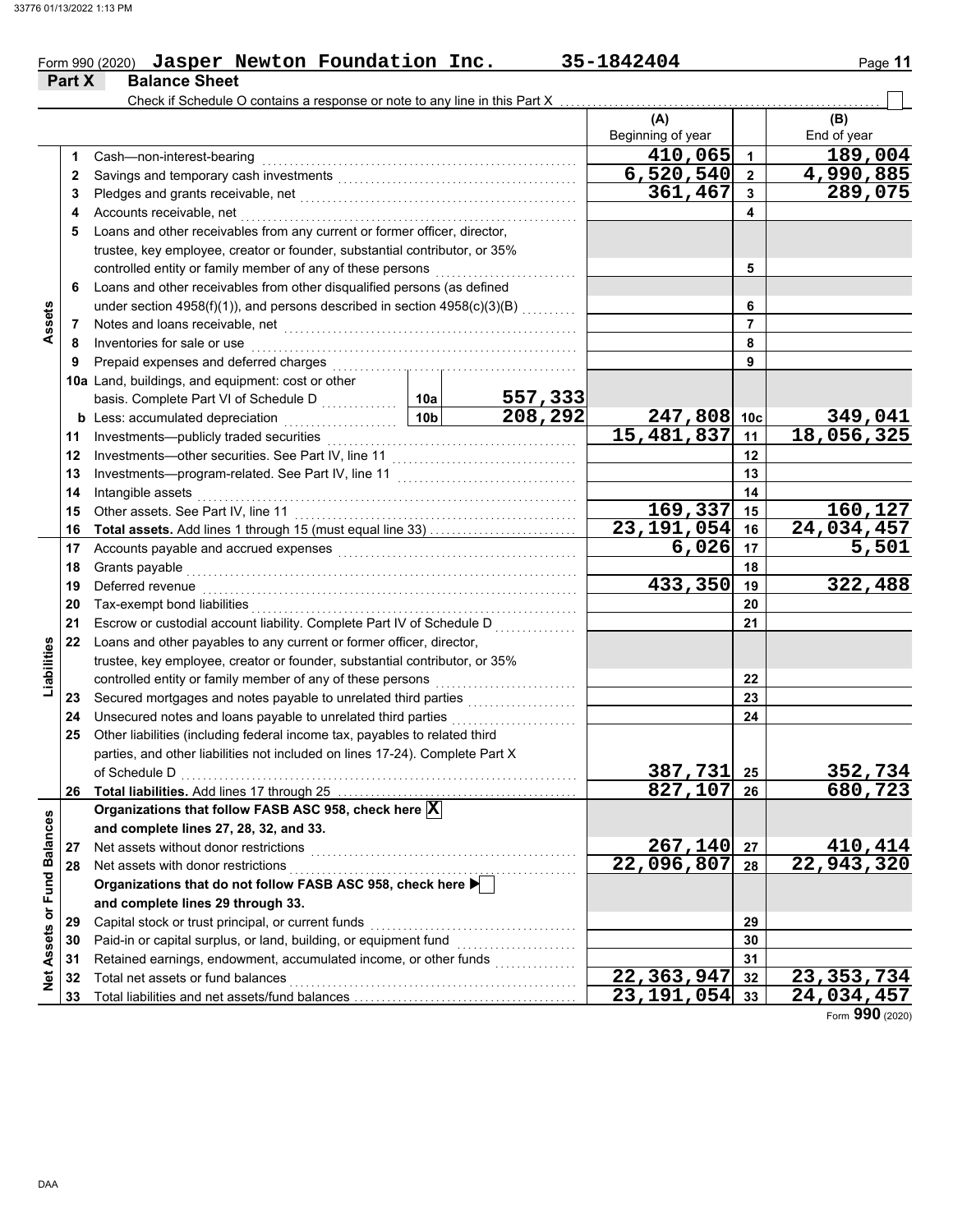|    | 35-1842404<br>Form 990 (2020) Jasper Newton Foundation Inc.                                                           |                         |                |             | Page 12                 |
|----|-----------------------------------------------------------------------------------------------------------------------|-------------------------|----------------|-------------|-------------------------|
|    | <b>Reconciliation of Net Assets</b><br><b>Part XI</b>                                                                 |                         |                |             |                         |
|    |                                                                                                                       |                         |                |             | $\overline{\mathbf{x}}$ |
| 1  |                                                                                                                       |                         | 2,574,093      |             |                         |
| 2  |                                                                                                                       | $\overline{2}$          | 2,843,692      |             |                         |
| 3  | Revenue less expenses. Subtract line 2 from line 1                                                                    | $\mathbf{3}$            |                |             | $-269,599$              |
| 4  | Net assets or fund balances at beginning of year (must equal Part X, line 32, column (A)) [[[[[[[[[[[[[[[[[[[         | $\overline{\mathbf{4}}$ | 22,363,947     |             |                         |
| 5  | Net unrealized gains (losses) on investments                                                                          | 5                       | 1,272,710      |             |                         |
| 6  | Donated services and use of facilities                                                                                | 6                       |                |             |                         |
| 7  | Investment expenses                                                                                                   | $\overline{7}$          |                |             |                         |
| 8  | Prior period adjustments                                                                                              | 8                       |                |             |                         |
| 9  | Other changes in net assets or fund balances (explain on Schedule O)                                                  | 9                       |                |             | $-13,324$               |
| 10 | Net assets or fund balances at end of year. Combine lines 3 through 9 (must equal Part X, line                        |                         |                |             |                         |
|    | 32, column (B))                                                                                                       | 10                      | 23, 353, 734   |             |                         |
|    | <b>Financial Statements and Reporting</b><br><b>Part XII</b>                                                          |                         |                |             |                         |
|    |                                                                                                                       |                         |                |             |                         |
|    |                                                                                                                       |                         |                | <b>Yes</b>  | <b>No</b>               |
| 1  | $ \mathbf{X} $ Accrual<br>Accounting method used to prepare the Form 990:     Cash<br>Other                           |                         |                |             |                         |
|    | If the organization changed its method of accounting from a prior year or checked "Other," explain in                 |                         |                |             |                         |
|    | Schedule O.                                                                                                           |                         |                |             |                         |
|    | 2a Were the organization's financial statements compiled or reviewed by an independent accountant?                    |                         | 2a             |             | X                       |
|    | If "Yes," check a box below to indicate whether the financial statements for the year were compiled or                |                         |                |             |                         |
|    | reviewed on a separate basis, consolidated basis, or both:                                                            |                         |                |             |                         |
|    | Separate basis<br>Consolidated basis<br>Both consolidated and separate basis                                          |                         |                |             |                         |
|    | <b>b</b> Were the organization's financial statements audited by an independent accountant?                           |                         | 2 <sub>b</sub> | $\mathbf x$ |                         |
|    | If "Yes," check a box below to indicate whether the financial statements for the year were audited on a               |                         |                |             |                         |
|    | separate basis, consolidated basis, or both:                                                                          |                         |                |             |                         |
|    | $ \mathbf{X} $ Separate basis<br>Consolidated basis<br>Both consolidated and separate basis                           |                         |                |             |                         |
|    | c If "Yes" to line 2a or 2b, does the organization have a committee that assumes responsibility for oversight of      |                         |                |             |                         |
|    | the audit, review, or compilation of its financial statements and selection of an independent accountant?             |                         | 2c             | $\mathbf x$ |                         |
|    | If the organization changed either its oversight process or selection process during the tax year, explain on         |                         |                |             |                         |
|    | Schedule O.                                                                                                           |                         |                |             |                         |
|    | 3a As a result of a federal award, was the organization required to undergo an audit or audits as set forth in the    |                         |                |             |                         |
|    | Single Audit Act and OMB Circular A-133?                                                                              |                         | За             |             | X                       |
|    | <b>b</b> If "Yes," did the organization undergo the required audit or audits? If the organization did not undergo the |                         |                |             |                         |
|    | required audit or audits, explain why on Schedule O and describe any steps taken to undergo such audits               |                         | 3 <sub>b</sub> |             |                         |

Form **990** (2020)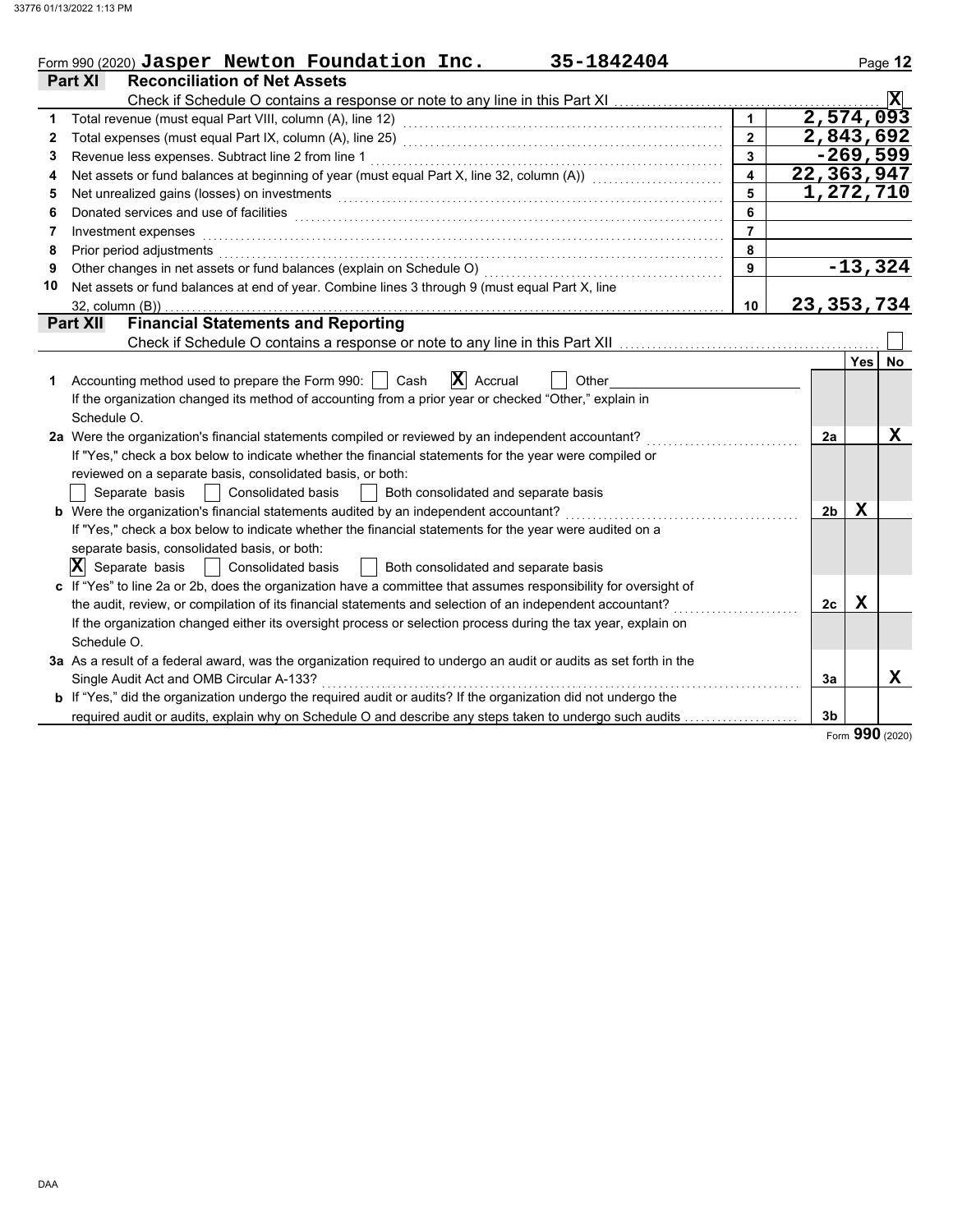33776 01/13/2022 1:13 PM

| <b>SCHEDULE A</b><br>(Form 990 or 990-EZ)              |                                                            | <b>Public Charity Status and Public Support</b>                                                                                                                                                                                                                                                                              |                                                      |           |                                                         | OMB No. 1545-0047                                     |
|--------------------------------------------------------|------------------------------------------------------------|------------------------------------------------------------------------------------------------------------------------------------------------------------------------------------------------------------------------------------------------------------------------------------------------------------------------------|------------------------------------------------------|-----------|---------------------------------------------------------|-------------------------------------------------------|
|                                                        |                                                            | Complete if the organization is a section 501(c)(3) organization or a section 4947(a)(1) nonexempt charitable trust.                                                                                                                                                                                                         |                                                      |           |                                                         | 2020                                                  |
| Department of the Treasury<br>Internal Revenue Service |                                                            | Attach to Form 990 or Form 990-EZ.                                                                                                                                                                                                                                                                                           |                                                      |           |                                                         | <b>Open to Public</b>                                 |
|                                                        |                                                            | Go to www.irs.gov/Form990 for instructions and the latest information.                                                                                                                                                                                                                                                       |                                                      |           |                                                         | Inspection                                            |
| Name of the organization                               |                                                            | Jasper Newton Foundation Inc.                                                                                                                                                                                                                                                                                                |                                                      |           | 35-1842404                                              | <b>Employer identification number</b>                 |
| Part I                                                 |                                                            | <b>Reason for Public Charity Status.</b> (All organizations must complete this part.) See instructions.                                                                                                                                                                                                                      |                                                      |           |                                                         |                                                       |
|                                                        |                                                            | The organization is not a private foundation because it is: (For lines 1 through 12, check only one box.)                                                                                                                                                                                                                    |                                                      |           |                                                         |                                                       |
| 1                                                      |                                                            | A church, convention of churches, or association of churches described in section 170(b)(1)(A)(i).                                                                                                                                                                                                                           |                                                      |           |                                                         |                                                       |
| 2                                                      |                                                            | A school described in section 170(b)(1)(A)(ii). (Attach Schedule E (Form 990 or 990-EZ).)                                                                                                                                                                                                                                    |                                                      |           |                                                         |                                                       |
| 3                                                      |                                                            | A hospital or a cooperative hospital service organization described in section 170(b)(1)(A)(iii).                                                                                                                                                                                                                            |                                                      |           |                                                         |                                                       |
| 4<br>city, and state:                                  |                                                            | A medical research organization operated in conjunction with a hospital described in section 170(b)(1)(A)(iii). Enter the hospital's name,                                                                                                                                                                                   |                                                      |           |                                                         |                                                       |
| 5                                                      |                                                            | An organization operated for the benefit of a college or university owned or operated by a governmental unit described in                                                                                                                                                                                                    |                                                      |           |                                                         |                                                       |
|                                                        | section 170(b)(1)(A)(iv). (Complete Part II.)              |                                                                                                                                                                                                                                                                                                                              |                                                      |           |                                                         |                                                       |
| 6                                                      |                                                            | A federal, state, or local government or governmental unit described in section 170(b)(1)(A)(v).                                                                                                                                                                                                                             |                                                      |           |                                                         |                                                       |
| 7                                                      | described in section 170(b)(1)(A)(vi). (Complete Part II.) | An organization that normally receives a substantial part of its support from a governmental unit or from the general public                                                                                                                                                                                                 |                                                      |           |                                                         |                                                       |
| $ \mathbf{X} $<br>8                                    |                                                            | A community trust described in section 170(b)(1)(A)(vi). (Complete Part II.)                                                                                                                                                                                                                                                 |                                                      |           |                                                         |                                                       |
| 9<br>university:                                       |                                                            | An agricultural research organization described in section 170(b)(1)(A)(ix) operated in conjunction with a land-grant college<br>or university or a non-land-grant college of agriculture (see instructions). Enter the name, city, and state of the college or                                                              |                                                      |           |                                                         |                                                       |
| 10                                                     |                                                            | An organization that normally receives: (1) more than 33 1/3% of its support from contributions, membership fees, and gross                                                                                                                                                                                                  |                                                      |           |                                                         |                                                       |
|                                                        |                                                            | receipts from activities related to its exempt functions, subject to certain exceptions; and (2) no more than 331/3% of its<br>support from gross investment income and unrelated business taxable income (less section 511 tax) from businesses                                                                             |                                                      |           |                                                         |                                                       |
| 11                                                     |                                                            | acquired by the organization after June 30, 1975. See section 509(a)(2). (Complete Part III.)<br>An organization organized and operated exclusively to test for public safety. See section 509(a)(4).                                                                                                                        |                                                      |           |                                                         |                                                       |
| 12                                                     |                                                            | An organization organized and operated exclusively for the benefit of, to perform the functions of, or to carry out the purposes                                                                                                                                                                                             |                                                      |           |                                                         |                                                       |
|                                                        |                                                            | of one or more publicly supported organizations described in section 509(a)(1) or section 509(a)(2). See section 509(a)(3).<br>Check the box in lines 12a through 12d that describes the type of supporting organization and complete lines 12e, 12f, and 12g.                                                               |                                                      |           |                                                         |                                                       |
| a                                                      |                                                            | Type I. A supporting organization operated, supervised, or controlled by its supported organization(s), typically by giving<br>the supported organization(s) the power to regularly appoint or elect a majority of the directors or trustees of the<br>supporting organization. You must complete Part IV, Sections A and B. |                                                      |           |                                                         |                                                       |
| b                                                      |                                                            | Type II. A supporting organization supervised or controlled in connection with its supported organization(s), by having                                                                                                                                                                                                      |                                                      |           |                                                         |                                                       |
|                                                        |                                                            | control or management of the supporting organization vested in the same persons that control or manage the supported                                                                                                                                                                                                         |                                                      |           |                                                         |                                                       |
|                                                        |                                                            | organization(s). You must complete Part IV, Sections A and C.                                                                                                                                                                                                                                                                |                                                      |           |                                                         |                                                       |
|                                                        |                                                            | Type III functionally integrated. A supporting organization operated in connection with, and functionally integrated with,<br>its supported organization(s) (see instructions). You must complete Part IV, Sections A, D, and E.                                                                                             |                                                      |           |                                                         |                                                       |
| d                                                      |                                                            | Type III non-functionally integrated. A supporting organization operated in connection with its supported organization(s)<br>that is not functionally integrated. The organization generally must satisfy a distribution requirement and an attentiveness                                                                    |                                                      |           |                                                         |                                                       |
|                                                        |                                                            | requirement (see instructions). You must complete Part IV, Sections A and D, and Part V.                                                                                                                                                                                                                                     |                                                      |           |                                                         |                                                       |
| е                                                      |                                                            | Check this box if the organization received a written determination from the IRS that it is a Type I, Type II, Type III<br>functionally integrated, or Type III non-functionally integrated supporting organization.                                                                                                         |                                                      |           |                                                         |                                                       |
| f                                                      | Enter the number of supported organizations                |                                                                                                                                                                                                                                                                                                                              |                                                      |           |                                                         |                                                       |
|                                                        |                                                            | Provide the following information about the supported organization(s).                                                                                                                                                                                                                                                       |                                                      |           |                                                         |                                                       |
| (i) Name of supported<br>organization                  | (ii) EIN                                                   | (iii) Type of organization<br>(described on lines 1-10<br>above (see instructions))                                                                                                                                                                                                                                          | (iv) Is the organization<br>listed in your governing | document? | (v) Amount of monetary<br>support (see<br>instructions) | (vi) Amount of<br>other support (see<br>instructions) |
|                                                        |                                                            |                                                                                                                                                                                                                                                                                                                              | Yes                                                  | No        |                                                         |                                                       |
| (A)                                                    |                                                            |                                                                                                                                                                                                                                                                                                                              |                                                      |           |                                                         |                                                       |
| (B)                                                    |                                                            |                                                                                                                                                                                                                                                                                                                              |                                                      |           |                                                         |                                                       |
| (C)                                                    |                                                            |                                                                                                                                                                                                                                                                                                                              |                                                      |           |                                                         |                                                       |
| (D)                                                    |                                                            |                                                                                                                                                                                                                                                                                                                              |                                                      |           |                                                         |                                                       |
| (E)                                                    |                                                            |                                                                                                                                                                                                                                                                                                                              |                                                      |           |                                                         |                                                       |
| <b>Total</b>                                           |                                                            |                                                                                                                                                                                                                                                                                                                              |                                                      |           |                                                         |                                                       |

**For Paperwork Reduction Act Notice, see the Instructions for Form 990 or 990-EZ.**

**Schedule A (Form 990 or 990-EZ) 2020**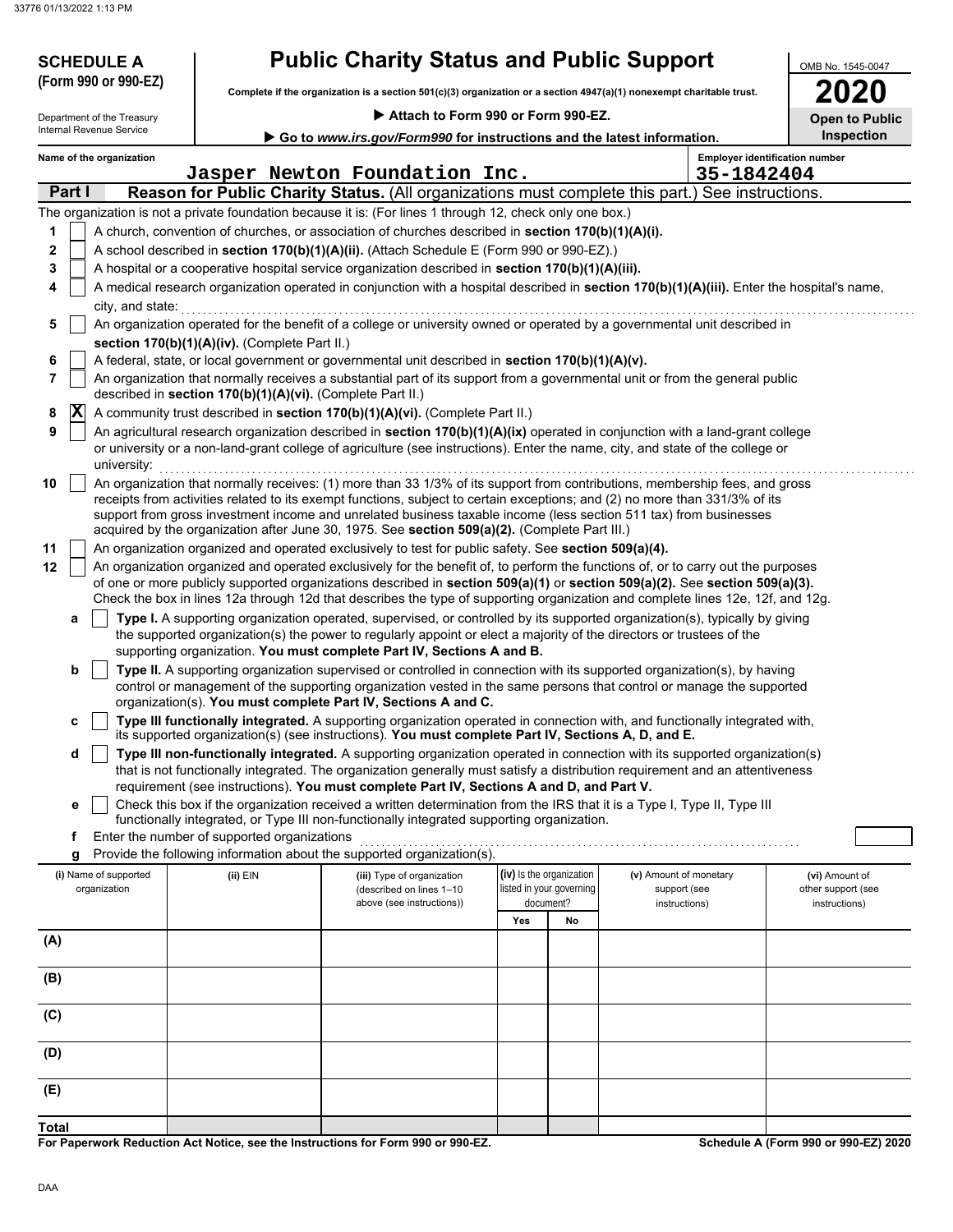governmental unit or publicly

|   | Schedule A (Form 990 or 990-EZ) 2020                                                                                                                                                                                                                                                                                                      | Jasper Newton Foundation Inc. |            |            |            | 35-1842404 | Page 2    |
|---|-------------------------------------------------------------------------------------------------------------------------------------------------------------------------------------------------------------------------------------------------------------------------------------------------------------------------------------------|-------------------------------|------------|------------|------------|------------|-----------|
|   | Part II<br>Support Schedule for Organizations Described in Sections 170(b)(1)(A)(iv) and 170(b)(1)(A)(vi)<br>(Complete only if you checked the box on line 5, 7, or 8 of Part I or if the organization failed to qualify under<br>Part III. If the organization fails to qualify under the tests listed below, please complete Part III.) |                               |            |            |            |            |           |
|   | <b>Section A. Public Support</b>                                                                                                                                                                                                                                                                                                          |                               |            |            |            |            |           |
|   | Calendar year (or fiscal year beginning in) ▶                                                                                                                                                                                                                                                                                             | (a) 2016                      | (b) $2017$ | $(c)$ 2018 | $(d)$ 2019 | (e) $2020$ | (f) Total |
|   | Gifts, grants, contributions, and<br>membership fees received. (Do not<br>include any "unusual grants.")<br>Tax revenues levied for the<br>organization's benefit and either paid<br>to or expended on its behalf                                                                                                                         | 1,159,895                     | 1,087,455  | 1,287,321  | 2,525,541  | 1,997,634  | 8,057,846 |
| 3 | The value of services or facilities<br>furnished by a governmental unit to the<br>organization without charge                                                                                                                                                                                                                             |                               |            |            |            |            |           |
| 4 | <b>Total.</b> Add lines 1 through 3                                                                                                                                                                                                                                                                                                       | 1,159,895                     | 1,087,455  | 1,287,321  | 2,525,541  | 1,997,634  | 8,057,846 |
| 5 | The portion of total contributions by<br>each person (other than a                                                                                                                                                                                                                                                                        |                               |            |            |            |            |           |

|     | supported organization) included on<br>line 1 that exceeds 2% of the amount                                                                                                                                                                                          |           |           |            |            |                                      |                                               |
|-----|----------------------------------------------------------------------------------------------------------------------------------------------------------------------------------------------------------------------------------------------------------------------|-----------|-----------|------------|------------|--------------------------------------|-----------------------------------------------|
|     | shown on line 11, column (f)                                                                                                                                                                                                                                         |           |           |            |            |                                      | 1,288,724                                     |
| 6   | Public support. Subtract line 5 from line 4                                                                                                                                                                                                                          |           |           |            |            |                                      | 6,769,122                                     |
|     | <b>Section B. Total Support</b>                                                                                                                                                                                                                                      |           |           |            |            |                                      |                                               |
|     | Calendar year (or fiscal year beginning in) ▶                                                                                                                                                                                                                        | (a) 2016  | (b) 2017  | $(c)$ 2018 | $(d)$ 2019 | (e) 2020                             | (f) Total                                     |
| 7   | Amounts from line 4                                                                                                                                                                                                                                                  | 1,159,895 | 1,087,455 | 1,287,321  | 2,525,541  | 1,997,634                            | 8,057,846                                     |
| 8   | Gross income from interest, dividends,<br>payments received on securities loans,<br>rents, royalties, and income from<br>similar sources                                                                                                                             | 426,562   | 473,856   | 554,816    | 500,980    | 288,883                              | 2,245,097                                     |
| 9   | Net income from unrelated business<br>activities, whether or not the business<br>is regularly carried on                                                                                                                                                             |           |           |            |            |                                      |                                               |
| 10  | Other income. Do not include gain or<br>loss from the sale of capital assets<br>(Explain in Part VI.)                                                                                                                                                                |           |           |            |            |                                      |                                               |
| 11  | Total support. Add lines 7 through 10                                                                                                                                                                                                                                |           |           |            |            |                                      | 10,302,943                                    |
| 12  | Gross receipts from related activities, etc. (see instructions)                                                                                                                                                                                                      |           |           |            |            | 12                                   | 11,411                                        |
| 13  | First 5 years. If the Form 990 is for the organization's first, second, third, fourth, or fifth tax year as a section 501(c)(3)                                                                                                                                      |           |           |            |            |                                      |                                               |
|     | organization, check this box and stop here                                                                                                                                                                                                                           |           |           |            |            |                                      |                                               |
|     | <b>Section C. Computation of Public Support Percentage</b>                                                                                                                                                                                                           |           |           |            |            |                                      |                                               |
| 14  | Public support percentage for 2020 (line 6, column (f) divided by line 11, column (f)) [[[[[[[[[[[[[[[[[[[[[[                                                                                                                                                        |           |           |            |            | 14                                   | 65.70%                                        |
| 15  | Public support percentage from 2019 Schedule A, Part II, line 14                                                                                                                                                                                                     |           |           |            |            | 15                                   | 65.88%                                        |
| 16a | 33 1/3% support test-2020. If the organization did not check the box on line 13, and line 14 is 33 1/3% or more, check this                                                                                                                                          |           |           |            |            |                                      |                                               |
|     | box and stop here. The organization qualifies as a publicly supported organization                                                                                                                                                                                   |           |           |            |            |                                      | $\blacktriangleright$ $\overline{\mathtt{x}}$ |
| b   | 33 1/3% support test-2019. If the organization did not check a box on line 13 or 16a, and line 15 is 33 1/3% or more, check                                                                                                                                          |           |           |            |            |                                      |                                               |
|     | this box and stop here. The organization qualifies as a publicly supported organization                                                                                                                                                                              |           |           |            |            |                                      |                                               |
| 17a | 10%-facts-and-circumstances test-2020. If the organization did not check a box on line 13, 16a, or 16b, and line 14 is                                                                                                                                               |           |           |            |            |                                      |                                               |
|     | 10% or more, and if the organization meets the "facts-and-circumstances" test, check this box and stop here. Explain in<br>Part VI how the organization meets the "facts-and-circumstances" test. The organization qualifies as a publicly supported<br>organization |           |           |            |            |                                      |                                               |
| b   | 10%-facts-and-circumstances test-2019. If the organization did not check a box on line 13, 16a, 16b, or 17a, and line                                                                                                                                                |           |           |            |            |                                      |                                               |
|     | 15 is 10% or more, and if the organization meets the "facts-and-circumstances" test, check this box and stop here. Explain                                                                                                                                           |           |           |            |            |                                      |                                               |
|     | in Part VI how the organization meets the "facts-and-circumstances" test. The organization qualifies as a publicly supported<br>organization                                                                                                                         |           |           |            |            |                                      |                                               |
| 18  | Private foundation. If the organization did not check a box on line 13, 16a, 16b, 17a, or 17b, check this box and see<br>instructions                                                                                                                                |           |           |            |            |                                      |                                               |
|     |                                                                                                                                                                                                                                                                      |           |           |            |            | Schedule A (Form 990 or 990-EZ) 2020 |                                               |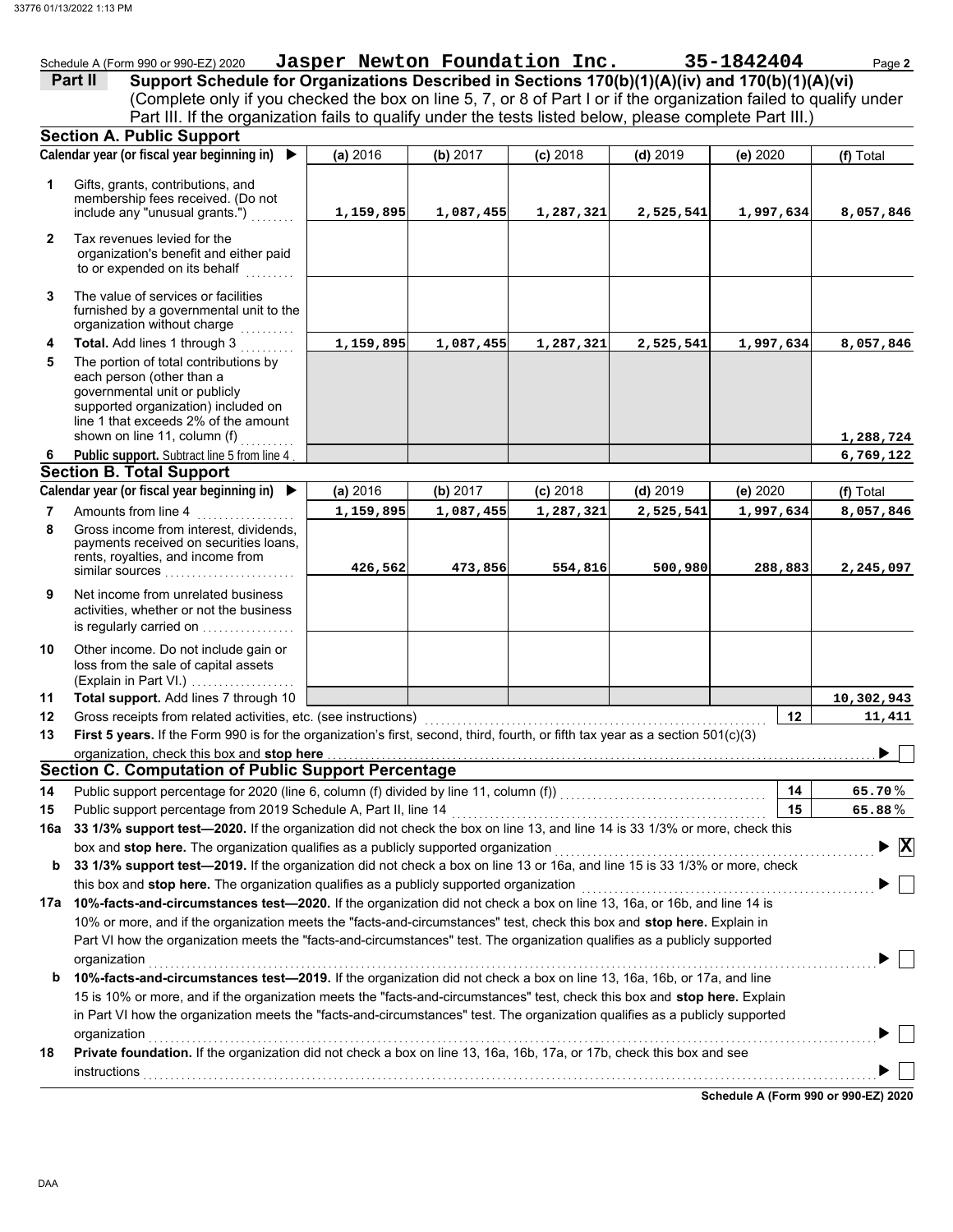| Schedule A (Form 990 or 990-EZ) 2020 | Jasper Newton Foundation Inc. |  |
|--------------------------------------|-------------------------------|--|
|--------------------------------------|-------------------------------|--|

|              | Schedule A (Form 990 or 990-EZ) 2020                                                                                                                                                                                                                                                                |          |          | Jasper Newton Foundation Inc. |            | 35-1842404 | Page 3    |
|--------------|-----------------------------------------------------------------------------------------------------------------------------------------------------------------------------------------------------------------------------------------------------------------------------------------------------|----------|----------|-------------------------------|------------|------------|-----------|
|              | Support Schedule for Organizations Described in Section 509(a)(2)<br>Part III<br>(Complete only if you checked the box on line 10 of Part I or if the organization failed to qualify under Part II.<br>If the organization fails to qualify under the tests listed below, please complete Part II.) |          |          |                               |            |            |           |
|              | <b>Section A. Public Support</b>                                                                                                                                                                                                                                                                    |          |          |                               |            |            |           |
|              | Calendar year (or fiscal year beginning in)                                                                                                                                                                                                                                                         | (a) 2016 | (b) 2017 | $(c)$ 2018                    | $(d)$ 2019 | (e) 2020   | (f) Total |
| 1            | Gifts, grants, contributions, and membership fees<br>received. (Do not include any "unusual grants.")                                                                                                                                                                                               |          |          |                               |            |            |           |
| $\mathbf{2}$ | Gross receipts from admissions, merchandise<br>sold or services performed, or facilities<br>furnished in any activity that is related to the<br>organization's tax-exempt purpose                                                                                                                   |          |          |                               |            |            |           |
| 3            | Gross receipts from activities that are not an<br>unrelated trade or business under section 513                                                                                                                                                                                                     |          |          |                               |            |            |           |
| 4            | Tax revenues levied for the<br>organization's benefit and either paid<br>to or expended on its behalf                                                                                                                                                                                               |          |          |                               |            |            |           |
| 5            | The value of services or facilities<br>furnished by a governmental unit to the<br>organization without charge                                                                                                                                                                                       |          |          |                               |            |            |           |
| 6            | Total. Add lines 1 through 5<br>.                                                                                                                                                                                                                                                                   |          |          |                               |            |            |           |
|              | <b>7a</b> Amounts included on lines 1, 2, and 3<br>received from disqualified persons                                                                                                                                                                                                               |          |          |                               |            |            |           |
| b            | Amounts included on lines 2 and 3<br>received from other than disqualified<br>persons that exceed the greater of \$5,000<br>or 1% of the amount on line 13 for the year                                                                                                                             |          |          |                               |            |            |           |
| C            | Add lines 7a and 7b                                                                                                                                                                                                                                                                                 |          |          |                               |            |            |           |
| 8            | Public support. (Subtract line 7c from                                                                                                                                                                                                                                                              |          |          |                               |            |            |           |
|              | line $6.$ )                                                                                                                                                                                                                                                                                         |          |          |                               |            |            |           |
|              | <b>Section B. Total Support</b><br>Calendar year (or fiscal year beginning in) $\blacktriangleright$                                                                                                                                                                                                |          |          |                               |            |            |           |
| 9            | Amounts from line 6                                                                                                                                                                                                                                                                                 | (a) 2016 | (b) 2017 | $(c)$ 2018                    | $(d)$ 2019 | (e) 2020   | (f) Total |
|              |                                                                                                                                                                                                                                                                                                     |          |          |                               |            |            |           |
| 10a          | Gross income from interest, dividends,<br>payments received on securities loans, rents,<br>royalties, and income from similar sources                                                                                                                                                               |          |          |                               |            |            |           |
|              | Unrelated business taxable income (less<br>section 511 taxes) from businesses<br>acquired after June 30, 1975                                                                                                                                                                                       |          |          |                               |            |            |           |
| c            | Add lines 10a and 10b                                                                                                                                                                                                                                                                               |          |          |                               |            |            |           |
| 11           | Net income from unrelated business<br>activities not included in line 10b, whether<br>or not the business is regularly carried on                                                                                                                                                                   |          |          |                               |            |            |           |
| 12           | Other income. Do not include gain or<br>loss from the sale of capital assets<br>(Explain in Part VI.)<br>.                                                                                                                                                                                          |          |          |                               |            |            |           |
| 13           | Total support. (Add lines 9, 10c, 11,<br>and 12.)                                                                                                                                                                                                                                                   |          |          |                               |            |            |           |
| 14           | First 5 years. If the Form 990 is for the organization's first, second, third, fourth, or fifth tax year as a section 501(c)(3)                                                                                                                                                                     |          |          |                               |            |            |           |
|              | organization, check this box and stop here                                                                                                                                                                                                                                                          |          |          |                               |            |            |           |
|              | <b>Section C. Computation of Public Support Percentage</b>                                                                                                                                                                                                                                          |          |          |                               |            |            |           |
| 15           |                                                                                                                                                                                                                                                                                                     |          |          |                               |            | 15         | %         |
| 16           |                                                                                                                                                                                                                                                                                                     |          |          |                               |            | 16         | $\%$      |
|              | Section D. Computation of Investment Income Percentage                                                                                                                                                                                                                                              |          |          |                               |            |            |           |
| 17           | Investment income percentage for 2020 (line 10c, column (f), divided by line 13, column (f)) [[[[[[[[[[[[[[[[<br>18 Investment income percentage from 2019 Schedule A, Part III, line 17                                                                                                            |          |          |                               |            | 17<br>18   | %<br>$\%$ |
|              | 19a 33 1/3% support tests—2020. If the organization did not check the box on line 14, and line 15 is more than 33 1/3%, and line                                                                                                                                                                    |          |          |                               |            |            |           |
|              | 17 is not more than 33 1/3%, check this box and stop here. The organization qualifies as a publicly supported organization                                                                                                                                                                          |          |          |                               |            |            |           |

**b** 33 1/3% support tests—2019. If the organization did not check a box on line 14 or line 19a, and line 16 is more than 33 1/3%, and line 18 is not more than 33 1/3%, check this box and **stop here.** The organization qualifies as a publicly supported organization . . . . . . . . . .

**20 Private foundation.** If the organization did not check a box on line 14, 19a, or 19b, check this box and see instructions . . . . . . . . . . . . . . . . . . .

**Schedule A (Form 990 or 990-EZ) 2020**

▶  $\blacktriangleright$   $\vert \ \vert$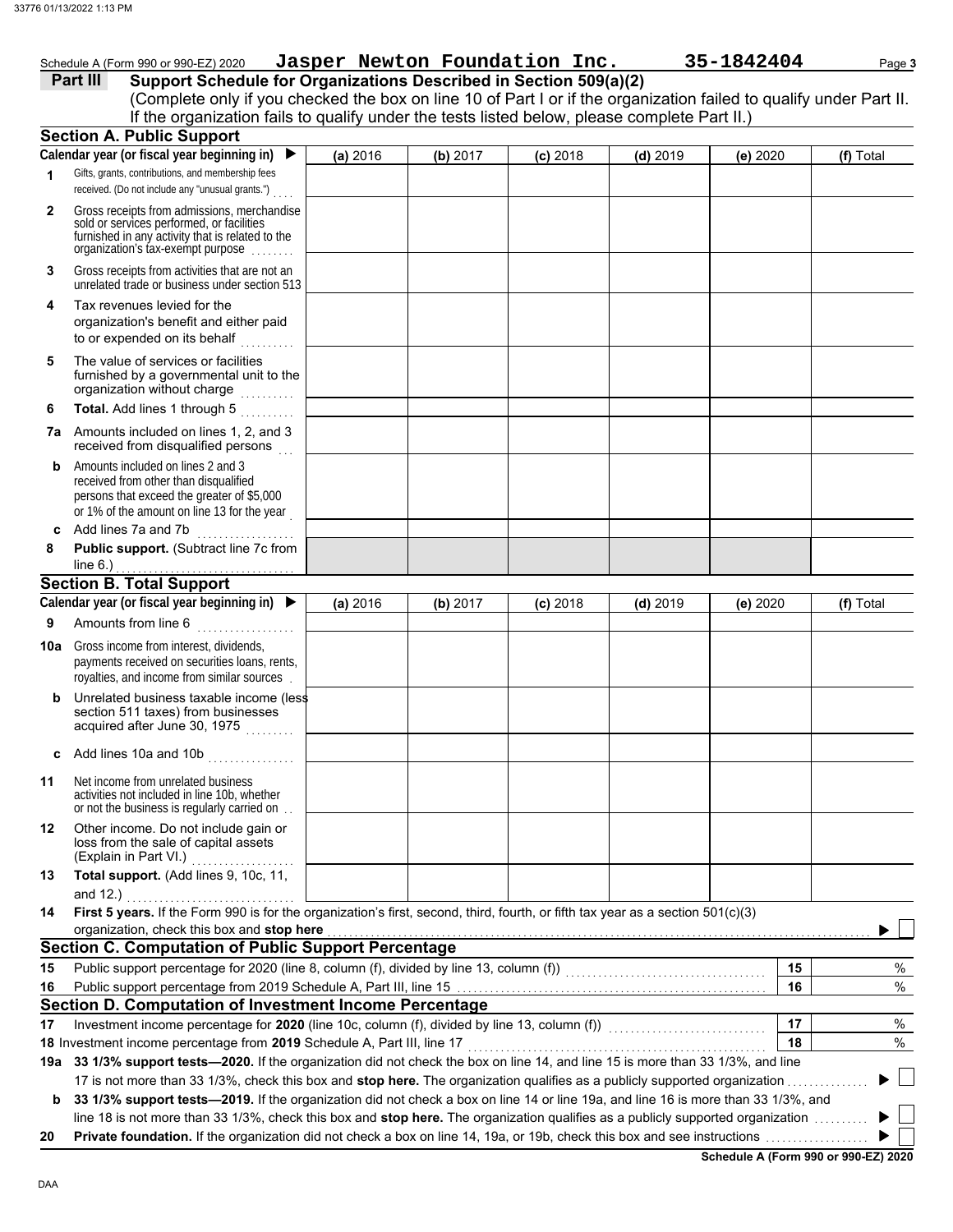#### **Part IV Supporting Organizations** Sections A, D, and E. If you checked box 12d, Part I, complete Sections A and D, and complete Part V.) Schedule A (Form 990 or 990-EZ) 2020 **Jasper Newton Foundation Inc.** 35-1842404 Page 4 **Section A. All Supporting Organizations** (Complete only if you checked a box in line 12 on Part I. If you checked box 12a, Part I, complete Sections A and B. If you checked box 12b, Part I, complete Sections A and C. If you checked box 12c, Part I, complete Are all of the organization's supported organizations listed by name in the organization's governing documents? *If "No," describe in Part VI how the supported organizations are designated. If designated by class or purpose, describe the designation. If historic and continuing relationship, explain.* Did the organization have any supported organization that does not have an IRS determination of status under section 509(a)(1) or (2)? *If "Yes," explain in Part VI how the organization determined that the supported organization was described in section 509(a)(1) or (2).* **1 2 3a** Did the organization have a supported organization described in section 501(c)(4), (5), or (6)? *If "Yes," answer* **b c** Did the organization ensure that all support to such organizations was used exclusively for section 170(c)(2)(B) **4a** Was any supported organization not organized in the United States ("foreign supported organization")? *If* **b c** Did the organization support any foreign supported organization that does not have an IRS determination **5a** Did the organization add, substitute, or remove any supported organizations during the tax year? *If "Yes,"* **b c 6 7 8 9a b c** Did a disqualified person (as defined in line 9a) have an ownership interest in, or derive any personal benefit **10a** *lines 3b and 3c below.* Did the organization confirm that each supported organization qualified under section  $501(c)(4)$ , (5), or (6) and satisfied the public support tests under section 509(a)(2)? *If "Yes," describe in Part VI when and how the organization made the determination.* purposes? *If "Yes," explain in Part VI what controls the organization put in place to ensure such use. "Yes," and if you checked 12a or 12b in Part I, answer (b) and (c) below.* Did the organization have ultimate control and discretion in deciding whether to make grants to the foreign supported organization? *If "Yes," describe in Part VI how the organization had such control and discretion despite being controlled or supervised by or in connection with its supported organizations.* under sections 501(c)(3) and 509(a)(1) or (2)? *If "Yes," explain in Part VI what controls the organization used to ensure that all support to the foreign supported organization was used exclusively for section 170(c)(2)(B) purposes. answer lines 5b and 5c below (if applicable). Also, provide detail in Part VI, including (i) the names and EIN numbers of the supported organizations added, substituted, or removed; (ii) the reasons for each such action; (iii) the authority under the organization's organizing document authorizing such action; and (iv) how the action was accomplished (such as by amendment to the organizing document).* **Type I or Type II only.** Was any added or substituted supported organization part of a class already designated in the organization's organizing document? **Substitutions only.** Was the substitution the result of an event beyond the organization's control? Did the organization provide support (whether in the form of grants or the provision of services or facilities) to anyone other than (i) its supported organizations, (ii) individuals that are part of the charitable class benefited by one or more of its supported organizations, or (iii) other supporting organizations that also support or benefit one or more of the filing organization's supported organizations? *If "Yes," provide detail in Part VI.* Did the organization provide a grant, loan, compensation, or other similar payment to a substantial contributor (as defined in section 4958(c)(3)(C)), a family member of a substantial contributor, or a 35% controlled entity with regard to a substantial contributor? *If "Yes," complete Part I of Schedule L (Form 990 or 990-EZ).* Did the organization make a loan to a disqualified person (as defined in section 4958) not described in line 7? *If "Yes," complete Part I of Schedule L (Form 990 or 990-EZ).* Was the organization controlled directly or indirectly at any time during the tax year by one or more disqualified persons, as defined in section 4946 (other than foundation managers and organizations described in section 509(a)(1) or (2))? *If "Yes," provide detail in Part VI.* Did one or more disqualified persons (as defined in line 9a) hold a controlling interest in any entity in which the supporting organization had an interest? *If "Yes," provide detail in Part VI.* from, assets in which the supporting organization also had an interest? *If "Yes," provide detail in Part VI.* Was the organization subject to the excess business holdings rules of section 4943 because of section 4943(f) (regarding certain Type II supporting organizations, and all Type III non-functionally integrated supporting organizations)? *If "Yes," answer line 10b below.* **Yes No 1 2 3a 3b 3c 4a 4b 4c 5a 5b 5c 6 7 8 9a 9b 9c 10a**

**b** Did the organization have any excess business holdings in the tax year? *(Use Schedule C, Form 4720, to determine whether the organization had excess business holdings.)*

**Schedule A (Form 990 or 990-EZ) 2020 10b**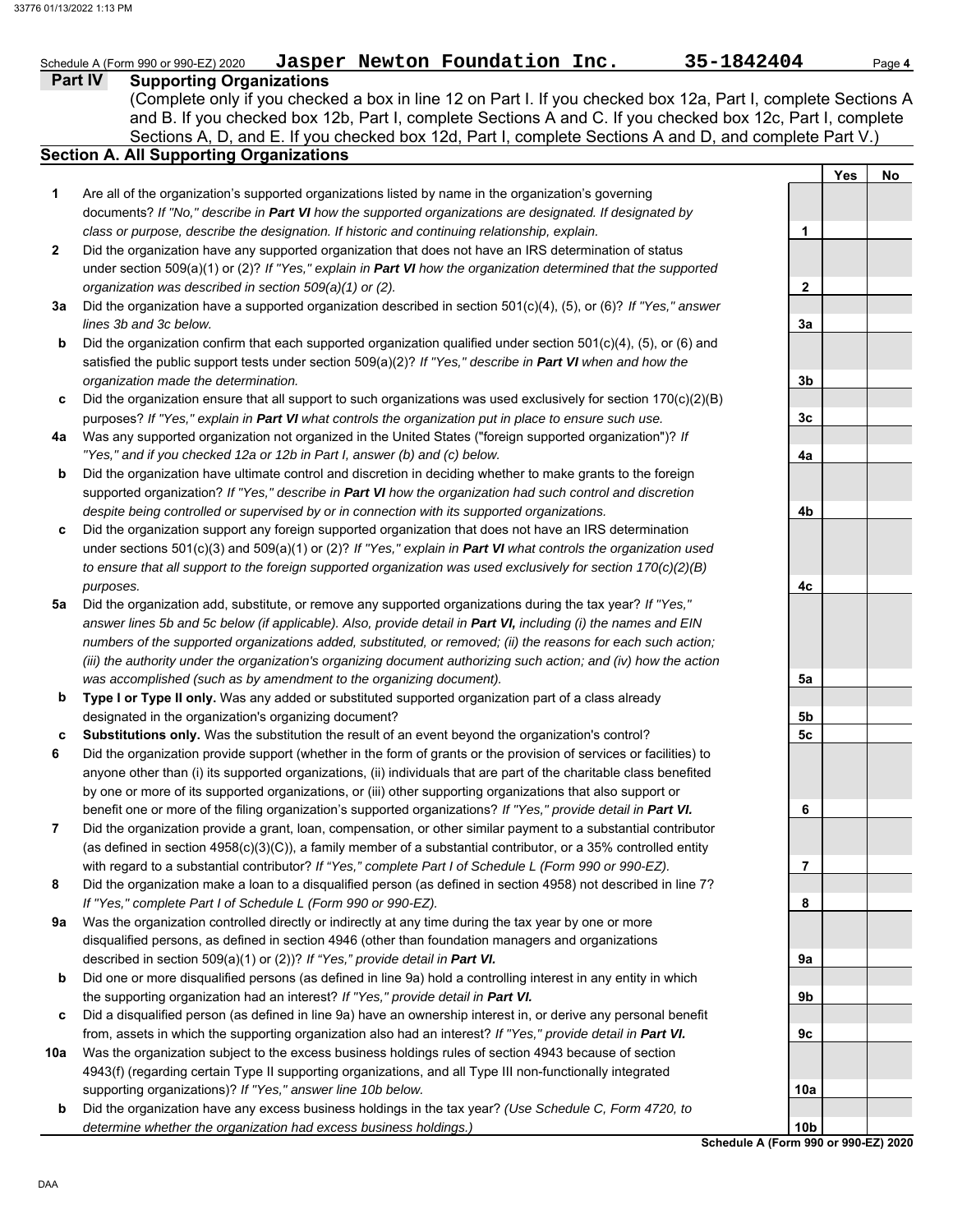| Schedule A (Form 990 or 990-EZ) 2020 |                                             | Jasper Newton Foundation Inc. | 35-1842404 | Page 5 |
|--------------------------------------|---------------------------------------------|-------------------------------|------------|--------|
| Part IV                              | <b>Supporting Organizations (continued)</b> |                               |            |        |

|    |                                                                                                                      |                 | Yes | No |
|----|----------------------------------------------------------------------------------------------------------------------|-----------------|-----|----|
| 11 | Has the organization accepted a gift or contribution from any of the following persons?                              |                 |     |    |
| a  | A person who directly or indirectly controls, either alone or together with persons described in lines 11b and       |                 |     |    |
|    | 11c below, the governing body of a supported organization?                                                           | 11a             |     |    |
|    | <b>b</b> A family member of a person described in line 11a above?                                                    | 11 <sub>b</sub> |     |    |
|    | c A 35% controlled entity of a person described in line 11a or 11b above? If "Yes" to line 11a, 11b, or 11c, provide |                 |     |    |
|    | detail in Part VI.                                                                                                   | 11c             |     |    |
|    | <b>Soction R. Type I Supporting Organizations</b>                                                                    |                 |     |    |

## **Section B. Type I Supporting Organizations**

**2 1** *supported organizations and what conditions or restrictions, if any, applied to such powers during the tax year. organization, describe how the powers to appoint and/or remove officers, directors, or trustees were allocated among the effectively operated, supervised, or controlled the organization's activities. If the organization had more than one supported* directors, or trustees at all times during the tax year? *If "No," describe in Part VI how the supported organization(s)* more supported organizations have the power to regularly appoint or elect at least a majority of the organization's officers, Did the governing body, members of the governing body, officers acting in their official capacity, or membership of one or Did the organization operate for the benefit of any supported organization other than the supported organization(s) that operated, supervised, or controlled the supporting organization? *If "Yes," explain in Part*  **1 Yes No**

*VI how providing such benefit carried out the purposes of the supported organization(s) that operated,* 

#### *supervised, or controlled the supporting organization.* **Section C. Type II Supporting Organizations** Were a majority of the organization's directors or trustees during the tax year also a majority of the directors or trustees of each of the organization's supported organization(s)? *If "No," describe in Part VI how control* **1** *or management of the supporting organization was vested in the same persons that controlled or managed the supported organization(s).* **Yes No 1**

## **Section D. All Type III Supporting Organizations**

|                |                                                                                                                        |   | Yes | No |
|----------------|------------------------------------------------------------------------------------------------------------------------|---|-----|----|
| 1              | Did the organization provide to each of its supported organizations, by the last day of the fifth month of the         |   |     |    |
|                | organization's tax year, (i) a written notice describing the type and amount of support provided during the prior tax  |   |     |    |
|                | year, (ii) a copy of the Form 990 that was most recently filed as of the date of notification, and (iii) copies of the |   |     |    |
|                | organization's governing documents in effect on the date of notification, to the extent not previously provided?       |   |     |    |
| $\overline{2}$ | Were any of the organization's officers, directors, or trustees either (i) appointed or elected by the supported       |   |     |    |
|                | organization(s) or (ii) serving on the governing body of a supported organization? If "No," explain in Part VI how     |   |     |    |
|                | the organization maintained a close and continuous working relationship with the supported organization(s).            | 2 |     |    |
| 3              | By reason of the relationship described in line 2, above, did the organization's supported organizations have          |   |     |    |
|                | a significant voice in the organization's investment policies and in directing the use of the organization's           |   |     |    |
|                | income or assets at all times during the tax year? If "Yes," describe in Part VI the role the organization's           |   |     |    |
|                | supported organizations played in this regard.                                                                         | 3 |     |    |

## **Section E. Type III Functionally-Integrated Supporting Organizations**

| Check the box next to the method that the organization used to satisfy the Integral Part Test during the year (see instructions). |  |
|-----------------------------------------------------------------------------------------------------------------------------------|--|
|-----------------------------------------------------------------------------------------------------------------------------------|--|

- The organization satisfied the Activities Test. *Complete line 2 below.* **a**
- The organization is the parent of each of its supported organizations. *Complete line 3 below.* **b**

|  | c $\vert$ The organization supported a governmental entity. Describe in Part VI how you supported a governmental entity (see instructions). |  |
|--|---------------------------------------------------------------------------------------------------------------------------------------------|--|
|  |                                                                                                                                             |  |

**2** Activities Test. *Answer lines 2a and 2b below.*

- **a** Did substantially all of the organization's activities during the tax year directly further the exempt purposes of the supported organization(s) to which the organization was responsive? *If "Yes," then in Part VI identify those supported organizations and explain how these activities directly furthered their exempt purposes, how the organization was responsive to those supported organizations, and how the organization determined that these activities constituted substantially all of its activities.*
- **b** Did the activities described in line 2a, above, constitute activities that, but for the organization's involvement, one or more of the organization's supported organization(s) would have been engaged in? If "Yes," explain in *Part VI the reasons for the organization's position that its supported organization(s) would have engaged in these activities but for the organization's involvement.*
- **3** Parent of Supported Organizations. *Answer lines 3a and 3b below.*
	- **a** Did the organization have the power to regularly appoint or elect a majority of the officers, directors, or trustees of each of the supported organizations? *If "Yes" or "No," provide details in Part VI.*
- DAA **Schedule A (Form 990 or 990-EZ) 2020 b** Did the organization exercise a substantial degree of direction over the policies, programs, and activities of each of its supported organizations? *If "Yes," describe in Part VI the role played by the organization in this regard.*

**3b**

**2a**

**2b**

**3a**

**Yes No**

**2**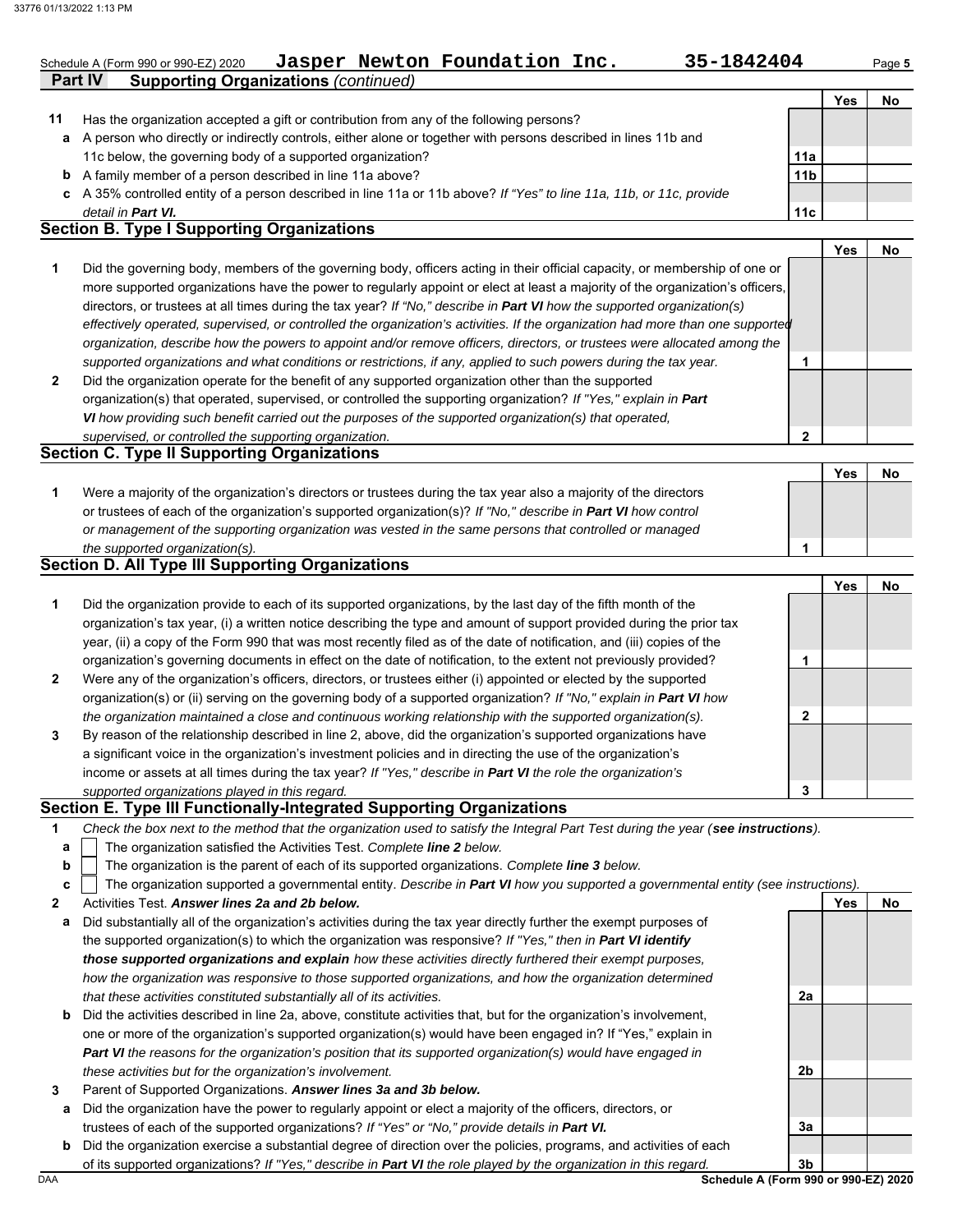|                | Jasper Newton Foundation Inc.<br>Schedule A (Form 990 or 990-EZ) 2020                                                            |                         | 35-1842404     | Page 6                         |
|----------------|----------------------------------------------------------------------------------------------------------------------------------|-------------------------|----------------|--------------------------------|
|                | Type III Non-Functionally Integrated 509(a)(3) Supporting Organizations<br>Part V                                                |                         |                |                                |
| 1              | Check here if the organization satisfied the Integral Part Test as a qualifying trust on Nov. 20, 1970 (explain in Part VI). See |                         |                |                                |
|                | instructions. All other Type III non-functionally integrated supporting organizations must complete Sections A through E.        |                         |                |                                |
|                | Section A - Adjusted Net Income                                                                                                  |                         | (A) Prior Year | (B) Current Year<br>(optional) |
| 1.             | Net short-term capital gain                                                                                                      | 1                       |                |                                |
| $\mathbf{2}$   | Recoveries of prior-year distributions                                                                                           | $\mathbf 2$             |                |                                |
| 3              | Other gross income (see instructions)                                                                                            | 3                       |                |                                |
| 4              | Add lines 1 through 3.                                                                                                           | 4                       |                |                                |
| 5              | Depreciation and depletion                                                                                                       | 5                       |                |                                |
| 6              | Portion of operating expenses paid or incurred for production or collection of                                                   |                         |                |                                |
|                | gross income or for management, conservation, or maintenance of property                                                         |                         |                |                                |
|                | held for production of income (see instructions)                                                                                 | 6                       |                |                                |
| 7              | Other expenses (see instructions)                                                                                                | $\overline{7}$          |                |                                |
| 8              | Adjusted Net Income (subtract lines 5, 6, and 7 from line 4)                                                                     | 8                       |                |                                |
|                | <b>Section B - Minimum Asset Amount</b>                                                                                          |                         | (A) Prior Year | (B) Current Year<br>(optional) |
| 1              | Aggregate fair market value of all non-exempt-use assets (see                                                                    |                         |                |                                |
|                | instructions for short tax year or assets held for part of year):                                                                |                         |                |                                |
|                | a Average monthly value of securities                                                                                            | 1a                      |                |                                |
|                | <b>b</b> Average monthly cash balances                                                                                           | 1 <sub>b</sub>          |                |                                |
|                | c Fair market value of other non-exempt-use assets                                                                               | 1 <sub>c</sub>          |                |                                |
|                | d Total (add lines 1a, 1b, and 1c)                                                                                               | 1d                      |                |                                |
|                | e Discount claimed for blockage or other factors                                                                                 |                         |                |                                |
|                | (explain in detail in Part VI):                                                                                                  |                         |                |                                |
| $\mathbf{2}$   | Acquisition indebtedness applicable to non-exempt-use assets                                                                     | $\mathbf{2}$            |                |                                |
| 3              | Subtract line 2 from line 1d.                                                                                                    | 3                       |                |                                |
| 4              | Cash deemed held for exempt use. Enter 0.015 of line 3 (for greater amount,                                                      |                         |                |                                |
|                | see instructions).                                                                                                               | 4                       |                |                                |
| 5              | Net value of non-exempt-use assets (subtract line 4 from line 3)                                                                 | 5                       |                |                                |
| 6              | Multiply line 5 by 0.035.                                                                                                        | 6                       |                |                                |
| 7              | Recoveries of prior-year distributions                                                                                           | $\overline{7}$          |                |                                |
| 8              | Minimum Asset Amount (add line 7 to line 6)                                                                                      | 8                       |                |                                |
|                | Section C - Distributable Amount                                                                                                 |                         |                | <b>Current Year</b>            |
| 1.             | Adjusted net income for prior year (from Section A, line 8, column A)                                                            | 1                       |                |                                |
|                | Enter 0.85 of line 1.                                                                                                            | $\overline{\mathbf{2}}$ |                |                                |
| 3              | Minimum asset amount for prior year (from Section B, line 8, column A)                                                           | 3                       |                |                                |
| 4              | Enter greater of line 2 or line 3.                                                                                               | 4                       |                |                                |
| 5              | Income tax imposed in prior year                                                                                                 | 5                       |                |                                |
| 6              | Distributable Amount. Subtract line 5 from line 4, unless subject to                                                             |                         |                |                                |
|                | emergency temporary reduction (see instructions).                                                                                | 6                       |                |                                |
| $\overline{7}$ | Check here if the current year is the organization's first as a non-functionally integrated Type III supporting organization     |                         |                |                                |
|                |                                                                                                                                  |                         |                |                                |

 $\Box$  (see instructions).

**Schedule A (Form 990 or 990-EZ) 2020**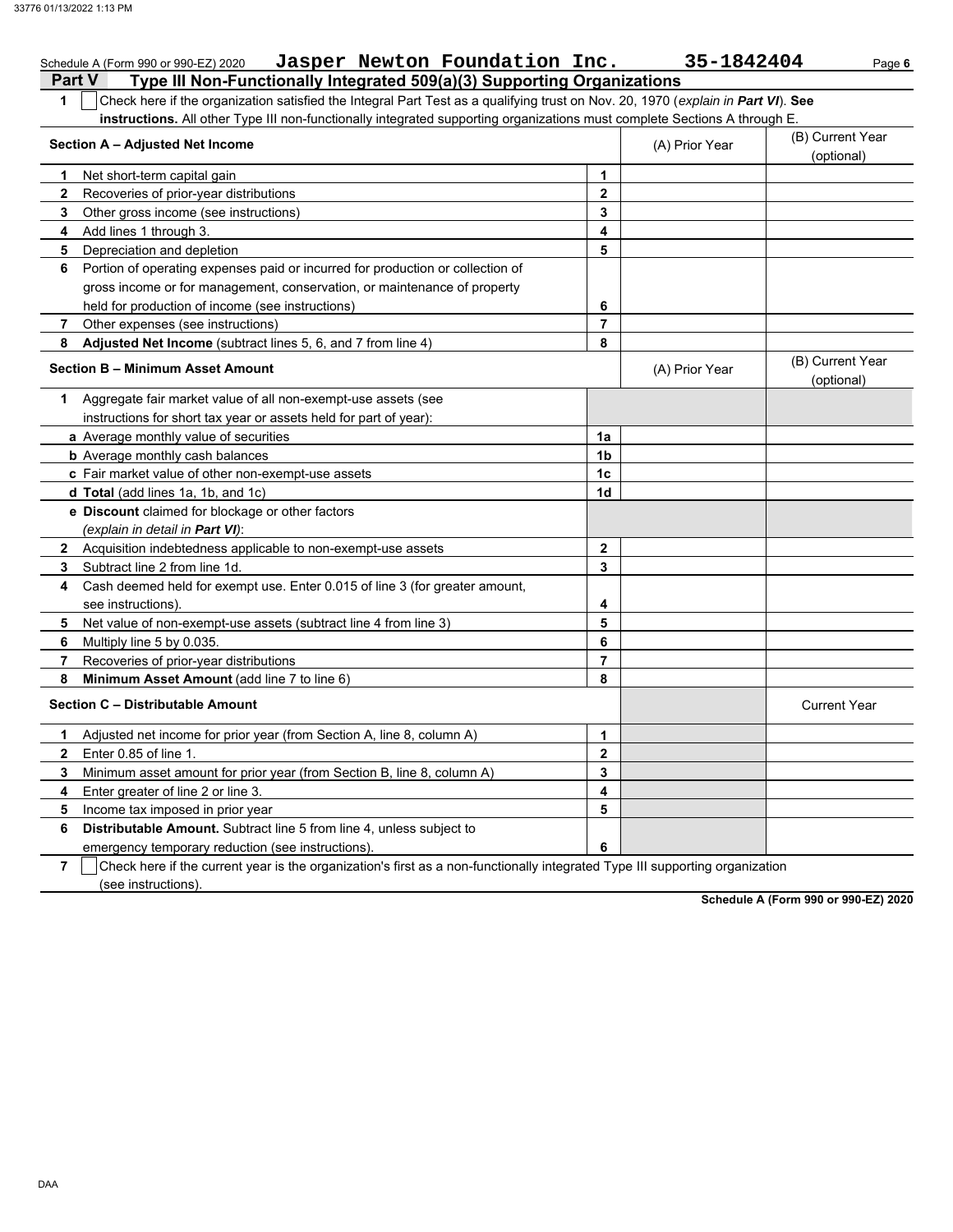|              | Jasper Newton Foundation Inc.<br>Schedule A (Form 990 or 990-EZ) 2020                                                       |                                    | 35-1842404                                    | Page 7                                                  |
|--------------|-----------------------------------------------------------------------------------------------------------------------------|------------------------------------|-----------------------------------------------|---------------------------------------------------------|
| Part V       | Type III Non-Functionally Integrated 509(a)(3) Supporting Organizations (continued)                                         |                                    |                                               |                                                         |
|              | <b>Section D - Distributions</b>                                                                                            |                                    |                                               | <b>Current Year</b>                                     |
| 1            | Amounts paid to supported organizations to accomplish exempt purposes                                                       |                                    |                                               |                                                         |
| $\mathbf{2}$ | Amounts paid to perform activity that directly furthers exempt purposes of supported                                        |                                    |                                               |                                                         |
|              | organizations, in excess of income from activity                                                                            |                                    |                                               |                                                         |
| 3            | Administrative expenses paid to accomplish exempt purposes of supported organizations                                       |                                    |                                               |                                                         |
| 4            | Amounts paid to acquire exempt-use assets                                                                                   |                                    |                                               |                                                         |
| 5            | Qualified set-aside amounts (prior IRS approval required-provide details in Part VI)                                        |                                    |                                               |                                                         |
| 6            | Other distributions (describe in Part VI). See instructions.                                                                |                                    |                                               |                                                         |
| 7            | Total annual distributions. Add lines 1 through 6.                                                                          |                                    |                                               |                                                         |
| 8            | Distributions to attentive supported organizations to which the organization is responsive                                  |                                    |                                               |                                                         |
|              | (provide details in Part VI). See instructions.                                                                             |                                    |                                               |                                                         |
| 9            | Distributable amount for 2020 from Section C, line 6                                                                        |                                    |                                               |                                                         |
| 10           | Line 8 amount divided by line 9 amount                                                                                      |                                    |                                               |                                                         |
|              | <b>Section E - Distribution Allocations (see instructions)</b>                                                              | (i)<br><b>Excess Distributions</b> | (ii)<br><b>Underdistributions</b><br>Pre-2020 | (iii)<br><b>Distributable</b><br><b>Amount for 2020</b> |
| 1            | Distributable amount for 2020 from Section C, line 6                                                                        |                                    |                                               |                                                         |
| $\mathbf{2}$ | Underdistributions, if any, for years prior to 2020<br>(reasonable cause required-explain in Part VI). See<br>instructions. |                                    |                                               |                                                         |
| 3            | Excess distributions carryover, if any, to 2020                                                                             |                                    |                                               |                                                         |
|              | a From 2015                                                                                                                 |                                    |                                               |                                                         |
|              | $b$ From 2016                                                                                                               |                                    |                                               |                                                         |
|              | c From 2017                                                                                                                 |                                    |                                               |                                                         |
|              | <b>d</b> From 2018                                                                                                          |                                    |                                               |                                                         |
|              | e From 2019                                                                                                                 |                                    |                                               |                                                         |
|              | f Total of lines 3a through 3e                                                                                              |                                    |                                               |                                                         |
|              | g Applied to underdistributions of prior years                                                                              |                                    |                                               |                                                         |
|              | h Applied to 2020 distributable amount                                                                                      |                                    |                                               |                                                         |
|              | <i>i</i> Carryover from 2015 not applied (see instructions)                                                                 |                                    |                                               |                                                         |
|              | Remainder. Subtract lines 3g, 3h, and 3i from line 3f.                                                                      |                                    |                                               |                                                         |
| 4            | Distributions for 2020 from                                                                                                 |                                    |                                               |                                                         |
|              | Section D, line 7:<br>\$                                                                                                    |                                    |                                               |                                                         |
|              | a Applied to underdistributions of prior years                                                                              |                                    |                                               |                                                         |
|              | <b>b</b> Applied to 2020 distributable amount                                                                               |                                    |                                               |                                                         |
|              | c Remainder. Subtract lines 4a and 4b from line 4.                                                                          |                                    |                                               |                                                         |
| 5            | Remaining underdistributions for years prior to 2020, if                                                                    |                                    |                                               |                                                         |
|              | any. Subtract lines 3g and 4a from line 2. For result                                                                       |                                    |                                               |                                                         |
|              | greater than zero, explain in Part VI. See instructions.                                                                    |                                    |                                               |                                                         |
| 6            | Remaining underdistributions for 2020 Subtract lines 3h                                                                     |                                    |                                               |                                                         |
|              | and 4b from line 1. For result greater than zero, explain in                                                                |                                    |                                               |                                                         |
|              | Part VI. See instructions.                                                                                                  |                                    |                                               |                                                         |
| 7            | Excess distributions carryover to 2021. Add lines 3j<br>and 4c.                                                             |                                    |                                               |                                                         |
| 8            | Breakdown of line 7:                                                                                                        |                                    |                                               |                                                         |
|              | a Excess from 2016                                                                                                          |                                    |                                               |                                                         |
|              | <b>b</b> Excess from 2017                                                                                                   |                                    |                                               |                                                         |
|              | c Excess from 2018                                                                                                          |                                    |                                               |                                                         |
|              | d Excess from 2019                                                                                                          |                                    |                                               |                                                         |
|              | e Excess from 2020                                                                                                          |                                    |                                               |                                                         |
|              |                                                                                                                             |                                    |                                               | Schodule A (Form 890 or 890 EZ) 2020                    |

**Schedule A (Form 990 or 990-EZ) 2020**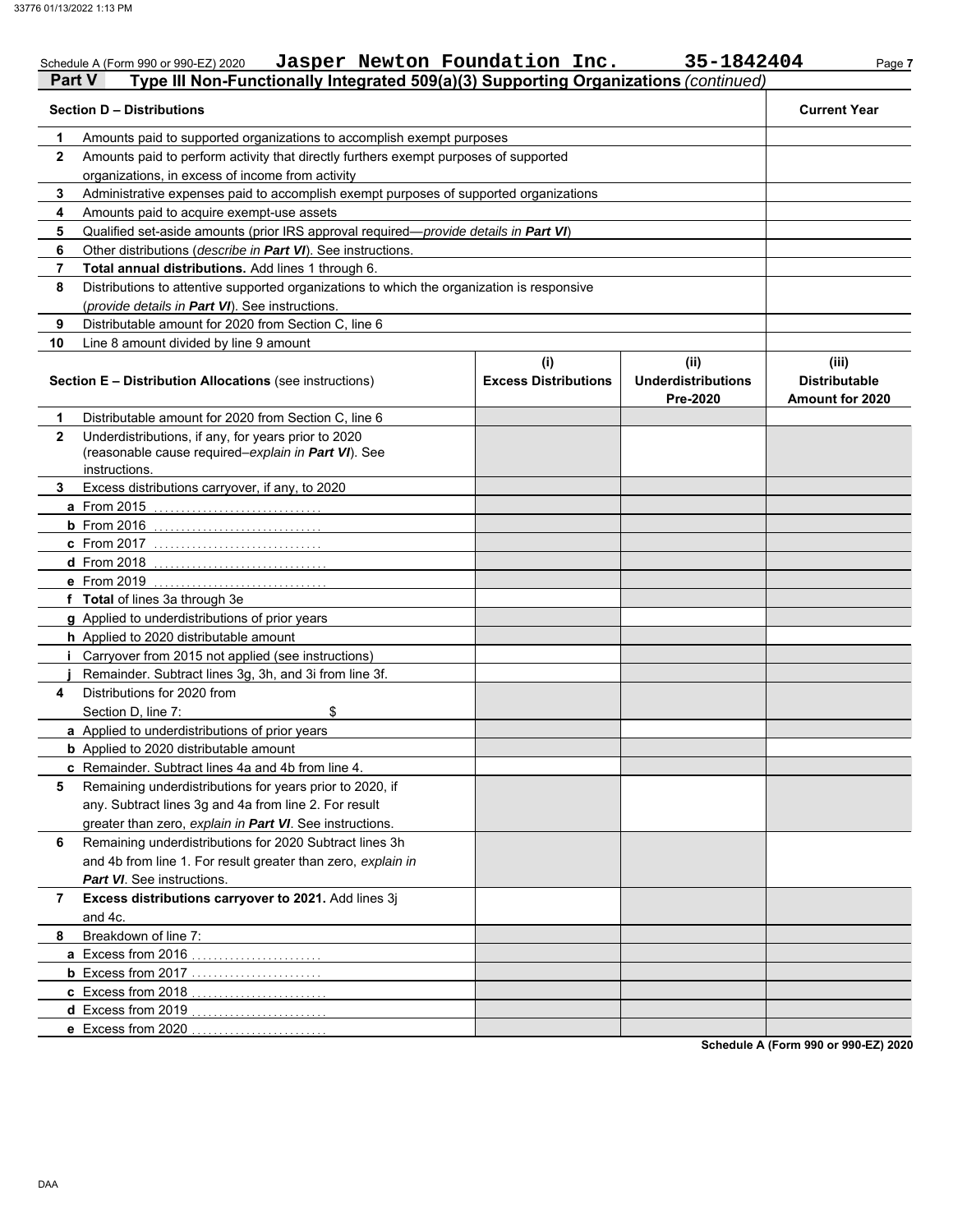|         | Schedule A (Form 990 or 990-EZ) 2020 |  | Jasper Newton Foundation Inc. | 35-1842404                                                                                                                                                                                                                                                                                                                                                                                                                                                                                | Page 8 |
|---------|--------------------------------------|--|-------------------------------|-------------------------------------------------------------------------------------------------------------------------------------------------------------------------------------------------------------------------------------------------------------------------------------------------------------------------------------------------------------------------------------------------------------------------------------------------------------------------------------------|--------|
| Part VI |                                      |  |                               | Supplemental Information. Provide the explanations required by Part II, line 10; Part II, line 17a or 17b; Part<br>III, line 12; Part IV, Section A, lines 1, 2, 3b, 3c, 4b, 4c, 5a, 6, 9a, 9b, 9c, 11a, 11b, and 11c; Part IV, Section<br>B, lines 1 and 2; Part IV, Section C, line 1; Part IV, Section D, lines 2 and 3; Part IV, Section E, lines 1c, 2a, 2b,<br>3a, and 3b; Part V, line 1; Part V, Section B, line 1e; Part V, Section D, lines 5, 6, and 8; and Part V, Section E, |        |
|         |                                      |  |                               | lines 2, 5, and 6. Also complete this part for any additional information. (See instructions.)                                                                                                                                                                                                                                                                                                                                                                                            |        |
|         |                                      |  |                               |                                                                                                                                                                                                                                                                                                                                                                                                                                                                                           |        |
|         |                                      |  |                               |                                                                                                                                                                                                                                                                                                                                                                                                                                                                                           |        |
|         |                                      |  |                               |                                                                                                                                                                                                                                                                                                                                                                                                                                                                                           |        |
|         |                                      |  |                               |                                                                                                                                                                                                                                                                                                                                                                                                                                                                                           |        |
|         |                                      |  |                               |                                                                                                                                                                                                                                                                                                                                                                                                                                                                                           |        |
|         |                                      |  |                               |                                                                                                                                                                                                                                                                                                                                                                                                                                                                                           |        |
|         |                                      |  |                               |                                                                                                                                                                                                                                                                                                                                                                                                                                                                                           |        |
|         |                                      |  |                               |                                                                                                                                                                                                                                                                                                                                                                                                                                                                                           |        |
|         |                                      |  |                               |                                                                                                                                                                                                                                                                                                                                                                                                                                                                                           |        |
|         |                                      |  |                               |                                                                                                                                                                                                                                                                                                                                                                                                                                                                                           |        |
|         |                                      |  |                               |                                                                                                                                                                                                                                                                                                                                                                                                                                                                                           |        |
|         |                                      |  |                               |                                                                                                                                                                                                                                                                                                                                                                                                                                                                                           |        |
|         |                                      |  |                               |                                                                                                                                                                                                                                                                                                                                                                                                                                                                                           |        |
|         |                                      |  |                               |                                                                                                                                                                                                                                                                                                                                                                                                                                                                                           |        |
|         |                                      |  |                               |                                                                                                                                                                                                                                                                                                                                                                                                                                                                                           |        |
|         |                                      |  |                               |                                                                                                                                                                                                                                                                                                                                                                                                                                                                                           |        |
|         |                                      |  |                               |                                                                                                                                                                                                                                                                                                                                                                                                                                                                                           |        |
|         |                                      |  |                               |                                                                                                                                                                                                                                                                                                                                                                                                                                                                                           |        |
|         |                                      |  |                               |                                                                                                                                                                                                                                                                                                                                                                                                                                                                                           |        |
|         |                                      |  |                               |                                                                                                                                                                                                                                                                                                                                                                                                                                                                                           |        |
|         |                                      |  |                               |                                                                                                                                                                                                                                                                                                                                                                                                                                                                                           |        |
|         |                                      |  |                               |                                                                                                                                                                                                                                                                                                                                                                                                                                                                                           |        |
|         |                                      |  |                               |                                                                                                                                                                                                                                                                                                                                                                                                                                                                                           |        |
|         |                                      |  |                               |                                                                                                                                                                                                                                                                                                                                                                                                                                                                                           |        |
|         |                                      |  |                               |                                                                                                                                                                                                                                                                                                                                                                                                                                                                                           |        |
|         |                                      |  |                               |                                                                                                                                                                                                                                                                                                                                                                                                                                                                                           |        |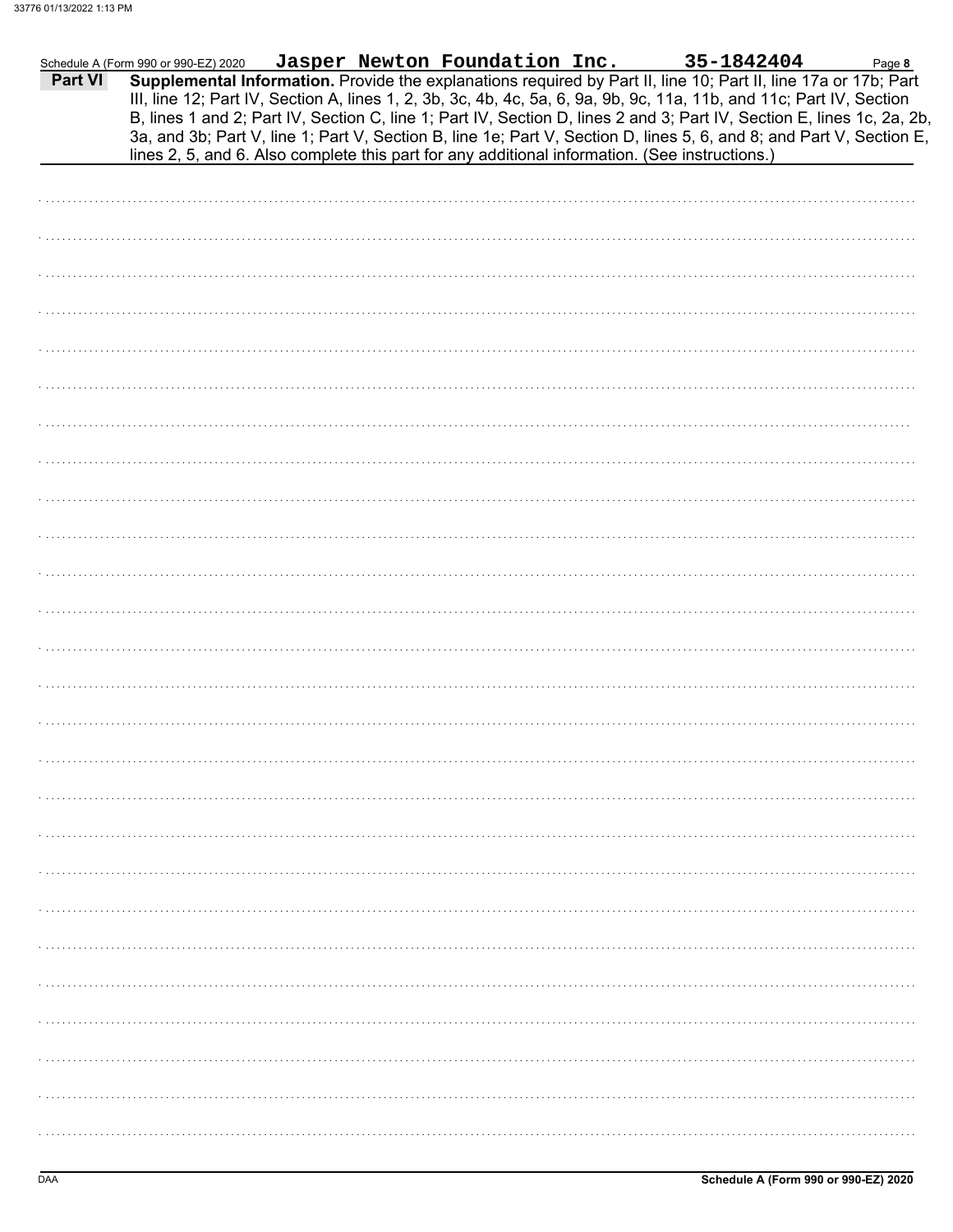#### OMB No. 1545-0047 Department of the Treasury Internal Revenue Service Name of the organization **2020 Schedule B**  $\overline{\phantom{a}}$  **Schedule of Contributors (Form 990, 990-EZ, or 990-PF) Attach to Form 990, Form 990-EZ, or Form 990-PF. Employer identification number Organization type** (check one):  **Go to** *www.irs.gov/Form990* **for the latest information. Jasper Newton Foundation Inc. 35-1842404**

| Filers of:         | Section:                                                                           |
|--------------------|------------------------------------------------------------------------------------|
| Form 990 or 990-FZ | $ \mathbf{X} $ 501(c)( <b>3</b> ) (enter number) organization                      |
|                    | $4947(a)(1)$ nonexempt charitable trust <b>not</b> treated as a private foundation |
|                    | 527 political organization                                                         |
| Form 990-PF        | $501(c)(3)$ exempt private foundation                                              |
|                    | $4947(a)(1)$ nonexempt charitable trust treated as a private foundation            |
|                    | 501(c)(3) taxable private foundation                                               |

Check if your organization is covered by the **General Rule** or a **Special Rule. Note:** Only a section 501(c)(7), (8), or (10) organization can check boxes for both the General Rule and a Special Rule. See instructions.

### **General Rule**

For an organization filing Form 990, 990-EZ, or 990-PF that received, during the year, contributions totaling \$5,000 or more (in money or property) from any one contributor. Complete Parts I and II. See instructions for determining a contributor's total contributions.

#### **Special Rules**

| $\overline{\bf X}\vert$ For an organization described in section 501(c)(3) filing Form 990 or 990-EZ that met the 33 $^{1}\!/$ 3% support test of the |
|-------------------------------------------------------------------------------------------------------------------------------------------------------|
| regulations under sections 509(a)(1) and 170(b)(1)(A)(vi), that checked Schedule A (Form 990 or 990-EZ), Part II, line                                |
| 13, 16a, or 16b, and that received from any one contributor, during the year, total contributions of the greater of (1)                               |
| \$5,000; or (2) 2% of the amount on (i) Form 990, Part VIII, line 1h; or (ii) Form 990-EZ, line 1. Complete Parts I and II.                           |

literary, or educational purposes, or for the prevention of cruelty to children or animals. Complete Parts I (entering For an organization described in section 501(c)(7), (8), or (10) filing Form 990 or 990-EZ that received from any one contributor, during the year, total contributions of more than \$1,000 *exclusively* for religious, charitable, scientific, "N/A" in column (b) instead of the contributor name and address), II, and III.

For an organization described in section 501(c)(7), (8), or (10) filing Form 990 or 990-EZ that received from any one contributor, during the year, contributions *exclusively* for religious, charitable, etc., purposes, but no such contributions totaled more than \$1,000. If this box is checked, enter here the total contributions that were received during the year for an *exclusively* religious, charitable, etc., purpose. Don't complete any of the parts unless the **General Rule** applies to this organization because it received *nonexclusively* religious, charitable, etc., contributions totaling \$5,000 or more during the year . . . . . . . . . . . . . . . . . . . . . . . . . . . . . . . . . . . . . . . . . . . . . . . . . . . . . . . . . . . . . . . . . . . . . . . . . . . . \$ . . . . . . . . . . . . . . . . . . . . . . . . . . .

990-EZ, or 990-PF), but it **must** answer "No" on Part IV, line 2, of its Form 990; or check the box on line H of its Form 990-EZ or on its Form 990-PF, Part I, line 2, to certify that it doesn't meet the filing requirements of Schedule B (Form 990, 990-EZ, or 990-PF). **Caution:** An organization that isn't covered by the General Rule and/or the Special Rules doesn't file Schedule B (Form 990,

**For Paperwork Reduction Act Notice, see the instructions for Form 990, 990-EZ, or 990-PF.**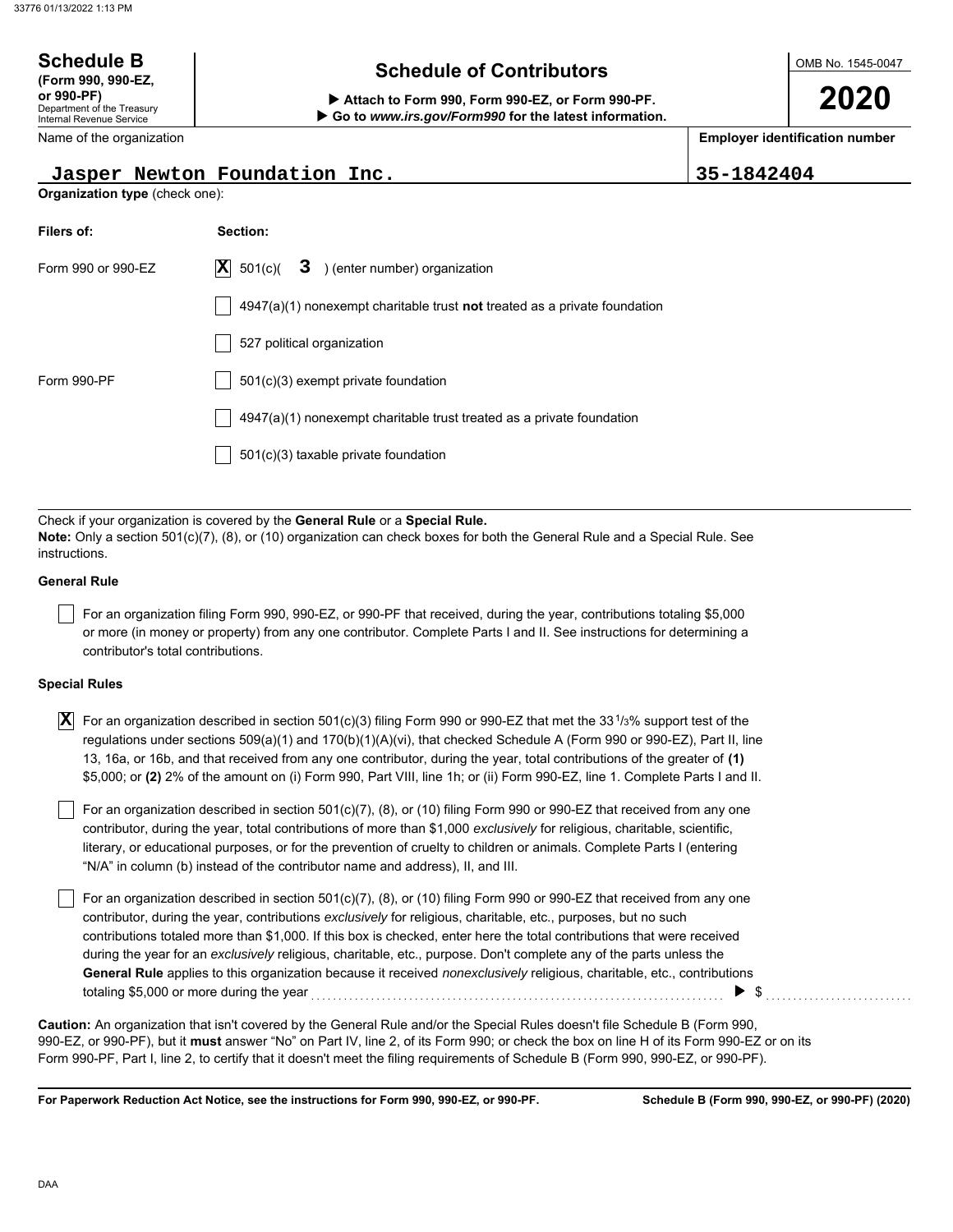|                      | Schedule B (Form 990, 990-EZ, or 990-PF) (2020)<br>Name of organization<br>Jasper Newton Foundation Inc.                                |                                             | Page 1 of 2<br>Page 2<br><b>Employer identification number</b><br>35-1842404                                                        |
|----------------------|-----------------------------------------------------------------------------------------------------------------------------------------|---------------------------------------------|-------------------------------------------------------------------------------------------------------------------------------------|
| Part I               | <b>Contributors</b> (see instructions). Use duplicate copies of Part I if additional space is needed.                                   |                                             |                                                                                                                                     |
| (a)<br>No.           | (b)<br>Name, address, and ZIP + 4                                                                                                       | (c)<br><b>Total contributions</b>           | (d)<br>Type of contribution                                                                                                         |
| $\mathbf{1}$         | Lilly Endowment, Inc.<br>PO Box 88068<br>Indianapolis<br>IN 46208                                                                       | 400,000<br>\$                               | $\overline{\mathbf{x}}$<br>Person<br>Payroll<br><b>Noncash</b><br>(Complete Part II for<br>noncash contributions.)                  |
| (a)<br>No.           | (b)<br>Name, address, and ZIP + 4                                                                                                       | (c)<br><b>Total contributions</b>           | (d)<br>Type of contribution                                                                                                         |
| $\mathbf{2}$         | Newton County Treasurer<br>201 N Third St<br>Kentland<br>IN 47951                                                                       | 305,000<br>\$                               | $\overline{\mathbf{x}}$<br>Person<br>Payroll<br><b>Noncash</b><br>(Complete Part II for<br>noncash contributions.)                  |
| (a)<br>No.           | (b)<br>Name, address, and ZIP + 4                                                                                                       | (c)<br><b>Total contributions</b>           | (d)<br>Type of contribution                                                                                                         |
| 3                    | Thomas Fox<br>PO Box 19<br>IN 46310<br>DeMotte                                                                                          | 181,451<br>\$                               | $\overline{\mathbf{x}}$<br>Person<br>Payroll<br><b>Noncash</b><br>(Complete Part II for<br>noncash contributions.)                  |
| (a)                  | (b)                                                                                                                                     | (c)                                         | (d)                                                                                                                                 |
| No.<br>$\frac{4}{3}$ | Name, address, and ZIP + 4<br>Rex O Blacker City of Rensselaer<br>Parks Charitable Trust<br>119 W Harrison St<br>Rensselaer<br>IN 47978 | <b>Total contributions</b><br>130,000<br>\$ | Type of contribution<br>$\overline{\mathbf{x}}$<br>Person<br>Payroll<br>Noncash<br>(Complete Part II for<br>noncash contributions.) |
| (a)<br>No.           | (b)<br>Name, address, and ZIP + 4                                                                                                       | (c)<br><b>Total contributions</b>           | (d)<br>Type of contribution                                                                                                         |
| 5 <sub>1</sub>       | William Ade<br>708 Largovista Dr<br>Oakland<br>FL 34787                                                                                 | 100,062<br>$\frac{1}{2}$                    | X<br>Person<br>Payroll<br>$ \mathbf{X} $<br>Noncash<br>(Complete Part II for<br>noncash contributions.)                             |
| (a)<br>No.           | (b)<br>Name, address, and ZIP + 4                                                                                                       | (c)<br><b>Total contributions</b>           | (d)<br>Type of contribution                                                                                                         |
| $6 \overline{6}$     | Lake Area United Way, Inc<br>221 W Ridge Rd<br>Griffith<br>IN 46319                                                                     | 100,000<br>$\frac{1}{2}$                    | X<br>Person<br>Payroll<br>Noncash<br>(Complete Part II for<br>noncash contributions.)                                               |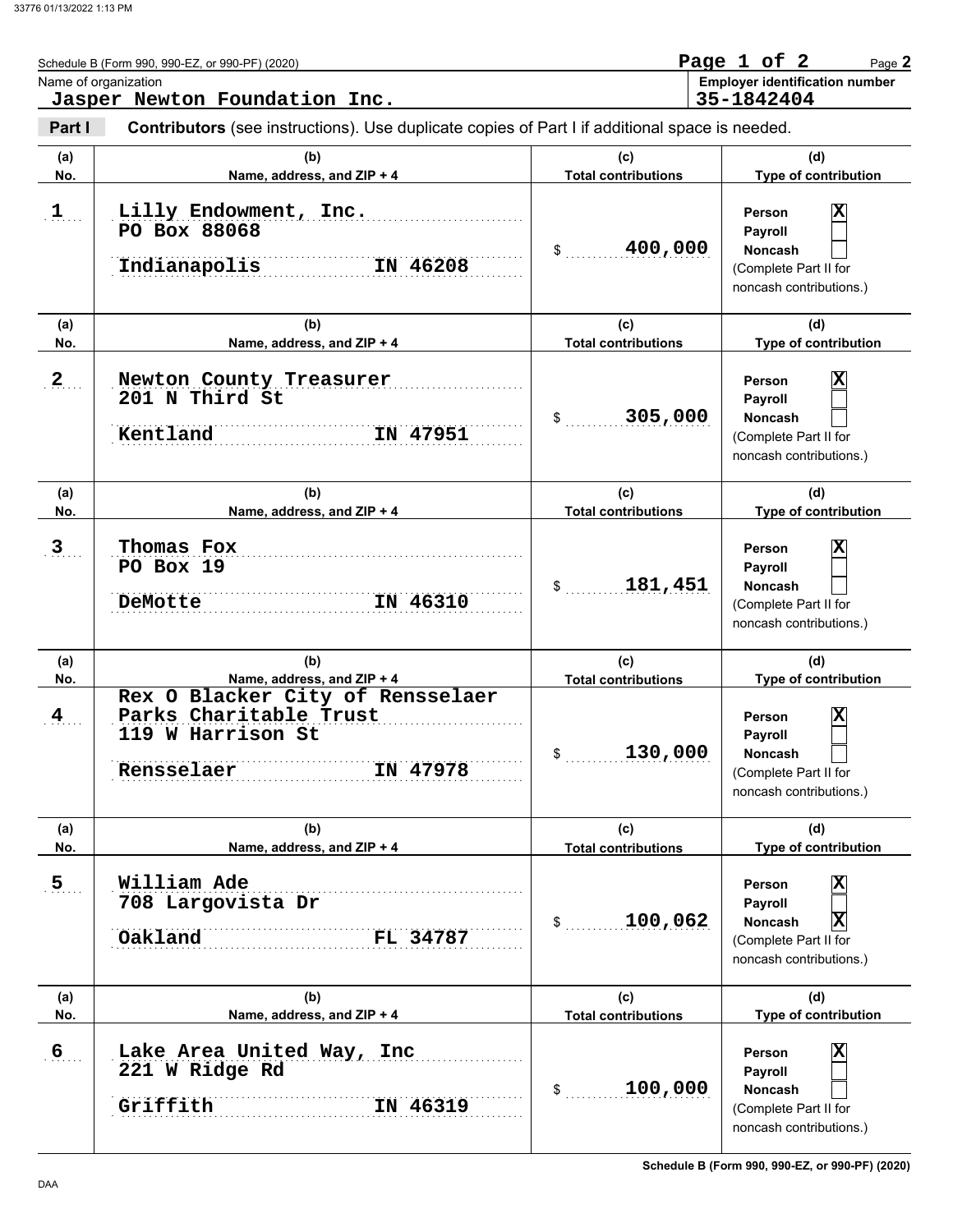| Name of organization | Schedule B (Form 990, 990-EZ, or 990-PF) (2020)<br>Jasper Newton Foundation Inc.               |                                   | Page 2 of 2<br>Page 2<br><b>Employer identification number</b><br>35-1842404                                              |
|----------------------|------------------------------------------------------------------------------------------------|-----------------------------------|---------------------------------------------------------------------------------------------------------------------------|
| Part I               | Contributors (see instructions). Use duplicate copies of Part I if additional space is needed. |                                   |                                                                                                                           |
| (a)<br>No.           | (b)<br>Name, address, and ZIP + 4                                                              | (c)<br><b>Total contributions</b> | (d)<br>Type of contribution                                                                                               |
| $7\phantom{.}$       | Don Wilson<br>967 Westminster Circle<br>Apt 613<br>IN 47906<br>West Lafayette                  | 100,000<br>\$                     | $\overline{\textbf{x}}$<br>Person<br>Payroll<br><b>Noncash</b><br>(Complete Part II for<br>noncash contributions.)        |
| (a)<br>No.           | (b)<br>Name, address, and ZIP + 4                                                              | (c)<br><b>Total contributions</b> | (d)<br>Type of contribution                                                                                               |
| 8                    | Marge Day<br>903 Stewart Dr<br>Rensselaer<br>IN 47978                                          | 78,668<br>\$                      | Person<br>Payroll<br>$\vert$ X<br><b>Noncash</b><br>(Complete Part II for<br>noncash contributions.)                      |
| (a)<br>No.           | (b)<br>Name, address, and ZIP + 4                                                              | (c)<br><b>Total contributions</b> | (d)<br>Type of contribution                                                                                               |
| 9                    | Catalaunch LLC<br>4444 2nd Ave<br>Detroit<br>MI 48201                                          | 50,000<br>\$                      | $\overline{\mathbf{x}}$<br><b>Person</b><br>Payroll<br><b>Noncash</b><br>(Complete Part II for<br>noncash contributions.) |
| (a)<br>No.           | (b)<br>Name, address, and ZIP + 4                                                              | (c)<br><b>Total contributions</b> | (d)<br>Type of contribution                                                                                               |
|                      |                                                                                                | \$                                | Person<br>Payroll<br>Noncash<br>(Complete Part II for<br>noncash contributions.)                                          |
| (a)<br>No.           | (b)<br>Name, address, and ZIP + 4                                                              | (c)<br><b>Total contributions</b> | (d)<br>Type of contribution                                                                                               |
|                      |                                                                                                | \$                                | Person<br>Payroll<br><b>Noncash</b><br>(Complete Part II for<br>noncash contributions.)                                   |
| (a)<br>No.           | (b)<br>Name, address, and ZIP + 4                                                              | (c)<br><b>Total contributions</b> | (d)<br>Type of contribution                                                                                               |
|                      |                                                                                                | \$                                | Person<br>Payroll<br><b>Noncash</b><br>(Complete Part II for<br>noncash contributions.)                                   |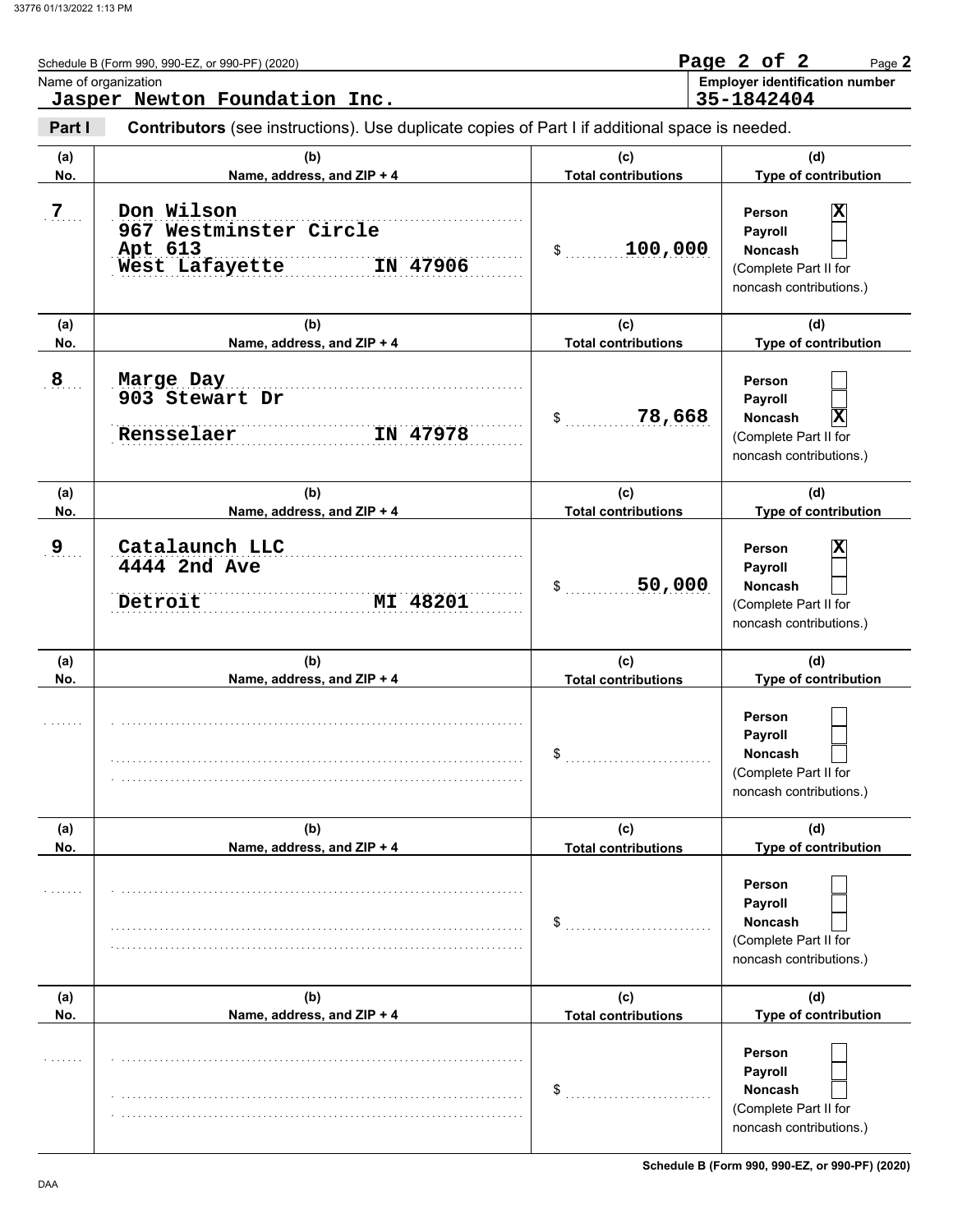|                           | Schedule B (Form 990, 990-EZ, or 990-PF) (2020)<br>Name of organization<br>Jasper Newton Foundation Inc. |                                                 | Page 1 of 1<br>Page 3<br><b>Employer identification number</b><br>35-1842404 |
|---------------------------|----------------------------------------------------------------------------------------------------------|-------------------------------------------------|------------------------------------------------------------------------------|
| Part II                   | Noncash Property (see instructions). Use duplicate copies of Part II if additional space is needed.      |                                                 |                                                                              |
| (a) No.<br>from<br>Part I | (b)<br>Description of noncash property given                                                             | (c)<br>FMV (or estimate)<br>(See instructions.) | (d)<br>Date received                                                         |
| $5$ .                     | 897 Shs SPDR S&P BioTech                                                                                 | 98,993<br>\$                                    | 10/05/20                                                                     |
| (a) No.<br>from<br>Part I | (b)<br>Description of noncash property given                                                             | (c)<br>FMV (or estimate)<br>(See instructions.) | (d)<br>Date received                                                         |
| 8                         | 578 Shs Comcast                                                                                          | 25,779<br>\$                                    | 09/10/20                                                                     |
| (a) No.<br>from<br>Part I | (b)<br>Description of noncash property given                                                             | (c)<br>FMV (or estimate)<br>(See instructions.) | (d)<br>Date received                                                         |
| $\frac{8}{3}$             | 364 Shs AT&T                                                                                             | 11,131<br>\$                                    | 12/16/20                                                                     |
| (a) No.<br>from<br>Part I | (b)<br>Description of noncash property given                                                             | (c)<br>FMV (or estimate)<br>(See instructions.) | (d)<br>Date received                                                         |
| $\mathbf{8}_{\dots}$      | 648 Shs Comcast                                                                                          | 33,378<br>\$                                    | 12/16/20                                                                     |
| (a) No.<br>from<br>Part I | (b)<br>Description of noncash property given                                                             | (c)<br>FMV (or estimate)<br>(See instructions.) | (d)<br>Date received                                                         |
| $\frac{8}{3}$             | 39 Shs McDonalds                                                                                         | 8,380<br>\$                                     | 12/16/20                                                                     |
| (a) No.<br>from<br>Part I | (b)<br>Description of noncash property given                                                             | (c)<br>FMV (or estimate)<br>(See instructions.) | (d)<br>Date received                                                         |
|                           |                                                                                                          | \$                                              |                                                                              |

**Schedule B (Form 990, 990-EZ, or 990-PF) (2020)**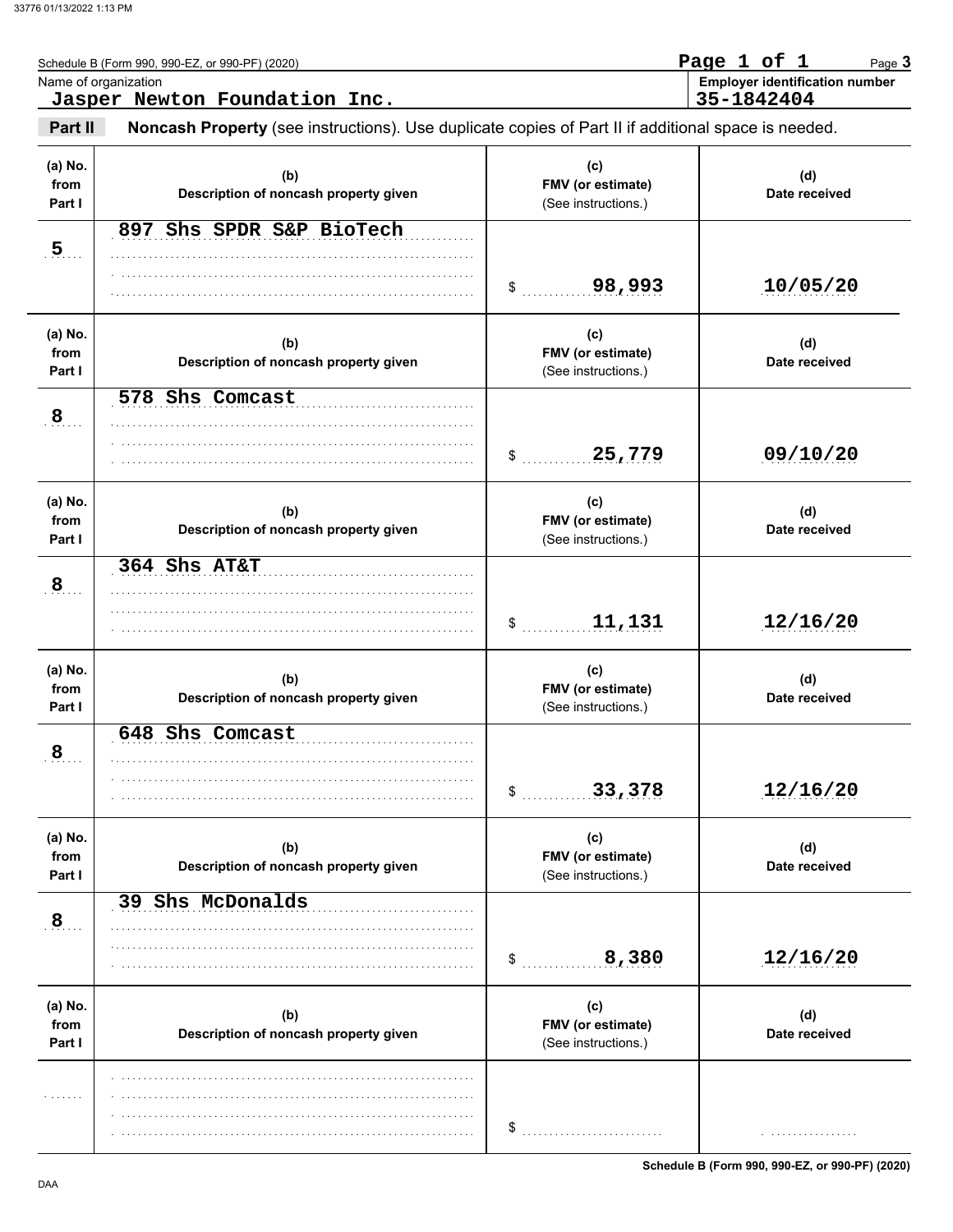Department of the Treasury Internal Revenue Service

# **SCHEDULE D Supplemental Financial Statements**

 **Attach to Form 990. (Form 990) Part IV, line 6, 7, 8, 9, 10, 11a, 11b, 11c, 11d, 11e, 11f, 12a, or 12b. Complete if the organization answered "Yes" on Form 990,**

 **Go to** *www.irs.gov/Form990* **for instructions and the latest information.**

**Inspection**

**2020**

**Open to Public**

OMB No. 1545-0047

|              | Name of the organization                                                                                                                  |                                                | <b>Employer identification number</b> |
|--------------|-------------------------------------------------------------------------------------------------------------------------------------------|------------------------------------------------|---------------------------------------|
|              | Jasper Newton Foundation Inc.                                                                                                             |                                                | 35-1842404                            |
|              | <u>INEWCOIL EQUIDACTON TIRE.</u><br>Organizations Maintaining Donor Advised Funds or Other Similar Funds or Accounts.<br>Part I           |                                                |                                       |
|              | Complete if the organization answered "Yes" on Form 990, Part IV, line 6.                                                                 |                                                |                                       |
|              |                                                                                                                                           | (a) Donor advised funds                        | (b) Funds and other accounts          |
| 1            | Total number at end of year                                                                                                               | 30                                             | 39                                    |
| 2            |                                                                                                                                           | 137,987                                        | 963,168                               |
| 3            |                                                                                                                                           | 155,015                                        | 1,289,923                             |
| 4            | Aggregate value at end of year                                                                                                            | 818,494                                        | 1,917,528                             |
| 5            | Did the organization inform all donors and donor advisors in writing that the assets held in donor advised                                |                                                |                                       |
|              | funds are the organization's property, subject to the organization's exclusive legal control?                                             |                                                | $ \mathbf{x} $<br>Yes<br>No           |
| 6            | Did the organization inform all grantees, donors, and donor advisors in writing that grant funds can be used                              |                                                |                                       |
|              | only for charitable purposes and not for the benefit of the donor or donor advisor, or for any other purpose                              |                                                |                                       |
|              | conferring impermissible private benefit?                                                                                                 |                                                | X Yes<br><b>No</b>                    |
|              | Part II<br><b>Conservation Easements.</b>                                                                                                 |                                                |                                       |
|              | Complete if the organization answered "Yes" on Form 990, Part IV, line 7.                                                                 |                                                |                                       |
| 1            | Purpose(s) of conservation easements held by the organization (check all that apply).                                                     |                                                |                                       |
|              | Preservation of land for public use (for example, recreation or education   Preservation of a historically important land area            |                                                |                                       |
|              | Protection of natural habitat<br>Preservation of open space                                                                               | Preservation of a certified historic structure |                                       |
| $\mathbf{2}$ | Complete lines 2a through 2d if the organization held a qualified conservation contribution in the form of a conservation                 |                                                |                                       |
|              | easement on the last day of the tax year.                                                                                                 |                                                | Held at the End of the Tax Year       |
| а            | Total number of conservation easements                                                                                                    |                                                | 2a                                    |
| b            |                                                                                                                                           |                                                | 2 <sub>b</sub>                        |
|              | Number of conservation easements on a certified historic structure included in (a) [11] Number of conservation                            |                                                | 2c                                    |
|              | Number of conservation easements included in (c) acquired after 7/25/06, and not on a                                                     |                                                |                                       |
|              | historic structure listed in the National Register                                                                                        |                                                | 2d                                    |
| 3            | Number of conservation easements modified, transferred, released, extinguished, or terminated by the organization during the              |                                                |                                       |
|              | tax year $\blacktriangleright$                                                                                                            |                                                |                                       |
|              | Number of states where property subject to conservation easement is located $\blacktriangleright$                                         |                                                |                                       |
| 5            | Does the organization have a written policy regarding the periodic monitoring, inspection, handling of                                    |                                                |                                       |
|              | violations, and enforcement of the conservation easements it holds?                                                                       |                                                | No<br>Yes                             |
| 6            | Staff and volunteer hours devoted to monitoring, inspecting, handling of violations, and enforcing conservation easements during the year |                                                |                                       |
|              |                                                                                                                                           |                                                |                                       |
| 7            | Amount of expenses incurred in monitoring, inspecting, handling of violations, and enforcing conservation easements during the year       |                                                |                                       |
|              | ▶ \$                                                                                                                                      |                                                |                                       |
|              | Does each conservation easement reported on line 2(d) above satisfy the requirements of section 170(h)(4)(B)(i)                           |                                                |                                       |
| 9            | In Part XIII, describe how the organization reports conservation easements in its revenue and expense statement and                       |                                                | Yes<br>No                             |
|              | balance sheet, and include, if applicable, the text of the footnote to the organization's financial statements that describes the         |                                                |                                       |
|              | organization's accounting for conservation easements.                                                                                     |                                                |                                       |
|              | Organizations Maintaining Collections of Art, Historical Treasures, or Other Similar Assets.<br>Part III                                  |                                                |                                       |
|              | Complete if the organization answered "Yes" on Form 990, Part IV, line 8.                                                                 |                                                |                                       |
|              | 1a If the organization elected, as permitted under FASB ASC 958, not to report in its revenue statement and balance sheet works           |                                                |                                       |
|              | of art, historical treasures, or other similar assets held for public exhibition, education, or research in furtherance of public         |                                                |                                       |
|              | service, provide in Part XIII the text of the footnote to its financial statements that describes these items.                            |                                                |                                       |
|              | <b>b</b> If the organization elected, as permitted under FASB ASC 958, to report in its revenue statement and balance sheet works of      |                                                |                                       |
|              | art, historical treasures, or other similar assets held for public exhibition, education, or research in furtherance of public service,   |                                                |                                       |
|              | provide the following amounts relating to these items:                                                                                    |                                                |                                       |
|              |                                                                                                                                           |                                                | $\blacktriangleright$ \$              |
|              |                                                                                                                                           |                                                | $\$\ldots$                            |
| 2            | If the organization received or held works of art, historical treasures, or other similar assets for financial gain, provide the          |                                                |                                       |
|              | following amounts required to be reported under FASB ASC 958 relating to these items:                                                     |                                                |                                       |
|              |                                                                                                                                           |                                                | $\blacktriangleright$ \$              |
|              |                                                                                                                                           |                                                |                                       |

DAA **For Paperwork Reduction Act Notice, see the Instructions for Form 990.**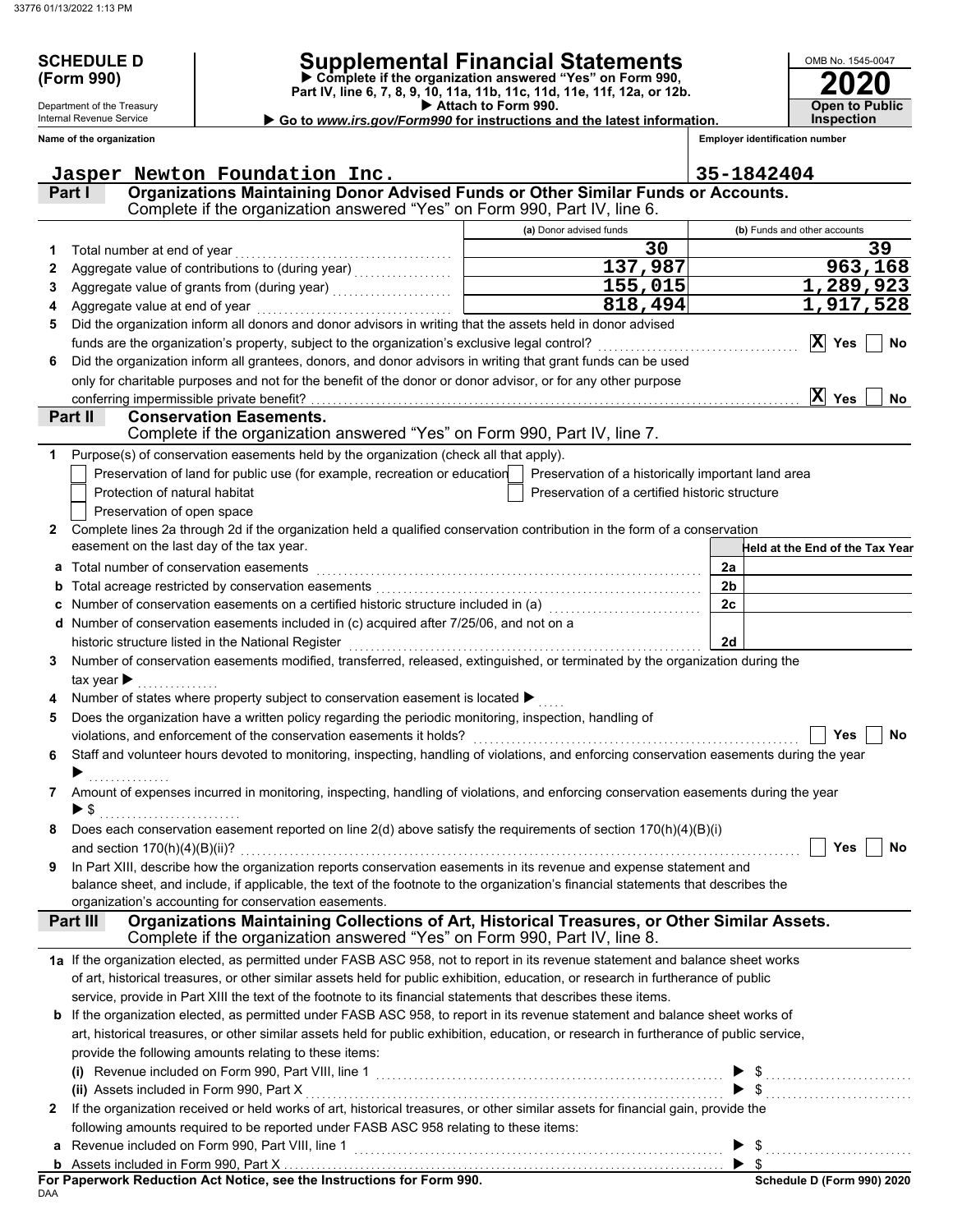|          | Schedule D (Form 990) 2020 Jasper Newton Foundation Inc.                                                                                                                                                                       |                         |                          |                                                                                                                                                                                                                                    | 35-1842404           | Page 2                |
|----------|--------------------------------------------------------------------------------------------------------------------------------------------------------------------------------------------------------------------------------|-------------------------|--------------------------|------------------------------------------------------------------------------------------------------------------------------------------------------------------------------------------------------------------------------------|----------------------|-----------------------|
| Part III | Organizations Maintaining Collections of Art, Historical Treasures, or Other Similar Assets (continued)                                                                                                                        |                         |                          |                                                                                                                                                                                                                                    |                      |                       |
|          | 3 Using the organization's acquisition, accession, and other records, check any of the following that make significant use of its<br>collection items (check all that apply):                                                  |                         |                          |                                                                                                                                                                                                                                    |                      |                       |
| a        | Public exhibition                                                                                                                                                                                                              | d                       | Loan or exchange program |                                                                                                                                                                                                                                    |                      |                       |
| b        | Scholarly research                                                                                                                                                                                                             | е                       |                          | Other <b>Other Constitution of the Constitution of the Constitution of the Constitution of the Constitution of the Constitution of the Constitution of the Constitution of the Constitution of the Constitution of the Constit</b> |                      |                       |
| c        | Preservation for future generations                                                                                                                                                                                            |                         |                          |                                                                                                                                                                                                                                    |                      |                       |
|          | Provide a description of the organization's collections and explain how they further the organization's exempt purpose in Part                                                                                                 |                         |                          |                                                                                                                                                                                                                                    |                      |                       |
| XIII.    |                                                                                                                                                                                                                                |                         |                          |                                                                                                                                                                                                                                    |                      |                       |
| 5.       | During the year, did the organization solicit or receive donations of art, historical treasures, or other similar                                                                                                              |                         |                          |                                                                                                                                                                                                                                    |                      |                       |
|          | assets to be sold to raise funds rather than to be maintained as part of the organization's collection?                                                                                                                        |                         |                          |                                                                                                                                                                                                                                    |                      | <b>Yes</b><br>No.     |
| Part IV  | <b>Escrow and Custodial Arrangements.</b>                                                                                                                                                                                      |                         |                          |                                                                                                                                                                                                                                    |                      |                       |
|          | Complete if the organization answered "Yes" on Form 990, Part IV, line 9, or reported an amount on Form<br>990, Part X, line 21.                                                                                               |                         |                          |                                                                                                                                                                                                                                    |                      |                       |
|          | 1a Is the organization an agent, trustee, custodian or other intermediary for contributions or other assets not                                                                                                                |                         |                          |                                                                                                                                                                                                                                    |                      |                       |
|          |                                                                                                                                                                                                                                |                         |                          |                                                                                                                                                                                                                                    |                      |                       |
|          | included on Form 990, Part X?                                                                                                                                                                                                  |                         |                          |                                                                                                                                                                                                                                    |                      | <b>Yes</b><br>No      |
|          | b If "Yes," explain the arrangement in Part XIII and complete the following table:                                                                                                                                             |                         |                          |                                                                                                                                                                                                                                    |                      |                       |
|          |                                                                                                                                                                                                                                |                         |                          |                                                                                                                                                                                                                                    |                      | Amount                |
|          | c Beginning balance                                                                                                                                                                                                            |                         |                          |                                                                                                                                                                                                                                    | 1c                   |                       |
|          |                                                                                                                                                                                                                                |                         |                          |                                                                                                                                                                                                                                    | 1 <sub>d</sub>       |                       |
|          | Distributions during the year [1, 2003] [1, 2014] [1, 2014] [1, 2014] [1, 2014] [1, 2014] [1, 2014] [1, 2014] [                                                                                                                |                         |                          |                                                                                                                                                                                                                                    | 1e                   |                       |
|          | Ending balance with a continuum and continuum and continuum and continuum and continuum and continuum and continuum and continuum and continuum and continuum and continuum and continuum and continuum and continuum and cont |                         |                          |                                                                                                                                                                                                                                    | 1f                   |                       |
|          | 2a Did the organization include an amount on Form 990, Part X, line 21, for escrow or custodial account liability?                                                                                                             |                         |                          |                                                                                                                                                                                                                                    |                      | <b>Yes</b><br>No      |
|          | <b>b</b> If "Yes," explain the arrangement in Part XIII. Check here if the explanation has been provided on Part XIII                                                                                                          |                         |                          |                                                                                                                                                                                                                                    |                      |                       |
| Part V   | <b>Endowment Funds.</b>                                                                                                                                                                                                        |                         |                          |                                                                                                                                                                                                                                    |                      |                       |
|          | Complete if the organization answered "Yes" on Form 990, Part IV, line 10.                                                                                                                                                     |                         |                          |                                                                                                                                                                                                                                    |                      |                       |
|          |                                                                                                                                                                                                                                | (a) Current year        | (b) Prior year           | (c) Two years back                                                                                                                                                                                                                 | (d) Three years back | (e) Four years back   |
|          | 1a Beginning of year balance                                                                                                                                                                                                   | 22,096,807              | 18,731,934               | 18,546,667                                                                                                                                                                                                                         | 16,692,840           | 15,455,839            |
|          | <b>b</b> Contributions                                                                                                                                                                                                         | 714,444                 | 2,459,940                | 1,250,191                                                                                                                                                                                                                          | 957,001              | 1,128,290             |
|          | c Net investment earnings, gains, and                                                                                                                                                                                          |                         |                          |                                                                                                                                                                                                                                    |                      |                       |
|          | losses                                                                                                                                                                                                                         | 1,740,058               | 2,444,935                | $-584,796$                                                                                                                                                                                                                         | 2,471,018            | 851,786               |
|          | d Grants or scholarships                                                                                                                                                                                                       | 1,415,299               | 1,540,002                | 480,128                                                                                                                                                                                                                            | 1,574,192            | 743,075               |
|          | e Other expenditures for facilities and                                                                                                                                                                                        |                         |                          |                                                                                                                                                                                                                                    |                      |                       |
|          | programs                                                                                                                                                                                                                       |                         |                          |                                                                                                                                                                                                                                    |                      |                       |
|          | f Administrative expenses                                                                                                                                                                                                      |                         |                          |                                                                                                                                                                                                                                    |                      |                       |
|          | End of year balance                                                                                                                                                                                                            | 23, 136, 010            | 22,096,807               | 18,731,934                                                                                                                                                                                                                         |                      | 18,546,667 16,692,840 |
|          | Provide the estimated percentage of the current year end balance (line 1g, column (a)) held as:                                                                                                                                |                         |                          |                                                                                                                                                                                                                                    |                      |                       |
|          |                                                                                                                                                                                                                                |                         |                          |                                                                                                                                                                                                                                    |                      |                       |
|          | Board designated or quasi-endowment > %                                                                                                                                                                                        |                         |                          |                                                                                                                                                                                                                                    |                      |                       |
|          | <b>b</b> Permanent endowment $\triangleright$ 76.79 %                                                                                                                                                                          |                         |                          |                                                                                                                                                                                                                                    |                      |                       |
|          | c Term endowment $\blacktriangleright$ 23.21 %                                                                                                                                                                                 |                         |                          |                                                                                                                                                                                                                                    |                      |                       |
|          | The percentages on lines 2a, 2b, and 2c should equal 100%.                                                                                                                                                                     |                         |                          |                                                                                                                                                                                                                                    |                      |                       |
|          | 3a Are there endowment funds not in the possession of the organization that are held and administered for the                                                                                                                  |                         |                          |                                                                                                                                                                                                                                    |                      |                       |
|          | organization by:                                                                                                                                                                                                               |                         |                          |                                                                                                                                                                                                                                    |                      | Yes<br>No             |
|          | (i) Unrelated organizations                                                                                                                                                                                                    |                         |                          |                                                                                                                                                                                                                                    |                      | X<br>3a(i)            |
|          | (ii) Related organizations                                                                                                                                                                                                     |                         |                          |                                                                                                                                                                                                                                    |                      | $\mathbf x$<br>3a(ii) |
|          | b If "Yes" on line 3a(ii), are the related organizations listed as required on Schedule R?                                                                                                                                     |                         |                          |                                                                                                                                                                                                                                    |                      | 3b                    |
|          | Describe in Part XIII the intended uses of the organization's endowment funds.                                                                                                                                                 |                         |                          |                                                                                                                                                                                                                                    |                      |                       |
| Part VI  | Land, Buildings, and Equipment.                                                                                                                                                                                                |                         |                          |                                                                                                                                                                                                                                    |                      |                       |
|          | Complete if the organization answered "Yes" on Form 990, Part IV, line 11a. See Form 990, Part X, line 10.                                                                                                                     |                         |                          |                                                                                                                                                                                                                                    |                      |                       |
|          | Description of property                                                                                                                                                                                                        | (a) Cost or other basis |                          | (b) Cost or other basis                                                                                                                                                                                                            | (c) Accumulated      | (d) Book value        |
|          |                                                                                                                                                                                                                                | (investment)            |                          | (other)                                                                                                                                                                                                                            | depreciation         |                       |
| 1a Land  |                                                                                                                                                                                                                                |                         |                          |                                                                                                                                                                                                                                    |                      |                       |
|          | <b>b</b> Buildings                                                                                                                                                                                                             |                         |                          | 510,514                                                                                                                                                                                                                            | 193,314              | 317,200               |
|          |                                                                                                                                                                                                                                |                         |                          |                                                                                                                                                                                                                                    |                      |                       |
|          |                                                                                                                                                                                                                                |                         |                          | 46,819                                                                                                                                                                                                                             | 14,978               | 31,841                |
|          | d Equipment                                                                                                                                                                                                                    |                         |                          |                                                                                                                                                                                                                                    |                      |                       |
|          |                                                                                                                                                                                                                                |                         |                          |                                                                                                                                                                                                                                    |                      |                       |
|          | Total. Add lines 1a through 1e. (Column (d) must equal Form 990, Part X, column (B), line 10c.)                                                                                                                                |                         |                          |                                                                                                                                                                                                                                    |                      | 349,041               |

**Schedule D (Form 990) 2020**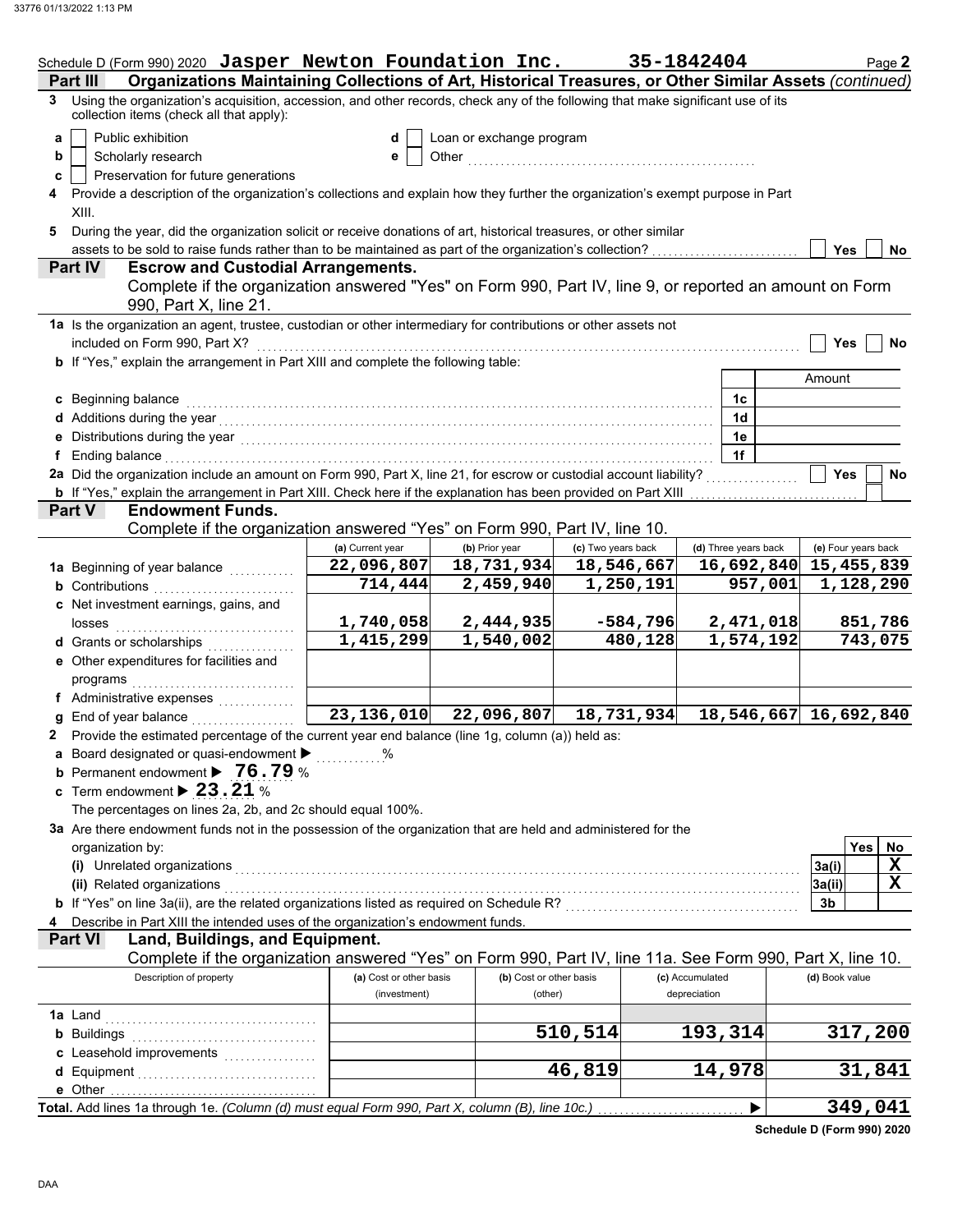|                           | Schedule D (Form 990) 2020 Jasper Newton Foundation Inc.                                                             |                | 35-1842404                       | Page 3         |
|---------------------------|----------------------------------------------------------------------------------------------------------------------|----------------|----------------------------------|----------------|
| <b>Part VII</b>           | <b>Investments - Other Securities.</b>                                                                               |                |                                  |                |
|                           | Complete if the organization answered "Yes" on Form 990, Part IV, line 11b. See Form 990, Part X, line 12.           |                |                                  |                |
|                           | (a) Description of security or category                                                                              | (b) Book value | (c) Method of valuation:         |                |
|                           | (including name of security)                                                                                         |                | Cost or end-of-year market value |                |
| (1) Financial derivatives |                                                                                                                      |                |                                  |                |
|                           | (2) Closely held equity interests                                                                                    |                |                                  |                |
| $(3)$ Other               |                                                                                                                      |                |                                  |                |
| (A)                       |                                                                                                                      |                |                                  |                |
| (B)                       |                                                                                                                      |                |                                  |                |
| (C)                       |                                                                                                                      |                |                                  |                |
| (D)                       |                                                                                                                      |                |                                  |                |
| (E)                       |                                                                                                                      |                |                                  |                |
| (F)                       |                                                                                                                      |                |                                  |                |
| (G)                       |                                                                                                                      |                |                                  |                |
| (H)                       |                                                                                                                      |                |                                  |                |
|                           | Total. (Column (b) must equal Form 990, Part X, col. (B) line 12.)                                                   |                |                                  |                |
| Part VIII                 | <b>Investments - Program Related.</b>                                                                                |                |                                  |                |
|                           | Complete if the organization answered "Yes" on Form 990, Part IV, line 11c. See Form 990, Part X, line 13.           |                |                                  |                |
|                           | (a) Description of investment                                                                                        | (b) Book value | (c) Method of valuation:         |                |
|                           |                                                                                                                      |                | Cost or end-of-year market value |                |
| (1)                       |                                                                                                                      |                |                                  |                |
| (2)                       |                                                                                                                      |                |                                  |                |
| (3)                       |                                                                                                                      |                |                                  |                |
| (4)                       |                                                                                                                      |                |                                  |                |
| (5)                       |                                                                                                                      |                |                                  |                |
| (6)                       |                                                                                                                      |                |                                  |                |
| (7)                       |                                                                                                                      |                |                                  |                |
| (8)                       |                                                                                                                      |                |                                  |                |
| (9)                       | Total. (Column (b) must equal Form 990, Part X, col. (B) line 13.)                                                   |                |                                  |                |
| Part IX                   | <b>Other Assets.</b>                                                                                                 |                |                                  |                |
|                           | Complete if the organization answered "Yes" on Form 990, Part IV, line 11d. See Form 990, Part X, line 15.           |                |                                  |                |
|                           | (a) Description                                                                                                      |                |                                  | (b) Book value |
| (1)                       |                                                                                                                      |                |                                  |                |
| (2)                       |                                                                                                                      |                |                                  |                |
| (3)                       |                                                                                                                      |                |                                  |                |
| (4)                       |                                                                                                                      |                |                                  |                |
| (5)                       |                                                                                                                      |                |                                  |                |
| (6)                       |                                                                                                                      |                |                                  |                |
| (7)                       |                                                                                                                      |                |                                  |                |
| (8)                       |                                                                                                                      |                |                                  |                |
| (9)                       |                                                                                                                      |                |                                  |                |
|                           | Total. (Column (b) must equal Form 990, Part X, col. (B) line 15.)                                                   |                |                                  |                |
| Part X                    | <b>Other Liabilities.</b>                                                                                            |                |                                  |                |
|                           | Complete if the organization answered "Yes" on Form 990, Part IV, line 11e or 11f. See Form 990, Part X,<br>line 25. |                |                                  |                |
| 1.                        | (a) Description of liability                                                                                         |                |                                  | (b) Book value |
| (1)                       | Federal income taxes                                                                                                 |                |                                  |                |
| (2)                       | Funds-held                                                                                                           |                |                                  | 352,734        |
| (3)                       |                                                                                                                      |                |                                  |                |
| (4)                       |                                                                                                                      |                |                                  |                |
| (5)                       |                                                                                                                      |                |                                  |                |
| (6)                       |                                                                                                                      |                |                                  |                |
| (7)                       |                                                                                                                      |                |                                  |                |
| (8)                       |                                                                                                                      |                |                                  |                |
|                           |                                                                                                                      |                |                                  |                |
| (9)                       |                                                                                                                      |                |                                  | 352,734        |

organization's liability for uncertain tax positions under FASB ASC 740. Check here if the text of the footnote has been provided in Part XIII . . . . . . .

**X**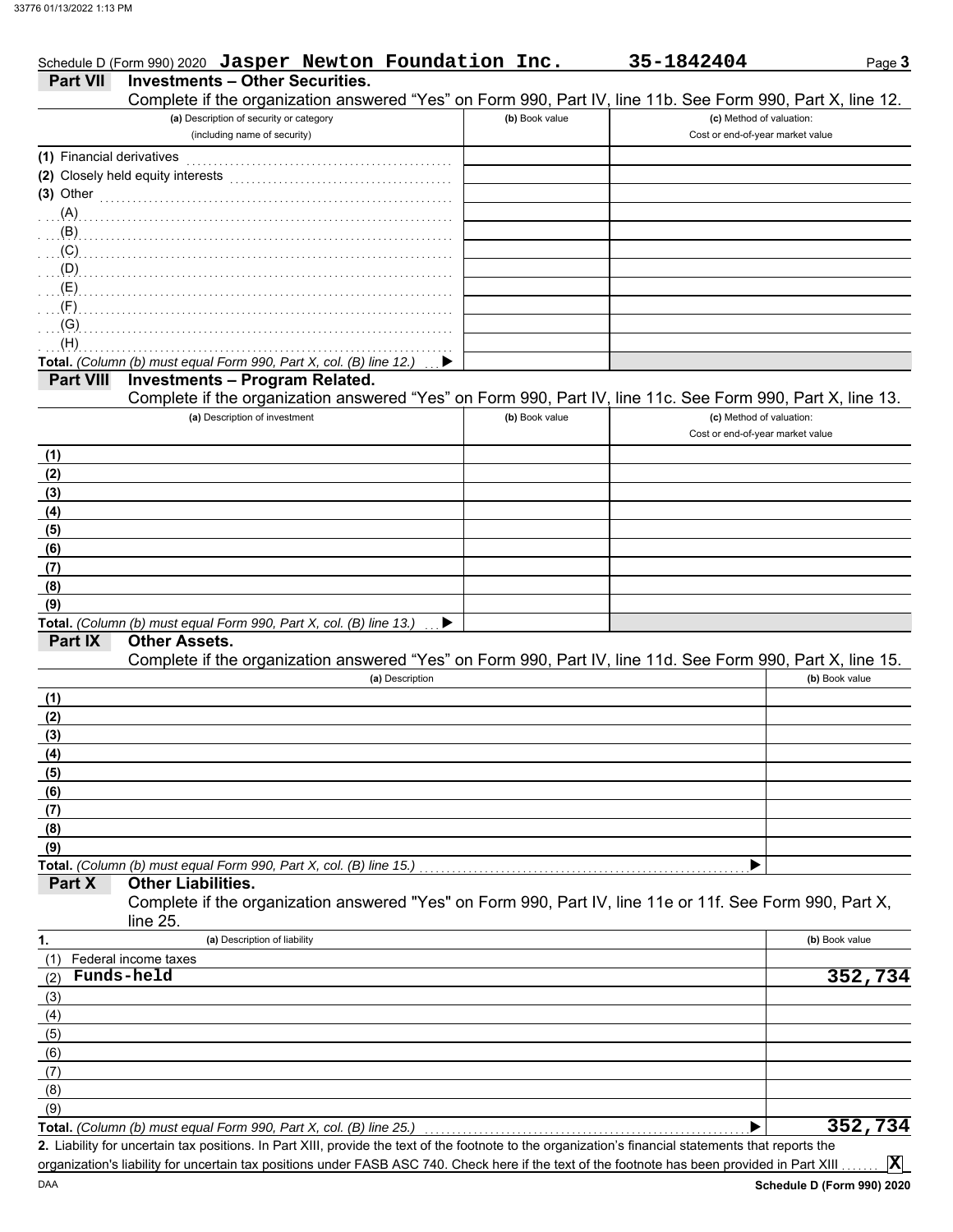|    | Schedule D (Form 990) 2020 Jasper Newton Foundation Inc.                                                                                                                                                                                |                | 35-1842404          |                | Page 4                     |
|----|-----------------------------------------------------------------------------------------------------------------------------------------------------------------------------------------------------------------------------------------|----------------|---------------------|----------------|----------------------------|
|    | Reconciliation of Revenue per Audited Financial Statements With Revenue per Return.<br><b>Part XI</b>                                                                                                                                   |                |                     |                |                            |
|    | Complete if the organization answered "Yes" on Form 990, Part IV, line 12a.                                                                                                                                                             |                |                     |                |                            |
| 1. |                                                                                                                                                                                                                                         |                |                     |                | 3,779,913                  |
| 2  | Amounts included on line 1 but not on Form 990, Part VIII, line 12:                                                                                                                                                                     |                |                     |                |                            |
|    | Net unrealized gains (losses) on investments [111] [11] Net unrealized gains (losses) on investments                                                                                                                                    | 2a             | 1,272,710           |                |                            |
|    | <b>b</b> Donated services and use of facilities <b>constants</b> and the constant of the service of the service of the service of the service of the service of the service of the service of the service of the service of the service | 2 <sub>b</sub> |                     |                |                            |
| c  | Recoveries of prior year grants [11] Recoveries of prior year grants [11] Recoveries of prior year grants                                                                                                                               | 2c             |                     |                |                            |
|    |                                                                                                                                                                                                                                         | 2d             | 7,266               |                |                            |
| е  | Add lines 2a through 2d [11, 12] Add lines 2a through 2d [11, 12] Add lines 2a through 2d [11, 12] Add lines 2                                                                                                                          |                |                     | 2е             | 1,279,976                  |
| 3  |                                                                                                                                                                                                                                         |                |                     | 3              | 2,499,937                  |
|    | Amounts included on Form 990, Part VIII, line 12, but not on line 1:                                                                                                                                                                    |                |                     |                |                            |
|    | a Investment expenses not included on Form 990, Part VIII, line 7b                                                                                                                                                                      | 4a             | 43,696              |                |                            |
| b  |                                                                                                                                                                                                                                         | 4 <sub>b</sub> | $\overline{30,460}$ |                |                            |
|    | c Add lines 4a and 4b                                                                                                                                                                                                                   |                |                     | 4с             |                            |
|    |                                                                                                                                                                                                                                         |                |                     | $\overline{5}$ | $\frac{74,156}{2,574,093}$ |
|    | Reconciliation of Expenses per Audited Financial Statements With Expenses per Return.<br>Part XII                                                                                                                                       |                |                     |                |                            |
|    | Complete if the organization answered "Yes" on Form 990, Part IV, line 12a.                                                                                                                                                             |                |                     |                |                            |
|    | Total expenses and losses per audited financial statements                                                                                                                                                                              |                |                     |                | 2,790,126                  |
| 2  | Amounts included on line 1 but not on Form 990, Part IX, line 25:                                                                                                                                                                       |                |                     |                |                            |
| a  | Donated services and use of facilities                                                                                                                                                                                                  | 2a             |                     |                |                            |
|    |                                                                                                                                                                                                                                         | 2 <sub>b</sub> |                     |                |                            |
| c  | Other losses                                                                                                                                                                                                                            | 2c             |                     |                |                            |
|    |                                                                                                                                                                                                                                         | 2d             |                     |                |                            |
|    |                                                                                                                                                                                                                                         |                |                     | 2е             |                            |
| 3  | Subtract line 2e from line 1                                                                                                                                                                                                            |                |                     | 3              | 2,790,126                  |
| 4  | Amounts included on Form 990, Part IX, line 25, but not on line 1:                                                                                                                                                                      |                |                     |                |                            |
| a  |                                                                                                                                                                                                                                         | 4a             | 43,696              |                |                            |
|    |                                                                                                                                                                                                                                         | 4 <sub>b</sub> | 9,870               |                |                            |
|    | Add lines 4a and 4b                                                                                                                                                                                                                     |                |                     | 4c             | 53,566                     |
|    |                                                                                                                                                                                                                                         |                |                     | 5              | $\overline{2,843,692}$     |
|    | Part XIII Supplemental Information.                                                                                                                                                                                                     |                |                     |                |                            |

Provide the descriptions required for Part II, lines 3, 5, and 9; Part III, lines 1a and 4; Part IV, lines 1b and 2b; Part V, line 4; Part X, line 2; Part XI, lines 2d and 4b; and Part XII, lines 2d and 4b. Also complete this part to provide any additional information.

Part X - FIN 48 Footnote

| The Foundation recognizes a tax benefit only if it is more likely than not  |
|-----------------------------------------------------------------------------|
| the tax position would be sustained in a tax examination, with a tax        |
| examination being presumed to occur. The amount recognized will be the      |
| largest amount of tax benefit that is greater than 50% likely of being      |
| realized on examination. For tax positions not meeting the more-likely-     |
| than-not test, no tax benefit will be recorded. The Foundation has examined |
| this issue and has determined there are no material contingent tax          |
| liabilities.                                                                |
|                                                                             |

The Foundation's federal and state exempt organization tax returns for 2017, 2018, and 2019 are subject to examination by the Internal Revenue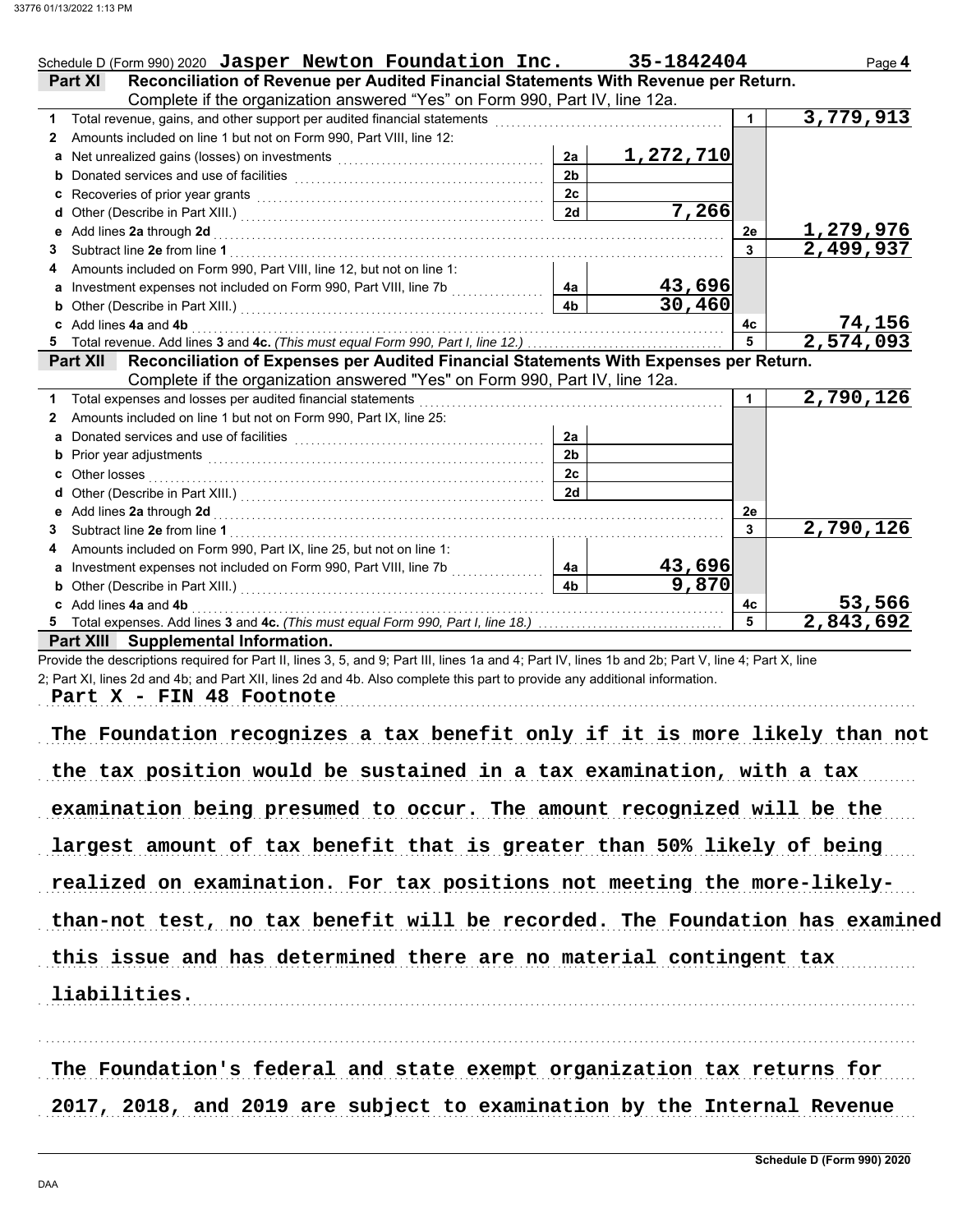| Schedule D (Form 990) 2020 Jasper Newton Foundation Inc.<br><b>Supplemental Information (continued)</b><br><b>Part XIII</b> | 35-1842404 | Page 5 |
|-----------------------------------------------------------------------------------------------------------------------------|------------|--------|
| Service and the Indiana Department of Revenue. Returns are generally                                                        |            |        |
| subject to examination for three years after they are filed.                                                                |            |        |
|                                                                                                                             |            |        |
| Part XI, Line 2d - Revenue Amounts Included in Financials - Other                                                           |            |        |
| Change in value of deferred gifts                                                                                           | \$         | 4,077  |
| Agency Administrative Fees                                                                                                  | \$         | 3,189  |
|                                                                                                                             |            |        |
| Part XI, Line 4b - Revenue Amounts Included on Return - Other                                                               |            |        |
| Agency revenue                                                                                                              | \$         | 30,460 |
|                                                                                                                             |            |        |
| Part XII, Line 4b - Expense Amounts Included on Return - Other                                                              |            |        |
| Agency expenses                                                                                                             | \$         | 9,870  |
|                                                                                                                             |            |        |
|                                                                                                                             |            |        |
|                                                                                                                             |            |        |
|                                                                                                                             |            |        |
|                                                                                                                             |            |        |
|                                                                                                                             |            |        |
|                                                                                                                             |            |        |
|                                                                                                                             |            |        |
|                                                                                                                             |            |        |
|                                                                                                                             |            |        |
|                                                                                                                             |            |        |
|                                                                                                                             |            |        |
|                                                                                                                             |            |        |
|                                                                                                                             |            |        |
|                                                                                                                             |            |        |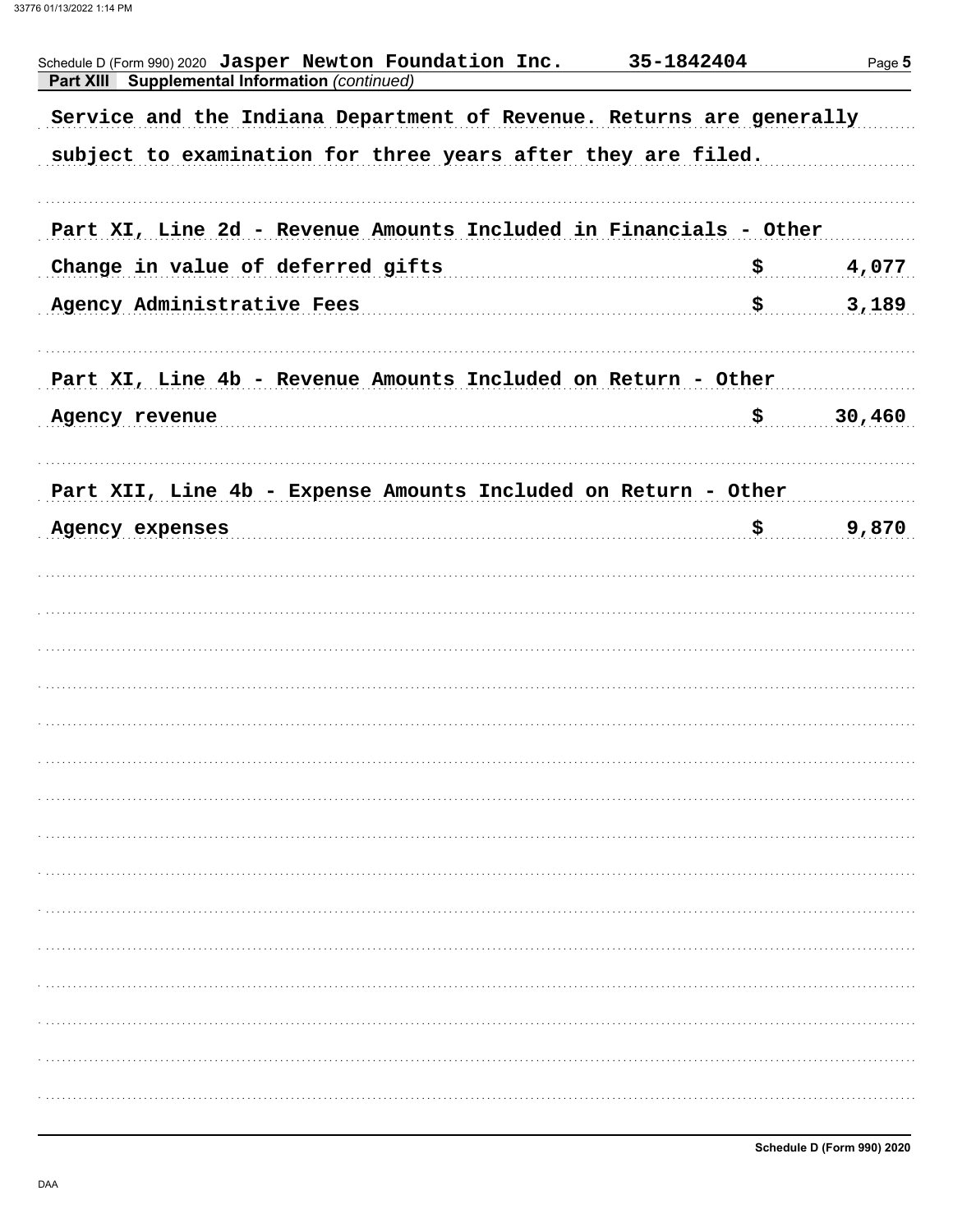DAA

| <b>SCHEDULE I</b>                                      |                                                                                                                                                                                                                                                                                                                                                 |                  |                                        | <b>Grants and Other Assistance to Organizations,</b>                         |                                       |                                                             |                                          |                                       |                                       | OMB No. 1545-0047                          |
|--------------------------------------------------------|-------------------------------------------------------------------------------------------------------------------------------------------------------------------------------------------------------------------------------------------------------------------------------------------------------------------------------------------------|------------------|----------------------------------------|------------------------------------------------------------------------------|---------------------------------------|-------------------------------------------------------------|------------------------------------------|---------------------------------------|---------------------------------------|--------------------------------------------|
| (Form 990)                                             | Governments, and Individuals in the United States<br>Complete if the organization answered "Yes" on Form 990, Part IV, line 21 or 22.                                                                                                                                                                                                           |                  |                                        |                                                                              |                                       |                                                             |                                          |                                       |                                       |                                            |
| Department of the Treasury<br>Internal Revenue Service |                                                                                                                                                                                                                                                                                                                                                 |                  |                                        | Attach to Form 990.<br>Go to www.irs.gov/Form990 for the latest information. |                                       |                                                             |                                          |                                       |                                       | <b>Open to Public</b><br><b>Inspection</b> |
| Name of the organization                               |                                                                                                                                                                                                                                                                                                                                                 |                  |                                        |                                                                              |                                       |                                                             |                                          | <b>Employer identification number</b> |                                       |                                            |
|                                                        | Jasper Newton Foundation Inc.                                                                                                                                                                                                                                                                                                                   |                  |                                        |                                                                              |                                       |                                                             |                                          | 35-1842404                            |                                       |                                            |
| Part I                                                 | <b>General Information on Grants and Assistance</b>                                                                                                                                                                                                                                                                                             |                  |                                        |                                                                              |                                       |                                                             |                                          |                                       |                                       |                                            |
| $\mathbf 1$                                            | Does the organization maintain records to substantiate the amount of the grants or assistance, the grantees' eligibility for the grants or assistance, and<br>the selection criteria used to award the grants or assistance?<br>2 Describe in Part IV the organization's procedures for monitoring the use of grant funds in the United States. |                  |                                        |                                                                              |                                       |                                                             |                                          |                                       | Yes                                   | $\overline{X}$ No                          |
| Part II                                                | Grants and Other Assistance to Domestic Organizations and Domestic Governments. Complete if the organization answered "Yes" on Form 990,<br>Part IV, line 21, for any recipient that received more than \$5,000. Part II can be duplicated if additional space is needed.                                                                       |                  |                                        |                                                                              |                                       |                                                             |                                          |                                       |                                       |                                            |
| $\mathbf 1$                                            | (a) Name and address of organization<br>or government                                                                                                                                                                                                                                                                                           | $(b)$ EIN        | $(c)$ IRC<br>section<br>if applicable) | (d) Amount of cash<br>grant                                                  | (e) Amount of non-<br>cash assistance | (f) Method of valuation<br>(book, FMV, appraisal,<br>other) | (g) Description of<br>noncash assistance |                                       | (h) Purpose of grant<br>or assistance |                                            |
| 1622 S 650 W                                           | (1) Appleseed Childhood Education Ind.                                                                                                                                                                                                                                                                                                          |                  |                                        |                                                                              |                                       |                                                             |                                          | Educational                           |                                       |                                            |
| Rensselaer                                             | IN 47978                                                                                                                                                                                                                                                                                                                                        | 84-4439774 501c3 |                                        | 10,000                                                                       |                                       |                                                             |                                          |                                       |                                       |                                            |
| (2) City of Rensselaer PPF<br>S Van Rensselaer St      |                                                                                                                                                                                                                                                                                                                                                 |                  |                                        |                                                                              |                                       |                                                             |                                          |                                       |                                       |                                            |
| Rensselaer                                             | IN 47978                                                                                                                                                                                                                                                                                                                                        |                  |                                        |                                                                              |                                       |                                                             |                                          | Community                             |                                       |                                            |
|                                                        |                                                                                                                                                                                                                                                                                                                                                 | 35-6001172 GOV   |                                        | 769,458                                                                      |                                       |                                                             |                                          |                                       |                                       |                                            |
| (3) Community Preschool<br>10498 N 450 E               |                                                                                                                                                                                                                                                                                                                                                 |                  |                                        |                                                                              |                                       |                                                             |                                          | Educational                           |                                       |                                            |
| DeMotte                                                | IN 46310                                                                                                                                                                                                                                                                                                                                        | 35-1752273 501c3 |                                        | 10,000                                                                       |                                       |                                                             |                                          |                                       |                                       |                                            |
| (4) Franciscan Health Foundation<br>1501 Hartford St   |                                                                                                                                                                                                                                                                                                                                                 |                  |                                        |                                                                              |                                       |                                                             |                                          | Community                             |                                       |                                            |
| Lafayette                                              | IN 47904                                                                                                                                                                                                                                                                                                                                        | 35-1955283 501c3 |                                        | 7,500                                                                        |                                       |                                                             |                                          |                                       |                                       |                                            |
|                                                        | (5) George Ade Historic Preservation                                                                                                                                                                                                                                                                                                            |                  |                                        |                                                                              |                                       |                                                             |                                          |                                       |                                       |                                            |
| 3667 E State road 16                                   |                                                                                                                                                                                                                                                                                                                                                 |                  |                                        |                                                                              |                                       |                                                             |                                          | Community                             |                                       |                                            |
| Rensselaer                                             | IN 47922                                                                                                                                                                                                                                                                                                                                        | 35-6001172 GOV   |                                        | 42,000                                                                       |                                       |                                                             |                                          |                                       |                                       |                                            |
| (6) Good Samaritan Food Pantry                         |                                                                                                                                                                                                                                                                                                                                                 |                  |                                        |                                                                              |                                       |                                                             |                                          |                                       |                                       |                                            |
| 130 S Van Rensselaer                                   |                                                                                                                                                                                                                                                                                                                                                 |                  |                                        |                                                                              |                                       |                                                             |                                          | Community                             |                                       |                                            |
| Rensselaer                                             | IN 47978                                                                                                                                                                                                                                                                                                                                        | 31-1062278 501c3 |                                        | 5,484                                                                        |                                       |                                                             |                                          |                                       |                                       |                                            |
| (7) Growing Patch Learning Center                      |                                                                                                                                                                                                                                                                                                                                                 |                  |                                        |                                                                              |                                       |                                                             |                                          |                                       |                                       |                                            |
| 506 W Wilber St<br>Remington                           | IN 47977                                                                                                                                                                                                                                                                                                                                        | 81-5289731 501c3 |                                        | 65,000                                                                       |                                       |                                                             |                                          | Educational                           |                                       |                                            |
| (8) Indiana Teen Challenge                             |                                                                                                                                                                                                                                                                                                                                                 |                  |                                        |                                                                              |                                       |                                                             |                                          |                                       |                                       |                                            |
| PO Box 564                                             |                                                                                                                                                                                                                                                                                                                                                 |                  |                                        |                                                                              |                                       |                                                             |                                          | Community                             |                                       |                                            |
| Lebanon                                                | IN 46052                                                                                                                                                                                                                                                                                                                                        | 35-1262844 501c3 |                                        | 18,879                                                                       |                                       |                                                             |                                          |                                       |                                       |                                            |
| (9) Jasper County Fair Board                           |                                                                                                                                                                                                                                                                                                                                                 |                  |                                        |                                                                              |                                       |                                                             |                                          |                                       |                                       |                                            |
| PO Box 375<br>Rensselaer                               | IN 47978                                                                                                                                                                                                                                                                                                                                        | 35-1780202 501c4 |                                        | 14,096                                                                       |                                       |                                                             |                                          | Community                             |                                       |                                            |
|                                                        | 2 Enter total number of section 501(c)(3) and government organizations listed in the line 1 table                                                                                                                                                                                                                                               |                  |                                        |                                                                              |                                       |                                                             |                                          | $\blacktriangleright$ 21              |                                       |                                            |
|                                                        | Enter total number of other organizations listed in the line 1 table                                                                                                                                                                                                                                                                            |                  |                                        |                                                                              |                                       |                                                             |                                          |                                       |                                       |                                            |
|                                                        | Fou Denominado Dedication. A et Notice - exc. the Instructions fou Fo                                                                                                                                                                                                                                                                           |                  |                                        |                                                                              |                                       |                                                             |                                          |                                       | . <i>. .</i> .                        | $0.001$ $(0.000)$                          |

**For Paperwork Reduction Act Notice, see the Instructions for Form 990. Schedule I (Form 990) (2020)**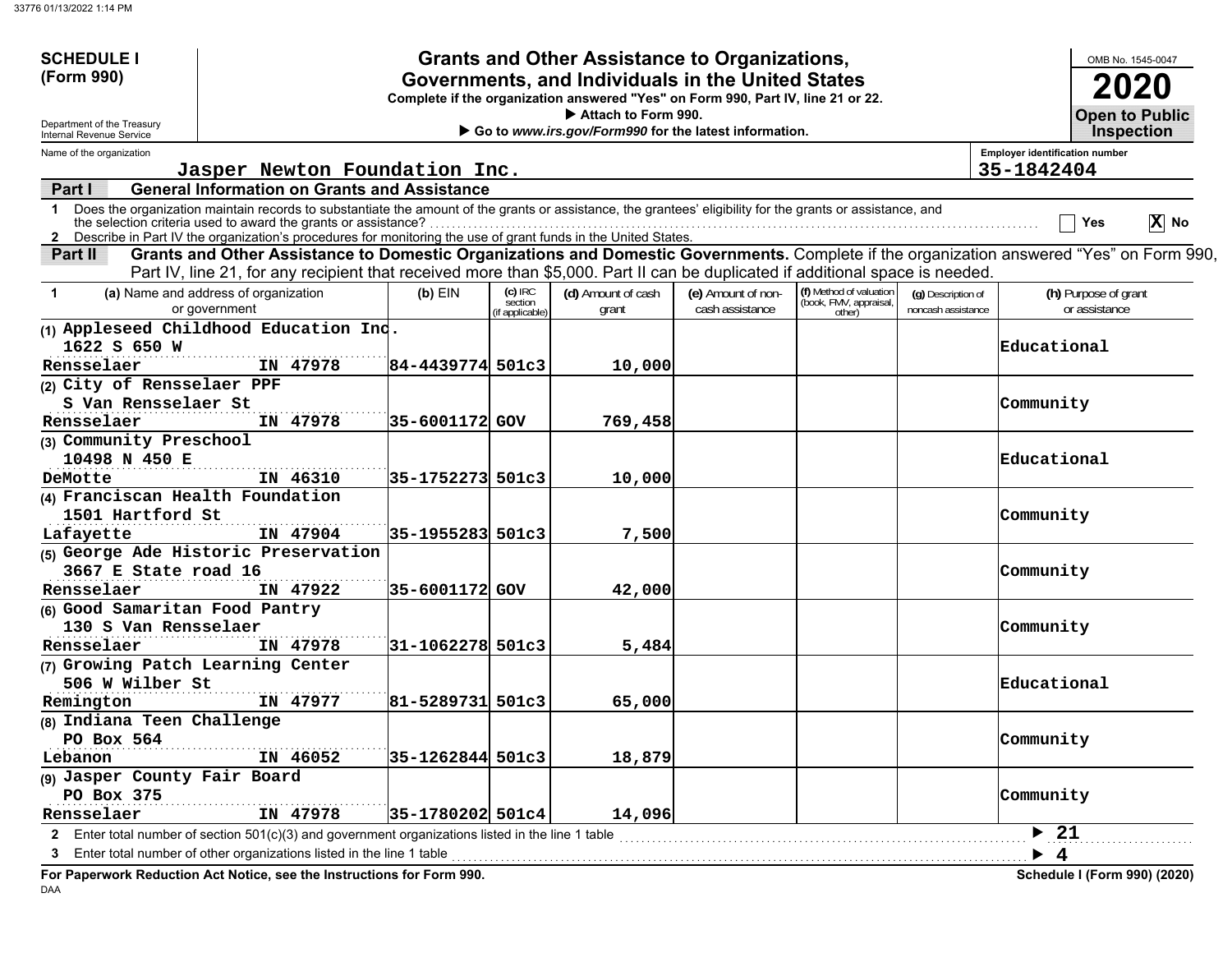| <b>SCHEDULE I</b>                           |                                                                                                                                                                                   |                                                   |                      | <b>Grants and Other Assistance to Organizations,</b>                             |                    |                                  |                    |                                       | OMB No. 1545-0047     |  |
|---------------------------------------------|-----------------------------------------------------------------------------------------------------------------------------------------------------------------------------------|---------------------------------------------------|----------------------|----------------------------------------------------------------------------------|--------------------|----------------------------------|--------------------|---------------------------------------|-----------------------|--|
| (Form 990)                                  |                                                                                                                                                                                   | Governments, and Individuals in the United States |                      | 2020                                                                             |                    |                                  |                    |                                       |                       |  |
|                                             |                                                                                                                                                                                   |                                                   |                      | Complete if the organization answered "Yes" on Form 990, Part IV, line 21 or 22. |                    |                                  |                    |                                       | <b>Open to Public</b> |  |
| Department of the Treasury                  | Attach to Form 990.<br>Go to www.irs.gov/Form990 for the latest information.<br>Internal Revenue Service                                                                          |                                                   |                      |                                                                                  |                    |                                  |                    |                                       |                       |  |
| Name of the organization                    |                                                                                                                                                                                   |                                                   |                      |                                                                                  |                    |                                  |                    | <b>Employer identification number</b> | <b>Inspection</b>     |  |
|                                             | Jasper Newton Foundation Inc.                                                                                                                                                     |                                                   |                      |                                                                                  |                    |                                  |                    | 35-1842404                            |                       |  |
| Part I                                      | <b>General Information on Grants and Assistance</b>                                                                                                                               |                                                   |                      |                                                                                  |                    |                                  |                    |                                       |                       |  |
| $\mathbf 1$                                 | Does the organization maintain records to substantiate the amount of the grants or assistance, the grantees' eligibility for the grants or assistance, and                        |                                                   |                      |                                                                                  |                    |                                  |                    |                                       |                       |  |
|                                             | the selection criteria used to award the grants or assistance?<br>2 Describe in Part IV the organization's procedures for monitoring the use of grant funds in the United States. |                                                   |                      |                                                                                  |                    |                                  |                    |                                       | No<br>Yes             |  |
| Part II                                     | Grants and Other Assistance to Domestic Organizations and Domestic Governments. Complete if the organization answered "Yes" on Form 990,                                          |                                                   |                      |                                                                                  |                    |                                  |                    |                                       |                       |  |
|                                             | Part IV, line 21, for any recipient that received more than \$5,000. Part II can be duplicated if additional space is needed                                                      |                                                   |                      |                                                                                  |                    |                                  |                    |                                       |                       |  |
| $\mathbf 1$                                 | (a) Name and address of organization                                                                                                                                              | $(b)$ EIN                                         | $(c)$ IRC<br>section | (d) Amount of cash                                                               | (e) Amount of non- | (f) Method of valuation          | (g) Description of |                                       | (h) Purpose of grant  |  |
|                                             | or government                                                                                                                                                                     |                                                   | (if applicable)      | grant                                                                            | cash assistance    | (book, FMV, appraisal,<br>other) | noncash assistance |                                       | or assistance         |  |
| (1) Kentland Rotary Club                    |                                                                                                                                                                                   |                                                   |                      |                                                                                  |                    |                                  |                    |                                       |                       |  |
| PO Box 92                                   |                                                                                                                                                                                   |                                                   |                      |                                                                                  |                    |                                  |                    | Community                             |                       |  |
| Kentland                                    | IN 47951                                                                                                                                                                          | 35-6043911 501c4                                  |                      | 10,000                                                                           |                    |                                  |                    |                                       |                       |  |
|                                             | (2) Lake Village Presbyterian Church                                                                                                                                              |                                                   |                      |                                                                                  |                    |                                  |                    |                                       |                       |  |
| PO Box 247                                  |                                                                                                                                                                                   |                                                   |                      |                                                                                  |                    |                                  |                    | Community                             |                       |  |
| Lake Village                                | IN 46349                                                                                                                                                                          | 35-1963934 501c3                                  |                      | 23,970                                                                           |                    |                                  |                    |                                       |                       |  |
| (3) Main Street Rensselaer                  |                                                                                                                                                                                   |                                                   |                      |                                                                                  |                    |                                  |                    |                                       |                       |  |
| PO Box 84                                   |                                                                                                                                                                                   |                                                   |                      |                                                                                  |                    |                                  |                    | Community                             |                       |  |
| Rensselaer<br>(4) Newton County 4-H Council | IN 47978                                                                                                                                                                          | 20-4047174 501c3                                  |                      | 25,000                                                                           |                    |                                  |                    |                                       |                       |  |
| 4117 South 240 West                         |                                                                                                                                                                                   |                                                   |                      |                                                                                  |                    |                                  |                    | Community                             |                       |  |
| Morrocco                                    | IN 47963                                                                                                                                                                          | 90-0382811 501c4                                  |                      | 81,583                                                                           |                    |                                  |                    |                                       |                       |  |
| (5) Newton County Public Library            |                                                                                                                                                                                   |                                                   |                      |                                                                                  |                    |                                  |                    |                                       |                       |  |
| PO Box 206                                  |                                                                                                                                                                                   |                                                   |                      |                                                                                  |                    |                                  |                    | Community                             |                       |  |
| Lake Village                                | IN 46349                                                                                                                                                                          | 35-1190614 GOV                                    |                      | 5,995                                                                            |                    |                                  |                    |                                       |                       |  |
| (6) North Newton Jr-Sr High Band            |                                                                                                                                                                                   |                                                   |                      |                                                                                  |                    |                                  |                    |                                       |                       |  |
| 1641 W 250 N                                |                                                                                                                                                                                   |                                                   |                      |                                                                                  |                    |                                  |                    | Educational                           |                       |  |
| Morocco                                     | IN 47963                                                                                                                                                                          | 35-1085428 501c3                                  |                      | 12,000                                                                           |                    |                                  |                    |                                       |                       |  |
|                                             | (7) Remington/Carpenter Twp Public                                                                                                                                                |                                                   |                      |                                                                                  |                    |                                  |                    |                                       |                       |  |
| PO Box 65                                   |                                                                                                                                                                                   |                                                   |                      |                                                                                  |                    |                                  |                    | Community                             |                       |  |
| Remington                                   | IN 47977                                                                                                                                                                          | 35-1141372 GOV                                    |                      | 7,665                                                                            |                    |                                  |                    |                                       |                       |  |
|                                             | (8) Rensselaer Central High School                                                                                                                                                |                                                   |                      |                                                                                  |                    |                                  |                    |                                       |                       |  |
| 1106 East Grace Street                      |                                                                                                                                                                                   |                                                   |                      |                                                                                  |                    |                                  |                    | Educational                           |                       |  |
| Rensselaer                                  | IN 47978                                                                                                                                                                          | 35-1067971 GOV                                    |                      | 26,108                                                                           |                    |                                  |                    |                                       |                       |  |
| (9) Rensselaer Rotary Club                  |                                                                                                                                                                                   |                                                   |                      |                                                                                  |                    |                                  |                    |                                       |                       |  |
| PO Box 387                                  |                                                                                                                                                                                   |                                                   |                      |                                                                                  |                    |                                  |                    | Community                             |                       |  |
| Rensselaer                                  | IN 47978                                                                                                                                                                          | 35-6031588 501c4                                  |                      | 15,000                                                                           |                    |                                  |                    |                                       |                       |  |
| $\mathbf{2}$                                | Enter total number of section 501(c)(3) and government organizations listed in the line 1 table                                                                                   |                                                   |                      |                                                                                  |                    |                                  |                    |                                       |                       |  |
|                                             | Enter total number of other organizations listed in the line 1 table                                                                                                              |                                                   |                      |                                                                                  |                    |                                  |                    |                                       |                       |  |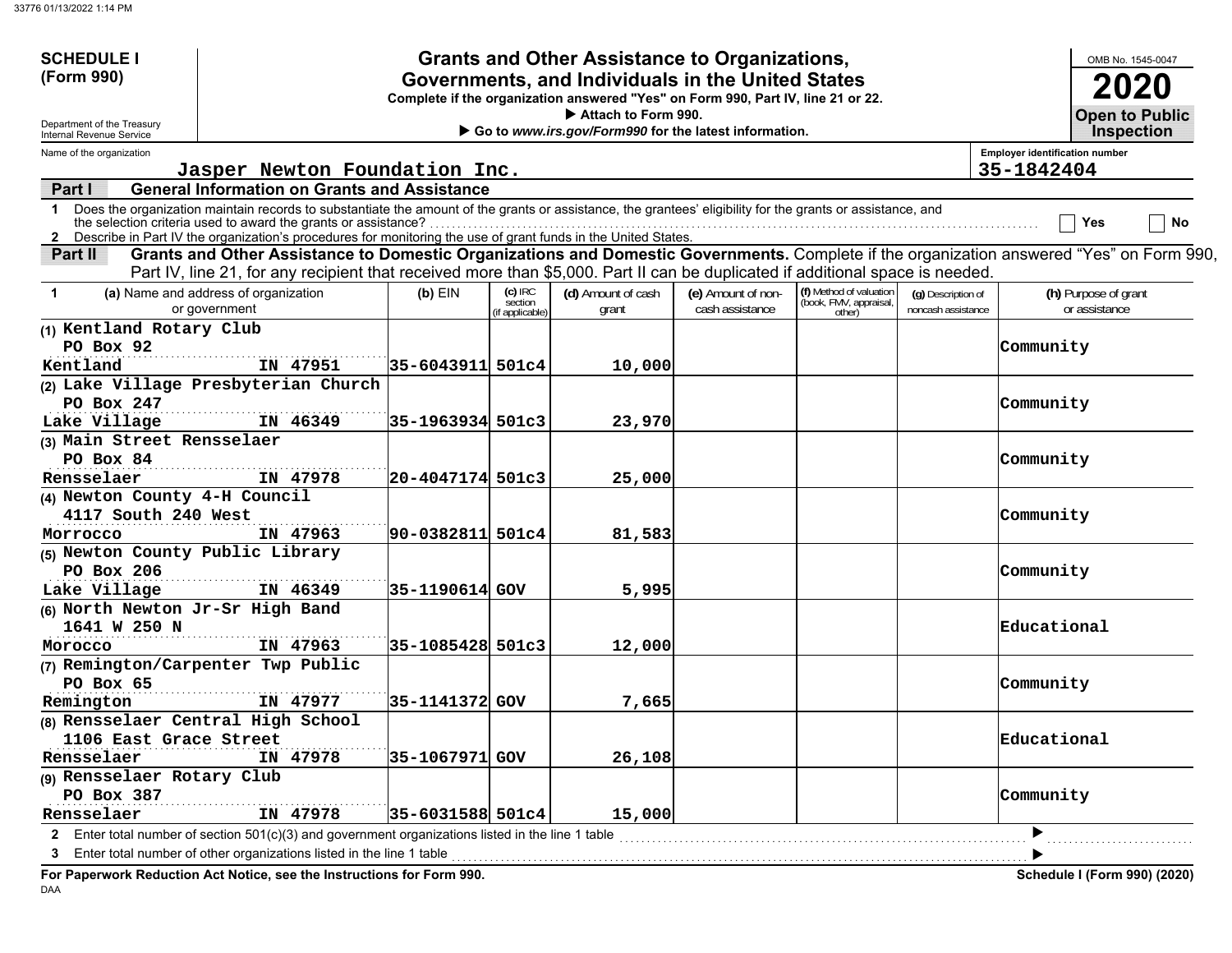| <b>SCHEDULE I</b>                                                                                                                                                                                                                                                                                                                                              |               |                                                                              |                                                     |                                       | <b>Grants and Other Assistance to Organizations,</b>                                                                                  |                                       |                                                             |                                          |                                       | OMB No. 1545-0047                                                                                                                        |
|----------------------------------------------------------------------------------------------------------------------------------------------------------------------------------------------------------------------------------------------------------------------------------------------------------------------------------------------------------------|---------------|------------------------------------------------------------------------------|-----------------------------------------------------|---------------------------------------|---------------------------------------------------------------------------------------------------------------------------------------|---------------------------------------|-------------------------------------------------------------|------------------------------------------|---------------------------------------|------------------------------------------------------------------------------------------------------------------------------------------|
| (Form 990)                                                                                                                                                                                                                                                                                                                                                     |               |                                                                              |                                                     |                                       | Governments, and Individuals in the United States<br>Complete if the organization answered "Yes" on Form 990, Part IV, line 21 or 22. |                                       |                                                             |                                          |                                       |                                                                                                                                          |
| Department of the Treasury<br>Internal Revenue Service                                                                                                                                                                                                                                                                                                         |               | Attach to Form 990.<br>Go to www.irs.gov/Form990 for the latest information. |                                                     |                                       |                                                                                                                                       |                                       |                                                             |                                          |                                       |                                                                                                                                          |
| Name of the organization                                                                                                                                                                                                                                                                                                                                       |               |                                                                              |                                                     |                                       |                                                                                                                                       |                                       |                                                             |                                          | <b>Employer identification number</b> |                                                                                                                                          |
|                                                                                                                                                                                                                                                                                                                                                                |               |                                                                              | Jasper Newton Foundation Inc.                       |                                       |                                                                                                                                       |                                       |                                                             |                                          | 35-1842404                            |                                                                                                                                          |
| Part I                                                                                                                                                                                                                                                                                                                                                         |               |                                                                              | <b>General Information on Grants and Assistance</b> |                                       |                                                                                                                                       |                                       |                                                             |                                          |                                       |                                                                                                                                          |
| Does the organization maintain records to substantiate the amount of the grants or assistance, the grantees' eligibility for the grants or assistance, and<br>$\mathbf 1$<br>the selection criteria used to award the grants or assistance?<br>2 Describe in Part IV the organization's procedures for monitoring the use of grant funds in the United States. |               |                                                                              |                                                     |                                       |                                                                                                                                       |                                       |                                                             |                                          |                                       | No<br>Yes                                                                                                                                |
| Part II                                                                                                                                                                                                                                                                                                                                                        |               |                                                                              |                                                     |                                       | Part IV, line 21, for any recipient that received more than \$5,000. Part II can be duplicated if additional space is needed          |                                       |                                                             |                                          |                                       | Grants and Other Assistance to Domestic Organizations and Domestic Governments. Complete if the organization answered "Yes" on Form 990, |
| (a) Name and address of organization<br>$\blacktriangleleft$                                                                                                                                                                                                                                                                                                   | or government |                                                                              | $(b)$ EIN                                           | (c) IRC<br>section<br>'if applicable) | (d) Amount of cash<br>grant                                                                                                           | (e) Amount of non-<br>cash assistance | (f) Method of valuation<br>(book, FMV, appraisal,<br>other) | (g) Description of<br>noncash assistance |                                       | (h) Purpose of grant<br>or assistance                                                                                                    |
| (1) Right Steps Child Development                                                                                                                                                                                                                                                                                                                              |               |                                                                              |                                                     |                                       |                                                                                                                                       |                                       |                                                             |                                          |                                       |                                                                                                                                          |
| 31 N 7th St                                                                                                                                                                                                                                                                                                                                                    |               |                                                                              |                                                     |                                       |                                                                                                                                       |                                       |                                                             |                                          | Educational                           |                                                                                                                                          |
| Lafayette                                                                                                                                                                                                                                                                                                                                                      |               | IN 47901                                                                     | 35-1386694 501c3                                    |                                       | 69,582                                                                                                                                |                                       |                                                             |                                          |                                       |                                                                                                                                          |
| (2) Saint Joseph's College                                                                                                                                                                                                                                                                                                                                     |               |                                                                              |                                                     |                                       |                                                                                                                                       |                                       |                                                             |                                          |                                       |                                                                                                                                          |
| PO Box 870                                                                                                                                                                                                                                                                                                                                                     |               |                                                                              |                                                     |                                       |                                                                                                                                       |                                       |                                                             |                                          | Educational                           |                                                                                                                                          |
| Rensselaer                                                                                                                                                                                                                                                                                                                                                     |               | IN 47978                                                                     | 35-0868152 501c3                                    |                                       | 30,097                                                                                                                                |                                       |                                                             |                                          |                                       |                                                                                                                                          |
| (3) Shriners Hospitals for Children                                                                                                                                                                                                                                                                                                                            |               |                                                                              |                                                     |                                       |                                                                                                                                       |                                       |                                                             |                                          |                                       |                                                                                                                                          |
| 2211 N Oak Park Ave                                                                                                                                                                                                                                                                                                                                            |               |                                                                              |                                                     |                                       |                                                                                                                                       |                                       |                                                             |                                          | Community                             |                                                                                                                                          |
| Chicago                                                                                                                                                                                                                                                                                                                                                        |               | IL 60707                                                                     | 36-2193608 501c3                                    |                                       | 14,096                                                                                                                                |                                       |                                                             |                                          |                                       |                                                                                                                                          |
| (4) South Newton School Corp                                                                                                                                                                                                                                                                                                                                   |               |                                                                              |                                                     |                                       |                                                                                                                                       |                                       |                                                             |                                          |                                       |                                                                                                                                          |
| 13232 S 50 E                                                                                                                                                                                                                                                                                                                                                   |               |                                                                              |                                                     |                                       |                                                                                                                                       |                                       |                                                             |                                          | Educational                           |                                                                                                                                          |
| Kentland                                                                                                                                                                                                                                                                                                                                                       |               | IN 47951                                                                     | 35-1084259 GOV                                      |                                       | 100,000                                                                                                                               |                                       |                                                             |                                          |                                       |                                                                                                                                          |
| (5) Town of Kentland<br>300 N Third St                                                                                                                                                                                                                                                                                                                         |               |                                                                              |                                                     |                                       |                                                                                                                                       |                                       |                                                             |                                          | Community                             |                                                                                                                                          |
| Kentland                                                                                                                                                                                                                                                                                                                                                       |               | IN 47951                                                                     | 35-6001070 GOV                                      |                                       | 191,929                                                                                                                               |                                       |                                                             |                                          |                                       |                                                                                                                                          |
| (6) Wheatfield Little League                                                                                                                                                                                                                                                                                                                                   |               |                                                                              |                                                     |                                       |                                                                                                                                       |                                       |                                                             |                                          |                                       |                                                                                                                                          |
| PO Box 175                                                                                                                                                                                                                                                                                                                                                     |               |                                                                              |                                                     |                                       |                                                                                                                                       |                                       |                                                             |                                          | Community                             |                                                                                                                                          |
| Wheatfield                                                                                                                                                                                                                                                                                                                                                     |               | IN 46392                                                                     | 35-1963085 501c3                                    |                                       | 10,000                                                                                                                                |                                       |                                                             |                                          |                                       |                                                                                                                                          |
| (7) White County Community Foundation                                                                                                                                                                                                                                                                                                                          |               |                                                                              |                                                     |                                       |                                                                                                                                       |                                       |                                                             |                                          |                                       |                                                                                                                                          |
| PO box 1154                                                                                                                                                                                                                                                                                                                                                    |               |                                                                              |                                                     |                                       |                                                                                                                                       |                                       |                                                             |                                          | Community                             |                                                                                                                                          |
| Monticello                                                                                                                                                                                                                                                                                                                                                     |               | IN 47960                                                                     | 23-7147996 501c3                                    |                                       | 8,998                                                                                                                                 |                                       |                                                             |                                          |                                       |                                                                                                                                          |
| (8)                                                                                                                                                                                                                                                                                                                                                            |               |                                                                              |                                                     |                                       |                                                                                                                                       |                                       |                                                             |                                          |                                       |                                                                                                                                          |
|                                                                                                                                                                                                                                                                                                                                                                |               |                                                                              |                                                     |                                       |                                                                                                                                       |                                       |                                                             |                                          |                                       |                                                                                                                                          |
|                                                                                                                                                                                                                                                                                                                                                                |               |                                                                              |                                                     |                                       |                                                                                                                                       |                                       |                                                             |                                          |                                       |                                                                                                                                          |
| (9)                                                                                                                                                                                                                                                                                                                                                            |               |                                                                              |                                                     |                                       |                                                                                                                                       |                                       |                                                             |                                          |                                       |                                                                                                                                          |
|                                                                                                                                                                                                                                                                                                                                                                |               |                                                                              |                                                     |                                       |                                                                                                                                       |                                       |                                                             |                                          |                                       |                                                                                                                                          |
|                                                                                                                                                                                                                                                                                                                                                                |               |                                                                              |                                                     |                                       |                                                                                                                                       |                                       |                                                             |                                          |                                       |                                                                                                                                          |
| Enter total number of section 501(c)(3) and government organizations listed in the line 1 table                                                                                                                                                                                                                                                                |               |                                                                              |                                                     |                                       |                                                                                                                                       |                                       |                                                             |                                          |                                       |                                                                                                                                          |
| 3                                                                                                                                                                                                                                                                                                                                                              |               |                                                                              |                                                     |                                       |                                                                                                                                       |                                       |                                                             |                                          |                                       |                                                                                                                                          |
| For Paperwork Reduction Act Notice, see the Instructions for Form 990.                                                                                                                                                                                                                                                                                         |               |                                                                              |                                                     |                                       |                                                                                                                                       |                                       |                                                             |                                          |                                       | Schedule I (Form 990) (2020)                                                                                                             |

DAA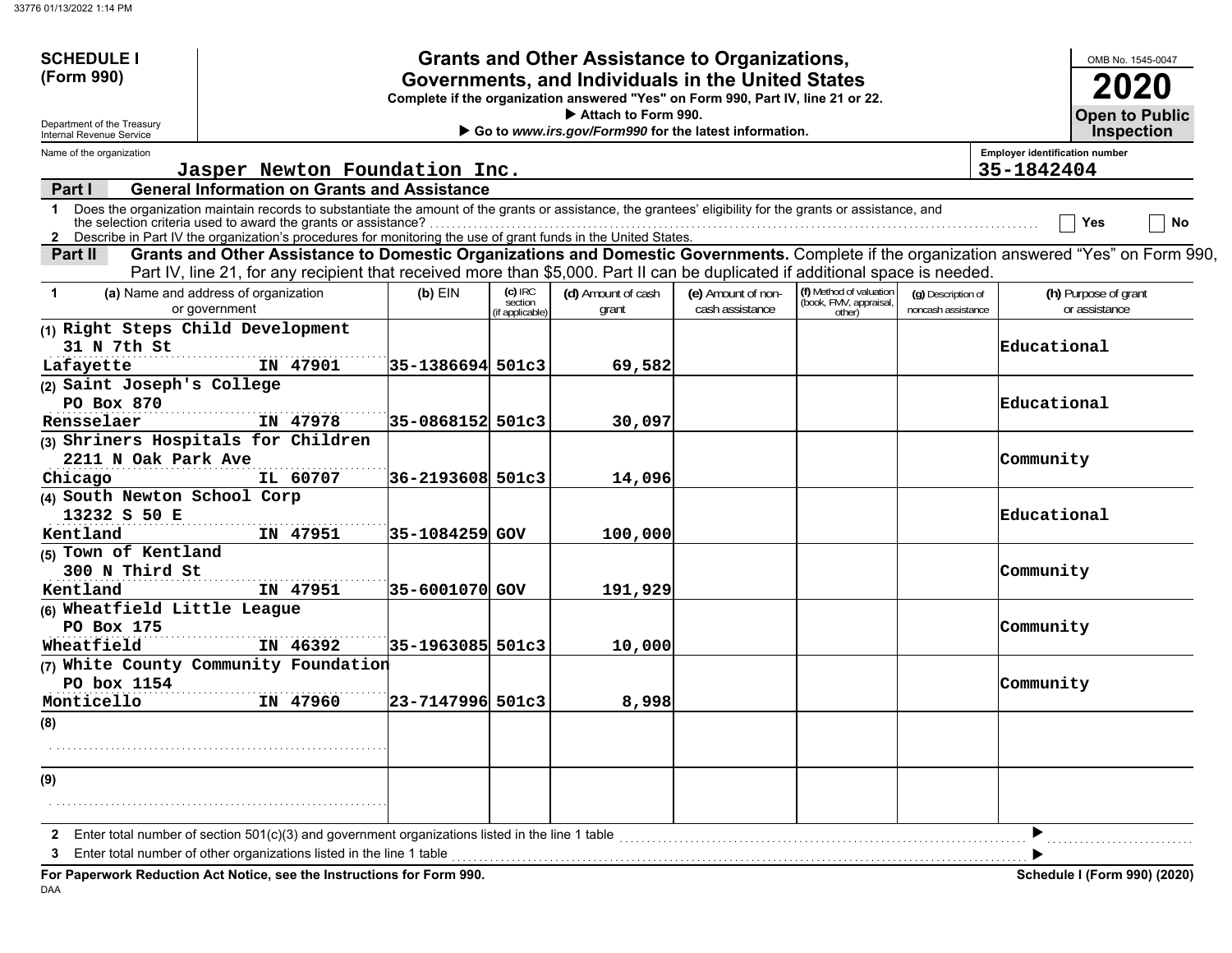#### Schedule I (Form 990) (2020) Jasper Newton Foundation Inc. 35-1842404

| Part III |                                                                                                                                 |                     |                          |                 |  |                                                                |  |  |  |
|----------|---------------------------------------------------------------------------------------------------------------------------------|---------------------|--------------------------|-----------------|--|----------------------------------------------------------------|--|--|--|
|          | Grants and Other Assistance to Domestic Individuals. Complete if the organization answered "Yes" on Form 990, Part IV, line 22. |                     |                          |                 |  |                                                                |  |  |  |
|          | Part III can be duplicated if additional space is needed.                                                                       |                     |                          |                 |  |                                                                |  |  |  |
|          | (a) Tung of graph or applatones                                                                                                 | $\int$ h) Number of | $(n)$ $\lambda$ mount of | $(d)$ Amount of |  | (a) Mothod of valuation (book (B) Decembian of nanogah secieta |  |  |  |

| (a) Type of grant or assistance                                                                                                                      | (b) Number of<br>recipients                                                | (c) Amount of<br>cash grant | (d) Amount of<br>noncash assistance | FMV, appraisal, other) | $\vert$ (e) Method of valuation (book, $\vert$ (f) Description of noncash assistance |  |  |  |  |  |
|------------------------------------------------------------------------------------------------------------------------------------------------------|----------------------------------------------------------------------------|-----------------------------|-------------------------------------|------------------------|--------------------------------------------------------------------------------------|--|--|--|--|--|
| 1 Scholarships                                                                                                                                       | 192                                                                        | 333,553                     |                                     |                        |                                                                                      |  |  |  |  |  |
| $\overline{\mathbf{2}}$                                                                                                                              |                                                                            |                             |                                     |                        |                                                                                      |  |  |  |  |  |
| $\overline{\mathbf{3}}$                                                                                                                              |                                                                            |                             |                                     |                        |                                                                                      |  |  |  |  |  |
| $\frac{4}{}$                                                                                                                                         |                                                                            |                             |                                     |                        |                                                                                      |  |  |  |  |  |
| $5^{\circ}$                                                                                                                                          |                                                                            |                             |                                     |                        |                                                                                      |  |  |  |  |  |
| $6\phantom{1}6$                                                                                                                                      |                                                                            |                             |                                     |                        |                                                                                      |  |  |  |  |  |
| $\overline{7}$                                                                                                                                       |                                                                            |                             |                                     |                        |                                                                                      |  |  |  |  |  |
| Supplemental Information. Provide the information required in Part I, line 2; Part III, column (b); and any other additional information.<br>Part IV |                                                                            |                             |                                     |                        |                                                                                      |  |  |  |  |  |
| Part I, Line 2 - Procedures for Monitoring the Use of Grant Funds                                                                                    |                                                                            |                             |                                     |                        |                                                                                      |  |  |  |  |  |
| Once approved by the governing board, grantees are notified of their                                                                                 |                                                                            |                             |                                     |                        |                                                                                      |  |  |  |  |  |
| award. A grant agreement is sent to the organization along with the grant                                                                            |                                                                            |                             |                                     |                        |                                                                                      |  |  |  |  |  |
| check. The grant agreement is returned to the Foundation. At the conclusion                                                                          |                                                                            |                             |                                     |                        |                                                                                      |  |  |  |  |  |
|                                                                                                                                                      | of the grant term or project, whichever comes first, grantees are required |                             |                                     |                        |                                                                                      |  |  |  |  |  |

to complete a final report. This report is reviewed by the Foundation's

Executive Director.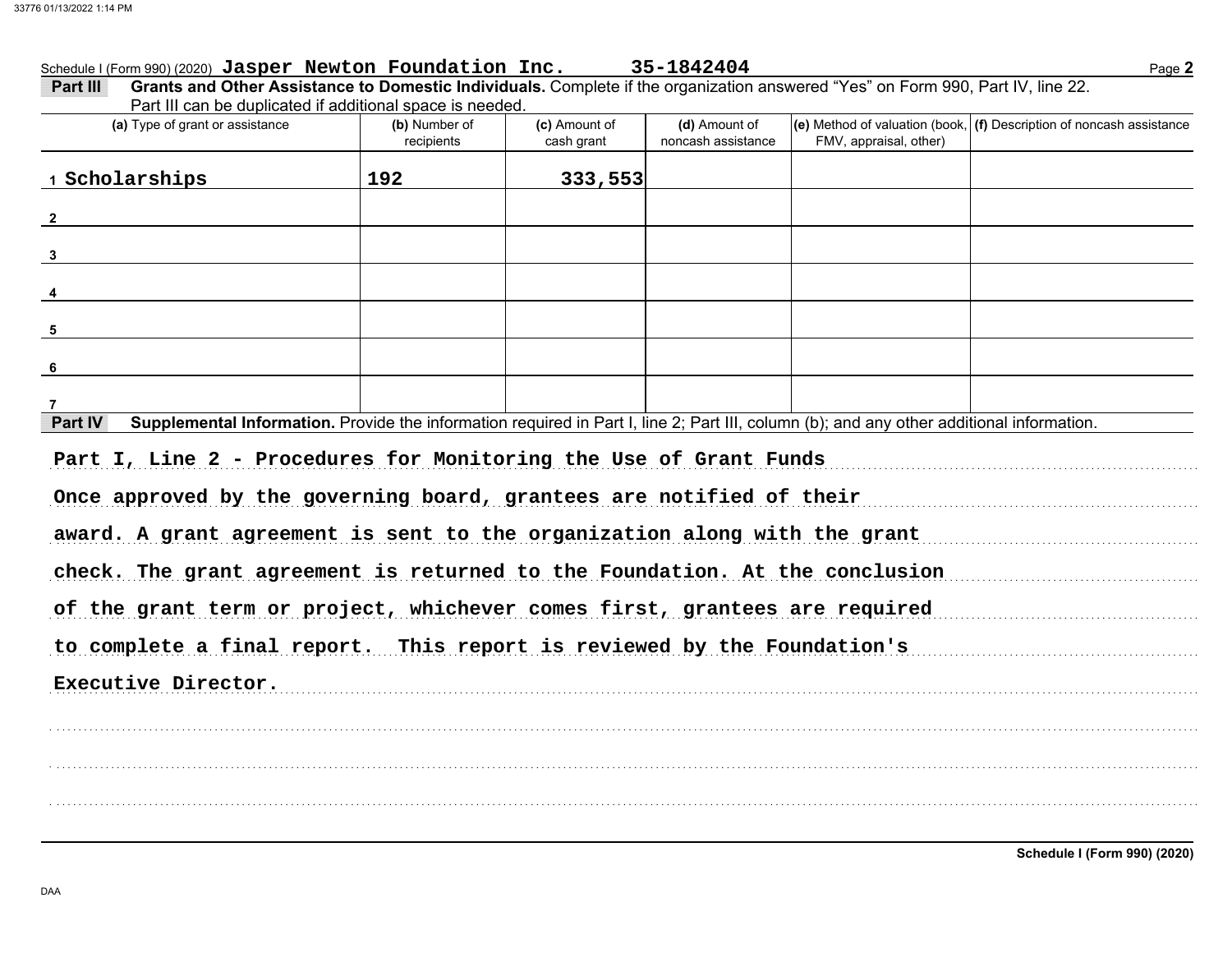# **(Form 990)**

# **SCHEDULE M Noncash Contributions**

 **Complete if the organizations answered "Yes" on Form 990, Part IV, lines 29 or 30.**

 **Attach to Form 990.**

 **Go to** *www.irs.gov/Form990* **for instructions and the latest information.**

**Inspection Open To Public 2020**

OMB No. 1545-0047

Name of the organization **Employer identification number** Department of the Treasury<br>Internal Revenue Service

#### **Part I Types of Property Jasper Newton Foundation Inc. 35-1842404**

|              | 00 OF FIOPOIT                                                                                                      | (a)<br>Check if<br>applicable | (b)<br>Number of contributions or<br>items contributed | (c)<br>Noncash contribution<br>amounts reported on | (d)<br>Method of determining<br>noncash contribution amounts |     |             |
|--------------|--------------------------------------------------------------------------------------------------------------------|-------------------------------|--------------------------------------------------------|----------------------------------------------------|--------------------------------------------------------------|-----|-------------|
|              |                                                                                                                    |                               |                                                        | Form 990, Part VIII, line 1g                       |                                                              |     |             |
| 1            | Art — Works of art                                                                                                 |                               |                                                        |                                                    |                                                              |     |             |
| $\mathbf{2}$ | Art - Historical treasures                                                                                         |                               |                                                        |                                                    |                                                              |     |             |
| 3            | Art - Fractional interests                                                                                         |                               |                                                        |                                                    |                                                              |     |             |
| 4            | Books and publications                                                                                             |                               |                                                        |                                                    |                                                              |     |             |
| 5            | Clothing and household                                                                                             |                               |                                                        |                                                    |                                                              |     |             |
|              |                                                                                                                    |                               |                                                        |                                                    |                                                              |     |             |
| 6            | Cars and other vehicles                                                                                            |                               |                                                        |                                                    |                                                              |     |             |
| 7            | Boats and planes                                                                                                   |                               |                                                        |                                                    |                                                              |     |             |
| 8            | Intellectual property                                                                                              | $\overline{\mathbf{x}}$       | $\overline{5}$                                         |                                                    |                                                              |     |             |
| 9            | Securities - Publicly traded                                                                                       |                               |                                                        |                                                    | 177,661 Avg high/low date of gift                            |     |             |
| 10           | Securities - Closely held stock                                                                                    |                               |                                                        |                                                    |                                                              |     |             |
| 11           | Securities - Partnership, LLC,                                                                                     |                               |                                                        |                                                    |                                                              |     |             |
|              | or trust interests<br>.                                                                                            |                               |                                                        |                                                    |                                                              |     |             |
| 12           | Securities - Miscellaneous                                                                                         |                               |                                                        |                                                    |                                                              |     |             |
| 13           | Qualified conservation                                                                                             |                               |                                                        |                                                    |                                                              |     |             |
|              | contribution - Historic                                                                                            |                               |                                                        |                                                    |                                                              |     |             |
|              | structures                                                                                                         |                               |                                                        |                                                    |                                                              |     |             |
| 14           | Qualified conservation                                                                                             |                               |                                                        |                                                    |                                                              |     |             |
|              |                                                                                                                    |                               |                                                        |                                                    |                                                              |     |             |
| 15           | Real estate - Residential                                                                                          |                               |                                                        |                                                    |                                                              |     |             |
| 16           | Real estate - Commercial                                                                                           |                               |                                                        |                                                    |                                                              |     |             |
| 17           | Real estate - Other<br>                                                                                            |                               |                                                        |                                                    |                                                              |     |             |
| 18           |                                                                                                                    |                               |                                                        |                                                    |                                                              |     |             |
| 19           | Food inventory                                                                                                     |                               |                                                        |                                                    |                                                              |     |             |
| 20           | Drugs and medical supplies                                                                                         |                               |                                                        |                                                    |                                                              |     |             |
| 21           |                                                                                                                    |                               |                                                        |                                                    |                                                              |     |             |
| 22           | Historical artifacts                                                                                               |                               |                                                        |                                                    |                                                              |     |             |
| 23           | Scientific specimens                                                                                               |                               |                                                        |                                                    |                                                              |     |             |
| 24           | Archeological artifacts                                                                                            |                               |                                                        |                                                    |                                                              |     |             |
| 25           |                                                                                                                    |                               |                                                        |                                                    |                                                              |     |             |
| 26           |                                                                                                                    |                               |                                                        |                                                    |                                                              |     |             |
| 27           |                                                                                                                    |                               |                                                        |                                                    |                                                              |     |             |
| 28           | Other $\blacktriangleright$ (                                                                                      |                               |                                                        |                                                    |                                                              |     |             |
| 29           | Number of Forms 8283 received by the organization during the tax year for contributions for                        |                               |                                                        |                                                    |                                                              |     |             |
|              | which the organization completed Form 8283, Part IV, Donee Acknowledgement                                         |                               |                                                        |                                                    | 29                                                           |     |             |
|              |                                                                                                                    |                               |                                                        |                                                    |                                                              | Yes | No          |
|              | 30a During the year, did the organization receive by contribution any property reported in Part I, lines 1 through |                               |                                                        |                                                    |                                                              |     |             |
|              | 28, that it must hold for at least three years from the date of the initial contribution, and which isn't required |                               |                                                        |                                                    |                                                              |     |             |
|              |                                                                                                                    |                               |                                                        |                                                    |                                                              | 30a | $\mathbf X$ |
| b            | If "Yes," describe the arrangement in Part II.                                                                     |                               |                                                        |                                                    |                                                              |     |             |
| 31           | Does the organization have a gift acceptance policy that requires the review of any nonstandard                    |                               |                                                        |                                                    |                                                              |     |             |
|              | contributions?                                                                                                     |                               |                                                        |                                                    |                                                              | 31  | X           |
| 32a          | Does the organization hire or use third parties or related organizations to solicit, process, or sell noncash      |                               |                                                        |                                                    |                                                              |     |             |
|              | contributions?                                                                                                     |                               |                                                        |                                                    |                                                              | 32a | X           |
| b            | If "Yes," describe in Part II.                                                                                     |                               |                                                        |                                                    |                                                              |     |             |
| 33           | If the organization didn't report an amount in column (c) for a type of property for which column (a) is checked,  |                               |                                                        |                                                    |                                                              |     |             |
|              | describe in Part II.                                                                                               |                               |                                                        |                                                    |                                                              |     |             |

**For Paperwork Reduction Act Notice, see the Instructions for Form 990. Schedule M (Form 990) 2020**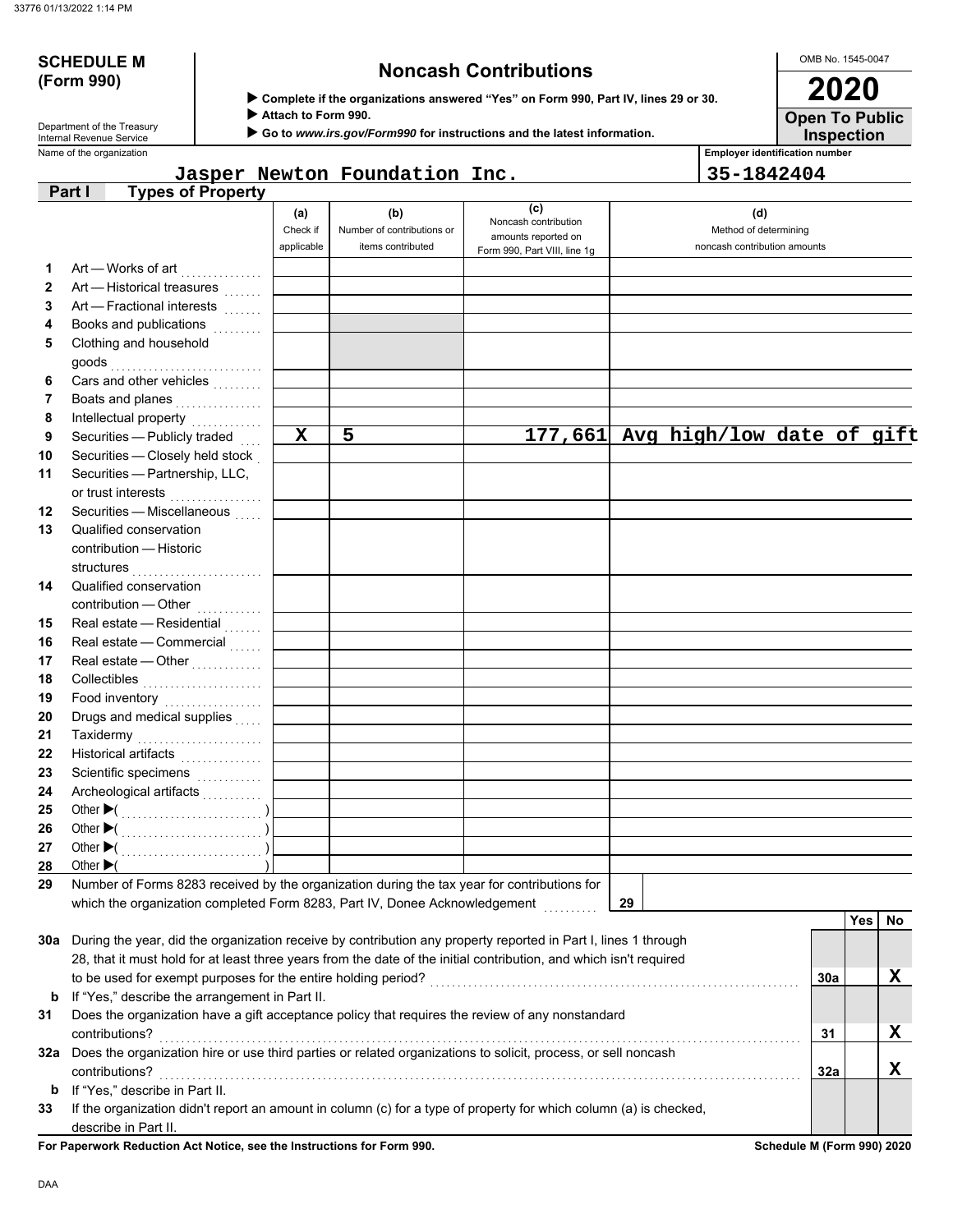|                                                                                   |  |  | Page 2                                                                                                                                                                                                                                                                                                                    |
|-----------------------------------------------------------------------------------|--|--|---------------------------------------------------------------------------------------------------------------------------------------------------------------------------------------------------------------------------------------------------------------------------------------------------------------------------|
| or a combination of both. Also complete this part for any additional information. |  |  | Schedule M (Form 990) 2020 Jasper Newton Foundation Inc. 35-1842404 Page 2<br><b>Part II</b> Supplemental Information. Provide the information required by Part I, lines 30b, 32b, and 33, and whether<br>the organization is reporting in Part I, column (b), the number of contributions, the number of items received, |
|                                                                                   |  |  |                                                                                                                                                                                                                                                                                                                           |
|                                                                                   |  |  |                                                                                                                                                                                                                                                                                                                           |
|                                                                                   |  |  |                                                                                                                                                                                                                                                                                                                           |
|                                                                                   |  |  |                                                                                                                                                                                                                                                                                                                           |
|                                                                                   |  |  |                                                                                                                                                                                                                                                                                                                           |
|                                                                                   |  |  |                                                                                                                                                                                                                                                                                                                           |
|                                                                                   |  |  |                                                                                                                                                                                                                                                                                                                           |
|                                                                                   |  |  |                                                                                                                                                                                                                                                                                                                           |
|                                                                                   |  |  |                                                                                                                                                                                                                                                                                                                           |
|                                                                                   |  |  |                                                                                                                                                                                                                                                                                                                           |
|                                                                                   |  |  |                                                                                                                                                                                                                                                                                                                           |
|                                                                                   |  |  |                                                                                                                                                                                                                                                                                                                           |
|                                                                                   |  |  |                                                                                                                                                                                                                                                                                                                           |
|                                                                                   |  |  |                                                                                                                                                                                                                                                                                                                           |
|                                                                                   |  |  |                                                                                                                                                                                                                                                                                                                           |
|                                                                                   |  |  |                                                                                                                                                                                                                                                                                                                           |
|                                                                                   |  |  |                                                                                                                                                                                                                                                                                                                           |
|                                                                                   |  |  |                                                                                                                                                                                                                                                                                                                           |
|                                                                                   |  |  |                                                                                                                                                                                                                                                                                                                           |
|                                                                                   |  |  |                                                                                                                                                                                                                                                                                                                           |
|                                                                                   |  |  |                                                                                                                                                                                                                                                                                                                           |
|                                                                                   |  |  |                                                                                                                                                                                                                                                                                                                           |
|                                                                                   |  |  |                                                                                                                                                                                                                                                                                                                           |
|                                                                                   |  |  |                                                                                                                                                                                                                                                                                                                           |
|                                                                                   |  |  |                                                                                                                                                                                                                                                                                                                           |
|                                                                                   |  |  |                                                                                                                                                                                                                                                                                                                           |
|                                                                                   |  |  |                                                                                                                                                                                                                                                                                                                           |
|                                                                                   |  |  |                                                                                                                                                                                                                                                                                                                           |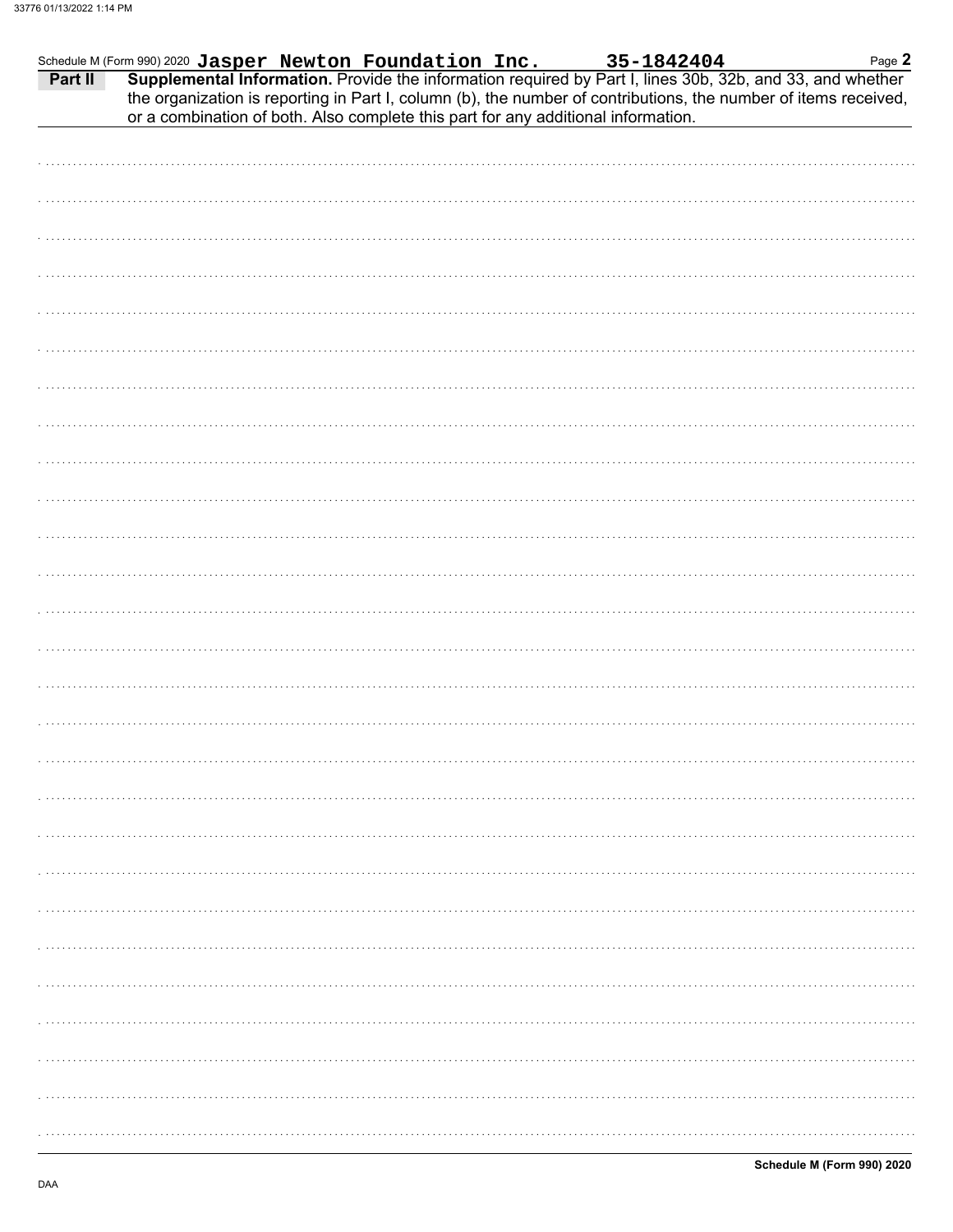### **SCHEDULE O** (Form 990 or 990-EZ)

## Supplemental Information to Form 990 or 990-EZ

Complete to provide information for responses to specific questions on Form 990 or 990-EZ or to provide any additional information.

> Attach to Form 990 or 990-EZ. Go to www.irs.gov/Form990 for the latest information.

OMB No. 1545-0047

2020 **Open to Public Inspection** 

Department of the Treasury Internal Revenue Service Name of the organization

Jasper Newton Foundation Inc.

35-1842404

**Employer identification number** 

Form 990, Part VI, Line 11b - Organization's Process to Review Form 990 If the Form 990 is completed on time prior to the deadline and there is a board meeting, it will be reviewed. Otherwise, the Form 990 is reviewed by the Executive director and an officer of the board.

Form 990, Part VI, Line 12c - Enforcement of Conflicts Policy The conflict of interest policy is always reviewed prior to any grant making and scholarship committee meetings.

Form 990, Part VI, Line 15a - Compensation Process for Top Official The Executive Director performs a self evaluation which is provided to the Governing Board for review. The Governing Board also prepares an evaluation of the Executive Director, discusses the evaluations with the Executive Director, and then makes a compensation recommendation which is approved by the full board of directors. If available, the board utilizes a state-wide compensation survey by the Indiana Philanthropy Allliance.

Form 990, Part VI, Line 19 - Governing Documents Disclosure Explanation It is noted on the annual report that audited financial statements are available at our office. All other documents and policies are in our standards book that is available to the public.

Form 990, Part XI, Line 9 - Other Changes in Net Assets Explanation Change in value of deferred gifts [100] [100] [100] [100] [100] [100] [100] [100] [100] [100] [100] [100] [100] [100] [100] [100] [100] [100] [100] [100] [100] [100] [100] [100] [100] [100] [100] [100] [100] [100] [100] [1 \$ 4,077  $3,189$ Agency Administrative Fees \$.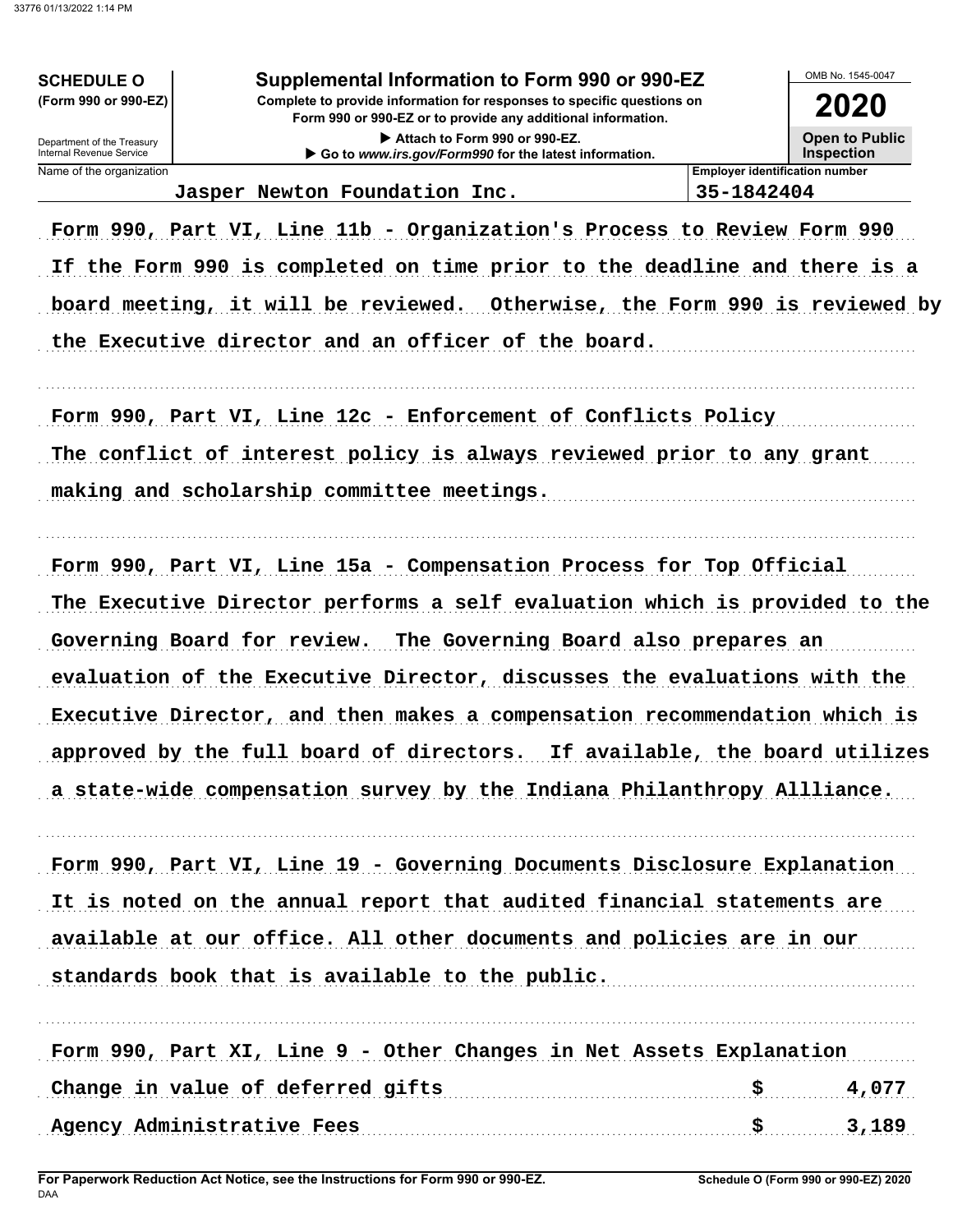| Schedule O (Form 990 or 990-EZ) 2020<br>Name of the organization | Page 2<br>Employer identification number |
|------------------------------------------------------------------|------------------------------------------|
| Jasper Newton Foundation Inc.                                    | 35-1842404                               |
| Agency revenue                                                   | \$.<br>$-30,460$                         |
| Agency expenses                                                  | \$.<br>9,870                             |
| Total                                                            | \$<br>$-13,324$                          |
|                                                                  |                                          |
|                                                                  |                                          |
|                                                                  |                                          |
|                                                                  |                                          |
|                                                                  |                                          |
|                                                                  |                                          |
|                                                                  |                                          |
|                                                                  |                                          |
|                                                                  |                                          |
|                                                                  |                                          |
|                                                                  |                                          |
|                                                                  |                                          |
|                                                                  |                                          |
|                                                                  |                                          |
|                                                                  |                                          |
|                                                                  |                                          |
|                                                                  |                                          |
|                                                                  |                                          |
|                                                                  |                                          |
|                                                                  |                                          |
|                                                                  |                                          |
|                                                                  |                                          |
|                                                                  |                                          |

| Page 1 of 1                          |  |  |
|--------------------------------------|--|--|
| Schedule O (Form 990 or 990-EZ) 2020 |  |  |

DAA